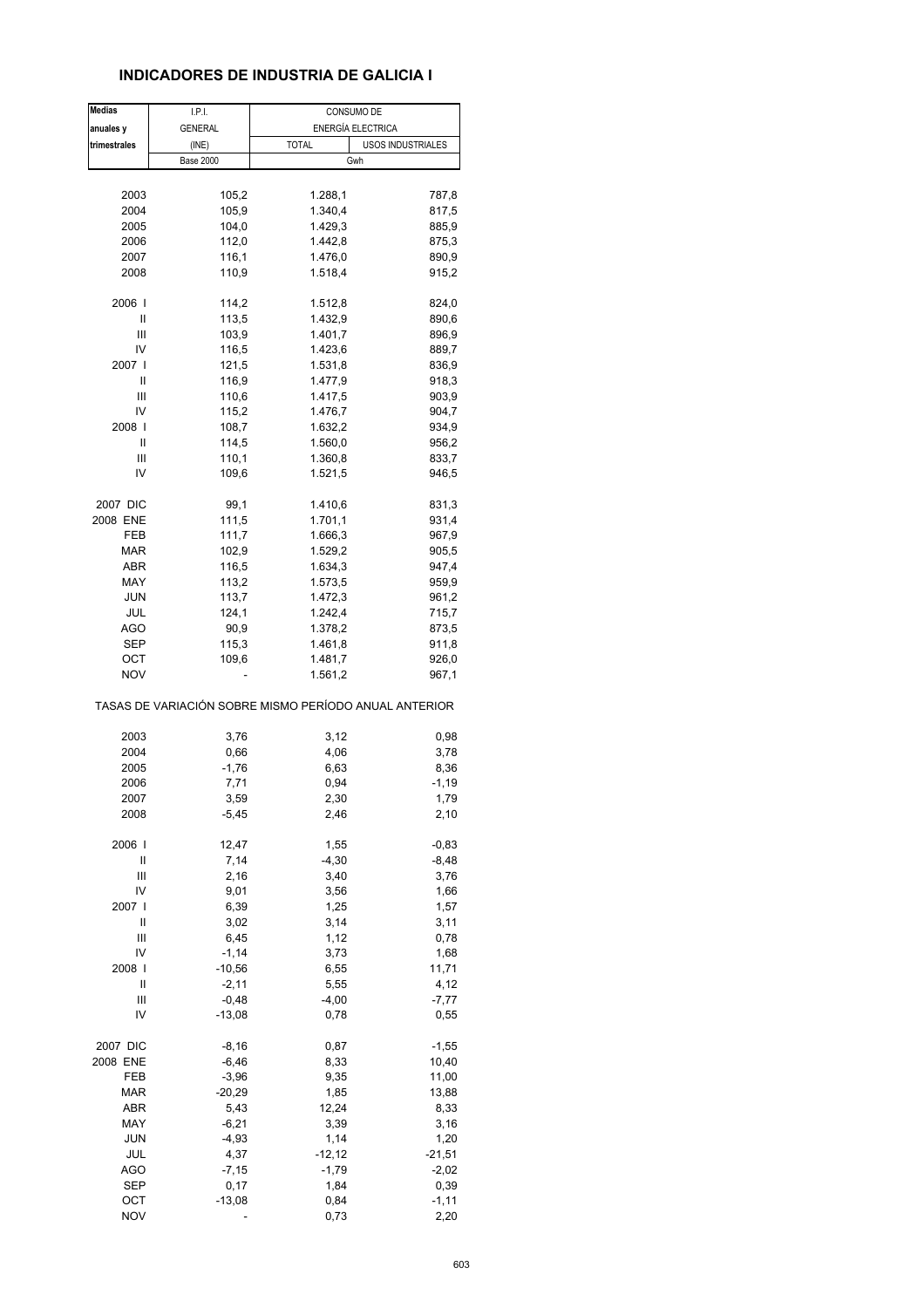# **INDICADORES DE INDUSTRIA DE GALICIA. II**

| <b>Medias</b>              |               | ENCUESTA DE COYUNTURA INDUSTRIAL: TOTAL INDUSTRIA (1) |                  |                |             |
|----------------------------|---------------|-------------------------------------------------------|------------------|----------------|-------------|
| anuales y                  | INDICADOR DE  | NIVEL CARTERA                                         | <b>TENDENCIA</b> | <b>NIVEL</b>   | UTILIZACIÓN |
|                            |               |                                                       |                  |                |             |
| trimestrales               | CLIMA INDUST. | <b>PEDIDOS</b>                                        | PRODUCCIÓN       | <b>STOCKS</b>  | CAPACIDAD   |
|                            |               | Saldo de respuestas                                   |                  |                | $\%$        |
|                            |               |                                                       |                  |                |             |
| 2003                       | $-9,3$        | $-23$                                                 | -1               | 12             | 82,1        |
| 2004                       | $-5,3$        | $-10$                                                 | 9                | 5              | 81,6        |
| 2005                       | $-4,2$        | $-10$                                                 | 0                | 5              | 82,7        |
| 2006                       | 5,9           | 7                                                     | 11               | -6             | 83,9        |
|                            |               |                                                       |                  |                |             |
| 2007                       | 7,6           | 21                                                    | 3                | 3              | 83,3        |
| 2008                       | $-2,8$        | $-16$                                                 | -5               | 11             | 84,5        |
| 2006                       | 1,1           | $-1$                                                  | 14               | -5             | 82,6        |
| $\sf II$                   | 5,9           | 4                                                     | 20               | $-7$           | 82,8        |
| $\mathsf{III}$             |               |                                                       |                  | $-4$           |             |
|                            | 8,2           | 9                                                     | 9                |                | 83,7        |
| IV                         | 8,6           | 16                                                    | 0                | -8             | 86,3        |
| 2007 l                     | 8,9           | 23                                                    | 6                | 8              | 85,8        |
| Ш                          | 9,4           | 28                                                    | 15               | -3             | 82,5        |
| Ш                          | 7,3           | 19                                                    | -4               | 3              | 80,9        |
|                            |               |                                                       |                  |                |             |
| IV                         | 4,7           | 12                                                    | -6               | 5              | 83,9        |
| 2008                       | 1,4           | $\overline{\mathbf{c}}$                               | $\mathbf{1}$     | 10             | 85,2        |
| Ш                          | $-3,1$        | $-13$                                                 | 10               | $\overline{c}$ | 87,5        |
|                            |               |                                                       |                  |                |             |
| Ш                          | $-8,5$        | $-24$                                                 | $-10$            | 16             | 81,5        |
| IV                         | ÷             | $-36$                                                 | $-28$            | 19             | 83,9        |
| 2008 ENE                   | 2,8           | $\mathbf{1}$                                          | 0                | 5              |             |
|                            |               |                                                       |                  |                |             |
| FEB                        | 1,4           | $-15$                                                 | $-10$            | 19             |             |
| <b>MAR</b>                 | 0,0           | 20                                                    | 13               | 5              |             |
| ABR                        | $-1,5$        | $-12$                                                 | 17               | -5             |             |
|                            |               |                                                       |                  |                |             |
| MAY                        | $-2,9$        | $-13$                                                 | 3                | 6              |             |
| <b>JUN</b>                 | $-5,0$        | $-12$                                                 | 9                | 5              |             |
| JUL                        | $-7,3$        | $-23$                                                 | 12               | 12             |             |
| <b>AGO</b>                 | $-9,7$        | $-22$                                                 | $-14$            | 12             |             |
|                            |               |                                                       |                  |                |             |
| <b>SEP</b>                 | ä,            | $-26$                                                 | $-28$            | 23             |             |
| OCT                        |               | $-28$                                                 | $-22$            | 15             |             |
| <b>NOV</b>                 |               | $-45$                                                 | -33              | 24             |             |
| <b>DIC</b>                 |               | ä,                                                    | ÷,               | ä,             | L           |
|                            |               | TASAS DE VARIACIÓN SOBRE MISMO PERÍODO ANUAL ANTERIOR |                  |                |             |
|                            |               |                                                       |                  |                |             |
| 2003                       |               |                                                       |                  | -              |             |
| 2004                       |               |                                                       |                  |                |             |
| 2005                       |               |                                                       |                  |                |             |
|                            |               |                                                       |                  |                |             |
| 2006                       |               |                                                       |                  |                |             |
| 2007                       |               |                                                       |                  |                |             |
| 2008                       |               |                                                       |                  |                |             |
|                            |               |                                                       |                  |                |             |
| 2006                       |               |                                                       |                  |                |             |
| $\sf II$                   |               |                                                       |                  |                |             |
| Ш                          |               |                                                       |                  |                |             |
| IV                         |               |                                                       |                  |                |             |
| 2007                       |               |                                                       |                  |                |             |
|                            |               |                                                       |                  |                |             |
| Ш                          |               |                                                       |                  |                |             |
| $\mathbf{III}$             |               |                                                       |                  |                |             |
| IV                         |               |                                                       |                  |                |             |
| 2008                       |               |                                                       |                  |                |             |
|                            |               |                                                       |                  |                |             |
| $\ensuremath{\mathsf{II}}$ |               |                                                       |                  |                |             |
| Ш                          |               |                                                       |                  |                |             |
| IV                         |               |                                                       |                  |                |             |
|                            |               |                                                       |                  |                |             |
| 2008 ENE                   |               |                                                       |                  |                |             |
| FEB                        |               |                                                       |                  |                |             |
| <b>MAR</b>                 |               |                                                       |                  |                |             |
|                            |               |                                                       |                  |                |             |
| <b>ABR</b>                 |               |                                                       |                  |                |             |
| MAY                        |               |                                                       |                  |                |             |
| <b>JUN</b>                 |               |                                                       |                  |                |             |
|                            |               |                                                       |                  |                |             |
| JUL                        |               |                                                       |                  |                |             |
| <b>AGO</b>                 |               |                                                       |                  |                |             |
| <b>SEP</b>                 |               |                                                       |                  |                |             |
| OCT                        |               |                                                       |                  |                |             |
|                            |               |                                                       |                  |                |             |
| <b>NOV</b>                 |               |                                                       |                  |                |             |
| <b>DIC</b>                 |               |                                                       |                  |                |             |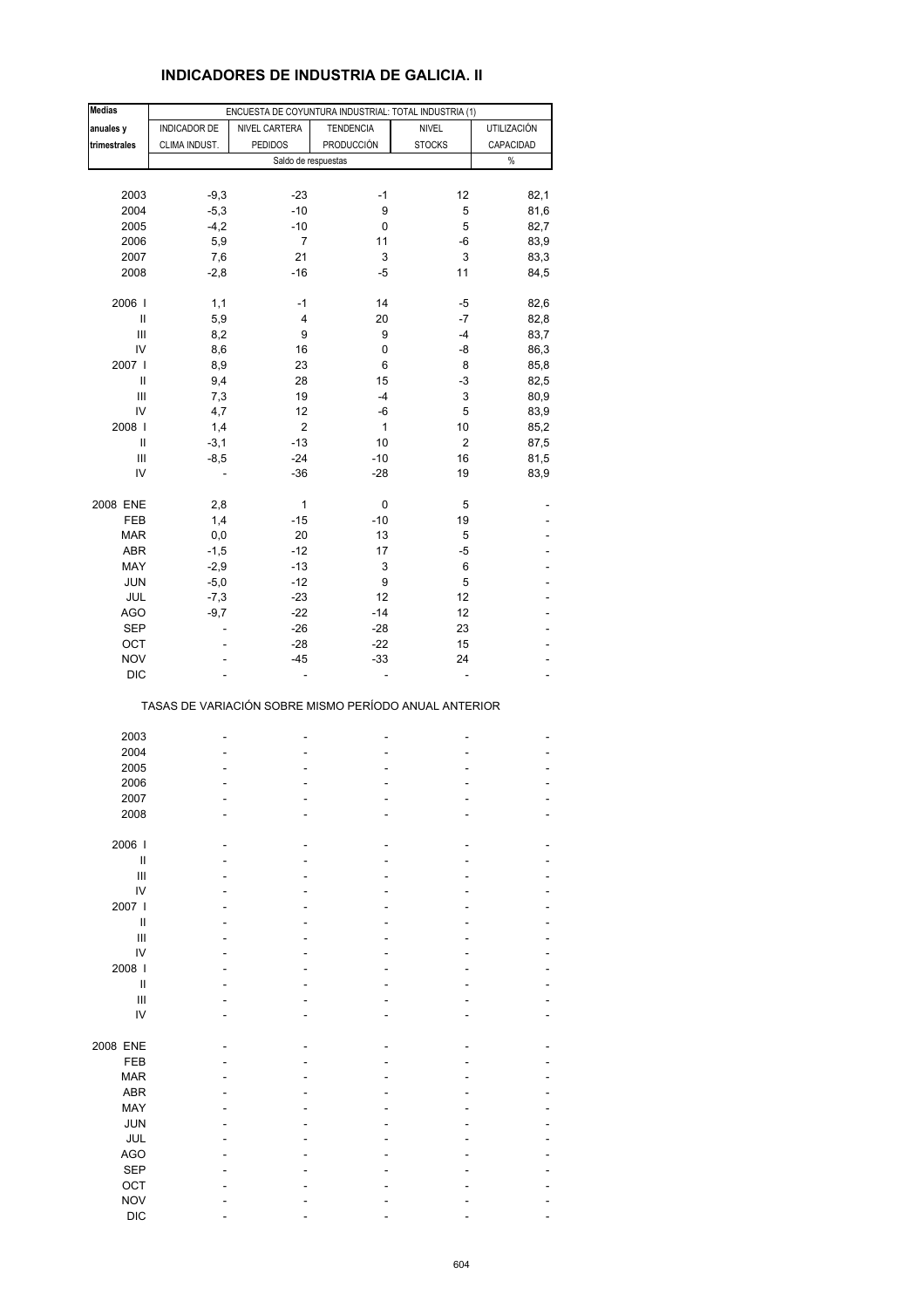| <b>Medias</b>                      |              |                  | VISADOS: SUPERFICIE A CONSTRUIR |                 | LICENCIAS: SUPERFICIE A CONSTRUIR |                                                       |                           |                         |           |
|------------------------------------|--------------|------------------|---------------------------------|-----------------|-----------------------------------|-------------------------------------------------------|---------------------------|-------------------------|-----------|
| anuales y                          | <b>TOTAL</b> | <b>EDIFICIOS</b> | <b>SERVICIOS</b>                | <b>OTROS</b>    | <b>TOTAL</b>                      |                                                       | <b>RESIDENCIAL</b>        |                         | NO RESID. |
| trimestrales                       |              | <b>VIVIENDAS</b> | COMERCIALES                     | <b>DESTINOS</b> |                                   | <b>TOTAL</b>                                          | <b>VIVIENDAS</b>          | COLECTIVOS              |           |
|                                    |              |                  | Metros cuadrados                |                 |                                   |                                                       | Miles de metros cuadrados |                         |           |
|                                    |              |                  |                                 |                 |                                   |                                                       |                           |                         |           |
| 2003                               | 604.798      | 499.511          | 47.674                          | 57.613          | 460                               | 399                                                   | 386                       | 13                      | 61        |
| 2004                               | 597.057      | 525.803          | 19.011                          | 52.243          | 563                               | 491                                                   | 484                       | $\overline{7}$          | 72        |
| 2005                               | 652.575      | 585.365          | 13.168                          | 54.042          | 682                               | 617                                                   | 612                       | 5                       | 65        |
| 2006                               | 811.557      | 752.136          | 21.864                          | 37.557          | 627                               | 580                                                   | 579                       | $\mathbf{1}$            | 47        |
| 2007                               | 659.700      | 595.926          | 23.169                          | 40.605          | 729                               | 653                                                   | 649                       | 4                       | 76        |
| 2008                               | 406.277      | 343.581          | 16.053                          | 46.644          | 499                               | 435                                                   | 429                       | 6                       | 64        |
|                                    |              |                  |                                 |                 |                                   |                                                       |                           |                         |           |
| 2005 IV                            | 661.687      | 580.463          | 11.532                          | 69.692          | 678                               | 634                                                   | 629                       | 5                       | 44        |
| 2006                               | 749.994      | 680.340          | 35.625                          | 34.029          | 484                               | 455                                                   | 454                       | 0                       | 29        |
| Ш                                  | 687.976      | 649.309          | 8.697                           | 29.971          | 541                               | 500                                                   | 499                       | $\mathbf{1}$            | 41        |
| Ш                                  | 1.040.984    | 963.455          | 32.070                          | 45.459          | 684                               | 644                                                   | 642                       | $\overline{\mathbf{c}}$ | 39        |
| IV                                 | 767.274      | 715.441          | 11.063                          | 40.770          | 798                               | 720                                                   | 719                       | 1                       | 78        |
| 2007                               | 734.416      | 695.420          | 6.874                           | 32.122          | 734                               | 692                                                   | 691                       | $\mathbf{1}$            | 42        |
| Ш                                  | 732.475      | 684.039          | 9.736                           | 38.700          | 850                               | 740                                                   | 737                       | 3                       | 110       |
| Ш                                  | 588.569      | 517.321          | 20.787                          | 50.461          | 684                               | 636                                                   | 631                       | 5                       | 48        |
| IV                                 | 583.338      | 486.922          | 55.279                          | 41.136          | 649                               | 544                                                   | 538                       | 6                       | 105       |
| 2008                               | 437.090      | 344.059          | 30.303                          | 62.728          | 503                               | 433                                                   | 420                       | 12                      | 70        |
| Ш                                  | 498.983      | 447.140          | 6.085                           | 45.758          | 494                               | 437                                                   | 437                       | 0                       | 57        |
| $\ensuremath{\mathsf{III}}\xspace$ | 282.758      | 239.543          | 11.770                          | 31.445          |                                   |                                                       |                           |                         |           |
|                                    |              |                  |                                 |                 |                                   |                                                       |                           |                         |           |
| 2007 OCT                           | 684.156      | 482.516          | 160.246                         | 41.394          | 617                               | 503                                                   | 500                       | 3                       | 114       |
| <b>NOV</b>                         | 535.904      | 492.290          | 4.121                           | 39.493          | 748                               | 621                                                   | 617                       | 4                       | 127       |
| <b>DIC</b>                         | 529.954      | 485.961          | 1.471                           | 42.522          | 581                               | 508                                                   | 497                       | 11                      | 73        |
| 2008 ENE                           | 524.341      | 394.601          | 53.460                          | 76.280          | 543                               | 482                                                   | 482                       | 0                       | 61        |
| FEB                                | 344.722      | 280.168          | 688                             | 63.866          | 445                               | 404                                                   | 388                       | 16                      | 41        |
| <b>MAR</b>                         | 442.207      | 357.407          | 36.762                          | 48.038          | 521                               | 412                                                   | 391                       | 21                      | 109       |
| ABR                                | 704.427      | 679.536          | 7.311                           | 17.580          | 566                               | 505                                                   | 505                       | 0                       | 61        |
| MAY                                | 475.834      | 377.644          | 6.143                           | 92.047          | 373                               | 341                                                   | 341                       | 0                       | 32        |
| <b>JUN</b>                         | 316.687      | 284.239          | 4.800                           | 27.648          | 543                               | 465                                                   | 465                       | 0                       | 78        |
| JUL                                | 350.544      | 311.406          | 6.482                           | 32.656          |                                   | $\overline{\phantom{a}}$                              | $\overline{a}$            | ÷                       |           |
| AGO                                | 157.194      | 130.952          | 720                             | 25.522          |                                   |                                                       |                           |                         |           |
| <b>SEP</b>                         | 340.537      | 276.272          | 28.108                          | 36.157          |                                   |                                                       |                           |                         |           |
|                                    |              |                  |                                 |                 |                                   |                                                       |                           |                         |           |
|                                    |              |                  |                                 |                 |                                   | TASAS DE VARIACIÓN SOBRE MISMO PERÍODO ANUAL ANTERIOR |                           |                         |           |
| 2003                               | 21,45        | 15,29            | 232,50                          | 14,40           | 0,20                              | $-2,44$                                               | $-3,62$                   | 53,47                   | 22,02     |
| 2004                               | $-1,28$      | 5,26             | $-60, 12$                       | $-9,32$         | 22,51                             | 22,98                                                 | 25,34                     | $-47,74$                | 19,42     |
| 2005                               | 9,30         | 11,33            | $-30,73$                        | 3,44            | 21,11                             | 25,62                                                 | 26,41                     | $-30,86$                | $-9,57$   |
| 2006                               | 24,36        | 28,49            | 66,04                           | $-30,50$        | $-8,15$                           | $-6,04$                                               | $-5,47$                   | $-80,36$                | $-28,06$  |
| 2007                               | -18,71       | $-20,77$         | 5,97                            | 8,11            | 16,36                             | 12,65                                                 | 12,21                     | 290,91                  | 62,06     |
| 2008                               | $-40,70$     | $-45,66$         | 28,77                           | 15,38           | $-37,04$                          | $-39,25$                                              | $-39,98$                  | 270,00                  | $-16,23$  |
|                                    |              |                  |                                 |                 |                                   |                                                       |                           |                         |           |
| 2005 IV                            | 17,68        | 12,47            | $-4,77$                         | 104,60          | 19,51                             | 26,03                                                 | 25,70                     | 87,50                   | $-31,77$  |
| 2006                               | 31,65        | 26,67            | 972,73                          | 16,24           | $-24,94$                          | $-18,23$                                              | $-17,39$                  | $-94,44$                | $-67,17$  |
| $\mathbf{II}$                      | 3,26         | 13,16            | $-70,58$                        | $-52,39$        | $-25,31$                          | $-24,06$                                              | $-23,97$                  | $-60,00$                | $-37,69$  |
| $\ensuremath{\mathsf{III}}\xspace$ | 46,07        | 48,20            | 288,12                          | $-16,21$        | 0,20                              | 4,04                                                  | 4,73                      | $-66,67$                | $-37,57$  |
| IV                                 | 15,96        | 23,25            | $-4,06$                         | $-41,50$        | 17,75                             | 13,50                                                 | 14,30                     | $-86,67$                | 79,39     |
| 2007                               | $-2,08$      | 2,22             | $-80,70$                        | $-5,60$         | 51,69                             | 52,20                                                 | 52,16                     | 100,00                  | 43,68     |
| $\mathbf{II}$                      | 6,47         | 5,35             | 11,95                           | 29,12           | 57,12                             | 48,03                                                 | 47,70                     | 300,00                  | 166,94    |
| Ш                                  | $-43,46$     | $-46,31$         | $-35,18$                        | 11,00           | 0, 10                             | $-1,24$                                               | $-1,71$                   | 150,00                  | 22,03     |
| ${\sf IV}$                         | $-23,97$     | $-31,94$         | 399,68                          | 0,90            | $-18,75$                          | $-24,44$                                              | $-25,21$                  | 800,00                  | 33,62     |
| 2008                               | $-40,48$     | $-50,53$         | 340,84                          | 95,28           | $-31,44$                          | $-37,48$                                              | $-39,20$                  |                         | 68,80     |
| $\mathbf{H}$                       | $-31,88$     | $-34,63$         | $-37,50$                        | 18,24           | $-41,88$                          | $-40,92$                                              | $-40,71$                  | $\blacksquare$          | $-48,34$  |
| Ш                                  | $-51,96$     | $-53,70$         | $-43,38$                        | $-37,68$        |                                   |                                                       |                           |                         |           |
|                                    |              |                  |                                 |                 |                                   |                                                       |                           |                         |           |
| 2007 OCT                           | $-24,94$     | $-44,43$         | $\blacksquare$                  | 7,53            | $-19,03$                          | $-29,55$                                              | $-29,78$                  | 50,00                   | 137,50    |
| <b>NOV</b>                         | $-6,09$      | $-8,08$          | $-9,57$                         | 29,44           | $-13,82$                          | $-17,20$                                              | $-17,73$                  | $\blacksquare$          | 7,63      |
| <b>DIC</b>                         | $-35,35$     | $-34,54$         | $-93,87$                        | $-20,23$        | $-24,05$                          | $-27,01$                                              | $-28,59$                  |                         | 5,80      |
| 2008 ENE                           | $-22,84$     | $-40,10$         | $\overline{\phantom{a}}$        | 322,77          | $-27,41$                          | $-31,92$                                              | $-31,92$                  | $\blacksquare$          | 52,50     |
| FEB                                | $-43,83$     | $-52,15$         | $-91,94$                        | 224,67          | $-30,58$                          | $-34,09$                                              | $-36,70$                  |                         | 46,43     |
| <b>MAR</b>                         | $-51,41$     | $-57,55$         | 290,50                          | $-18,10$        | $-35,84$                          | $-45,43$                                              | $-48,07$                  | 950,00                  | 91,23     |
| <b>ABR</b>                         | $-21,57$     | $-21,03$         | 54,44                           | $-46,53$        | $-10,16$                          | $-8,68$                                               | $-8,35$                   |                         | $-20,78$  |
| MAY                                | $-22,96$     | $-34,16$         | $-50,65$                        | 191,03          | $-68,94$                          | $-65,69$                                              | $-65,59$                  |                         | $-84,54$  |
| <b>JUN</b>                         | $-53,54$     | $-54,01$         | $-60,09$                        | $-46,41$        | $-24,48$                          | $-30,80$                                              | $-30,49$                  |                         | 65,96     |
| JUL                                | $-44,22$     | $-41,93$         | $\overline{\phantom{a}}$        | $-64,35$        |                                   |                                                       |                           |                         |           |
| <b>AGO</b>                         | $-73,11$     | $-75,95$         | $-95,02$                        | $-0,76$         |                                   |                                                       |                           |                         |           |

# **INDICADORES DE CONSTRUCCIÓN DE GALICIA. I**

SEP -38,39 -41,38 -40,63 6,18 - - - - - - - - - -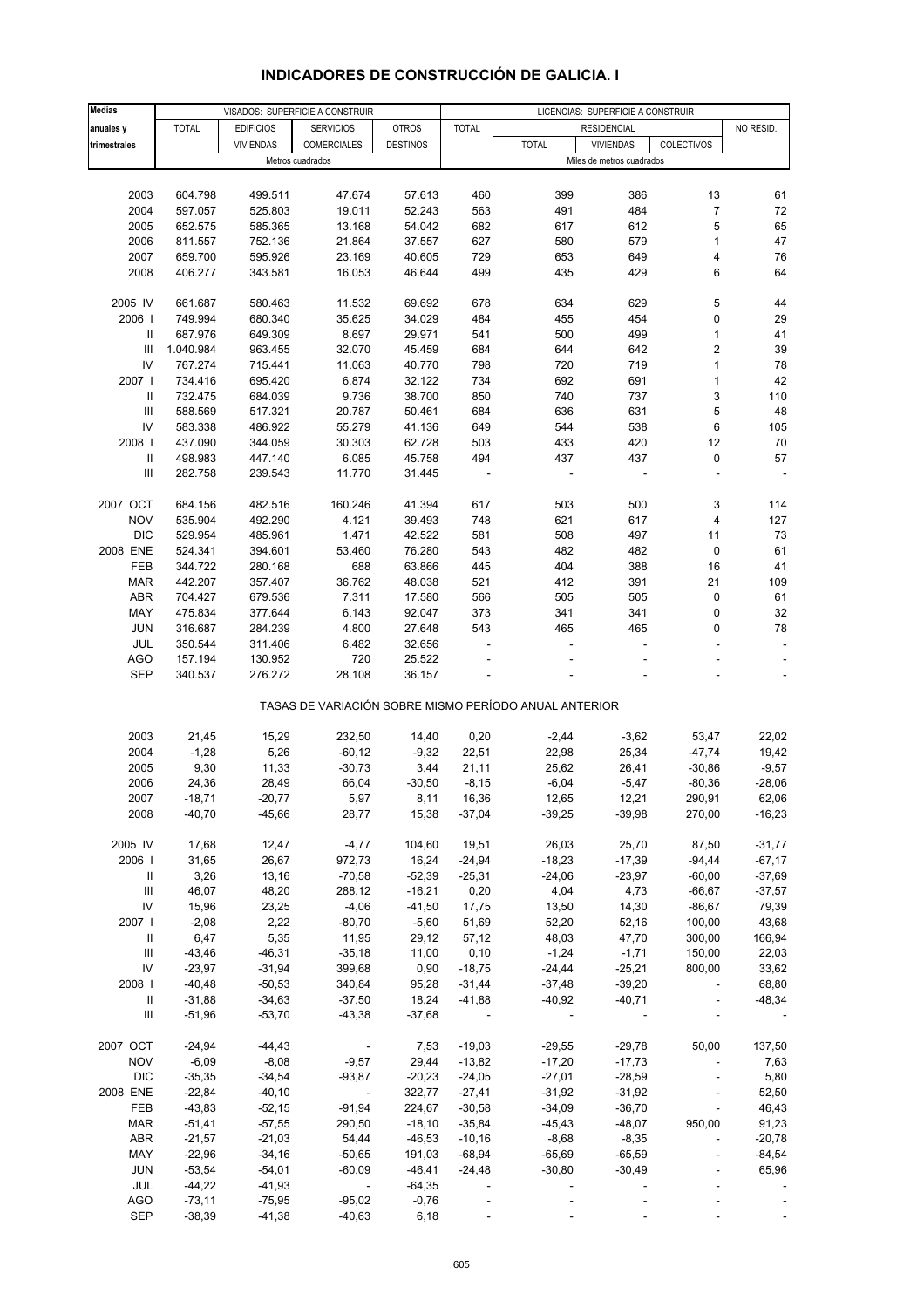| <b>Medias</b>                      |                      | VIVIENDAS VISADAS COLEGIO ARQUITECTOS TÉCNICOS |                      |                                                       |                      |                  |                      | LICENCIAS MUNIC.: Nº DE VIVIENDAS |                   |  |
|------------------------------------|----------------------|------------------------------------------------|----------------------|-------------------------------------------------------|----------------------|------------------|----------------------|-----------------------------------|-------------------|--|
| anuales y                          | <b>TOTAL</b>         |                                                | OBRA NUEVA           |                                                       | Α                    | А                | <b>OBRA</b>          | REHABI-                           | DEMO-             |  |
| trimestrales                       |                      | <b>TOTAL</b>                                   | EDIF.VIV.            | OTROS EDIF.                                           | AMPLIAR              | <b>REFORMAR</b>  | <b>NUEVA</b>         | LITACIÓN                          | <b>LICIÓN</b>     |  |
|                                    |                      |                                                |                      |                                                       | Unidades             |                  |                      |                                   |                   |  |
|                                    |                      |                                                |                      |                                                       |                      |                  |                      |                                   |                   |  |
| 2003                               | 3.014                | 2.808                                          | 2.762                | 46                                                    | 66                   | 140              | 2.126                | 90                                | 88                |  |
| 2004                               | 3.082                | 2.892                                          | 2.876                | 16                                                    | 69                   | 121              | 2.709                | 108                               | 128               |  |
| 2005                               | 3.488                | 3.281                                          | 3.269                | 12                                                    | 65                   | 143              | 3.004                | 105                               | 108               |  |
| 2006                               | 4.530                | 4.363                                          | 4.363                | 0                                                     | 58                   | 109              | 3.427                | 95                                | 98                |  |
| 2007                               | 3.729                | 3.587                                          | 3.586                | 0                                                     | 32                   | 110              | 3.801                | 107                               | 127               |  |
| 2008                               | 2.000                | 1.857                                          | 1.671                | 0                                                     | 30                   | 113              | 2.356                | 105                               | 95                |  |
|                                    |                      |                                                |                      |                                                       |                      |                  |                      |                                   |                   |  |
| 2005 IV                            | 3.575                | 3.305                                          | 3.304                | $\mathbf{1}$                                          | 80                   | 191              | 3.507                | 108                               | 116               |  |
| 2006                               | 4.171                | 4.023                                          | 4.022                | 0                                                     | 52                   | 97               | 2.585                | 149                               | 105               |  |
| $\,$ II                            | 3.835                | 3.632                                          | 3.632                | 0                                                     | 83                   | 120              | 2.799                | 67                                | 106               |  |
| $\ensuremath{\mathsf{III}}\xspace$ | 5.683                | 5.483                                          | 5.483                | 0                                                     | 62                   | 138              | 3.864                | 80                                | 76                |  |
| IV                                 | 4.429                | 4.316                                          | 4.316                | 0                                                     | 33                   | 80               | 4.458                | 83                                | 106               |  |
| 2007                               | 4.393                | 4.249                                          | 4.249                | 0                                                     | 36                   | 108              | 4.120                | 85                                | 140               |  |
| $\ensuremath{\mathsf{II}}$         | 4.359                | 4.216                                          | 4.215                | 1                                                     | 38                   | 105              | 4.375                | 125                               | 89                |  |
| $\ensuremath{\mathsf{III}}\xspace$ | 3.149                | 3.013                                          | 3.013                | 0                                                     | 23                   | 112              | 3.597                | 110                               | 132               |  |
| IV                                 | 3.014                | 2.868                                          | 2.868                | 0                                                     | 30                   | 116              | 3.112                | 110                               | 145               |  |
| 2008                               | 2.054                | 1.927                                          | 1.927                | 0                                                     | 25                   | 102              | 2.327                | 94                                | 92                |  |
| $\ensuremath{\mathsf{II}}$         | 2.618                | 2.451                                          | 1.893                | 0                                                     | 39                   | 128              | 2.386                | 116                               | 98                |  |
| Ш                                  | 1.329                | 1.193                                          | 1.193                | 0                                                     | 26                   | 109              |                      |                                   |                   |  |
| 2007 OCT                           | 3.024                | 2.846                                          | 2.846                | 0                                                     | 48                   | 130              | 2.917                | 90                                | 86                |  |
| <b>NOV</b>                         | 3.033                | 2.890                                          | 2.890                | 0                                                     | 22                   | 121              | 3.174                | 123                               | 256               |  |
| <b>DIC</b>                         | 2.984                | 2.868                                          | 2.868                | 0                                                     | 19                   | 97               | 3.246                | 117                               | 94                |  |
| 2008 ENE                           | 2.492                | 2.376                                          | 2.376                | 0                                                     | 22                   | 94               | 2.725                | 114                               | 90                |  |
| FEB                                | 1.669                | 1.543                                          | 1.543                | 0                                                     | 18                   | 108              | 2.286                | 95                                | 90                |  |
| <b>MAR</b>                         | 2.002                | 1.862                                          | 1.862                | 0                                                     | 36                   | 104              | 1.969                | 73                                | 97                |  |
| ABR                                | 3.922                | 3.701                                          | 3.701                | 0                                                     | 61                   | 160              | 2.872                | 136                               | 92                |  |
| MAY                                | 2.135                | 2.004                                          | 332                  | 0                                                     | 28                   | 103              | 1.942                | 101                               | 117               |  |
| <b>JUN</b>                         | 1.796                | 1.647                                          | 1.647                | 0                                                     | 27                   | 122              | 2.344                | 110                               | 85                |  |
| JUL                                | 1.797                | 1.635                                          | 1.635                | 0                                                     | 27                   | 135              |                      |                                   |                   |  |
| AGO                                | 794                  | 697                                            | 697                  | 0                                                     | 16                   | 81               |                      |                                   |                   |  |
| <b>SEP</b>                         | 1.395                | 1.248                                          | 1.248                | 0                                                     | 35                   | 112              |                      |                                   |                   |  |
|                                    |                      |                                                |                      | TASAS DE VARIACIÓN SOBRE MISMO PERÍODO ANUAL ANTERIOR |                      |                  |                      |                                   |                   |  |
| 2003                               | 22,17                | 23,67                                          | 22,78                | 119,52                                                | 10,78                | 2,20             | 2,91                 | 54,44                             | 26,90             |  |
| 2004                               | 2,28                 | 3,00                                           | 4,12                 | $-64,25$                                              | 4,68                 | $-13,31$         | 27,43                | 19,94                             | 45,63             |  |
| 2005                               | 13,17                | 13,42                                          | 13,66                | $-29,44$                                              | $-6,28$              | 18,25            | 10,90                | $-2,63$                           | $-15,34$          |  |
| 2006                               | 29,85                | 33,01                                          | 33,48                | $-98,56$                                              | $-11,08$             | $-24, 11$        | 14,06                | $-9,69$                           | $-9,33$           |  |
| 2007                               | -17,68               | $-17,80$                                       | -17,81               | 100,00                                                | -45,07               | 1,53             | 10,93                | 13,37                             | 29,25             |  |
| 2008                               | $-49,58$             | $-51,47$                                       | $-56,32$             |                                                       | $-6,90$              | 4,51             | $-44,53$             | $-0,16$                           | $-17,01$          |  |
|                                    |                      |                                                |                      |                                                       |                      |                  |                      |                                   |                   |  |
| 2005 IV                            | 18,06                | 15,47                                          | 15,50                | $-50,00$                                              | $-13,41$             | 157,66           | 21,29                | $-5,25$                           | $-14,11$          |  |
| 2006                               | 31,12                | 35,02                                          | 35,19                | $-91,67$                                              | $-28,11$             | $-25,45$         | $-5,18$              | 25,21                             | $-4,83$           |  |
| Ш                                  | 13,26                | 13,74                                          | 13,96                | $-95,00$                                              | 69,39                | $-16,51$         | 10,75                | $-29,37$                          | $-2,46$           |  |
| $\ensuremath{\mathsf{III}}\xspace$ | 49,14                | 50,47                                          | 51,93                | ÷                                                     | 6,94                 | 26,99            | 18,69                | $-17,87$                          | $-22,79$          |  |
| IV                                 | 23,88                | 30,58                                          | 30,61                | $\overline{\phantom{0}}$                              | $-58,16$             | $-58,04$         | 27,13                | $-23,38$                          | $-8,65$           |  |
| 2007                               | 5,31                 | 5,63                                           | 5,64                 | $\overline{\phantom{m}}$                              | $-30,77$             | 11,38            | 59,40                | $-42,73$                          | 33,33             |  |
| Ш                                  | 13,66                | 16,08                                          | 16,05                | 300,00                                                | $-54,62$             | $-12,26$         | 56,32                | 85,15                             | $-15,46$          |  |
| $\ensuremath{\mathsf{III}}\xspace$ | $-44,59$             | $-45,04$                                       | $-45,04$<br>$-33,54$ | $\overline{\phantom{a}}$                              | $-62,70$<br>$-11,00$ | $-18,60$         | $-6,91$              | 37,66                             | 74,45             |  |
| IV<br>2008 l                       | $-31,96$<br>$-53,23$ | $-33,54$<br>$-54,65$                           | $-54,65$             | $\overline{a}$                                        | $-29,63$             | 45,00<br>$-5,26$ | $-30,19$<br>$-43,53$ | 32,53                             | 37,54<br>$-34,05$ |  |
| Ш                                  | $-39,95$             | $-41,88$                                       | $-55,08$             |                                                       | 2,65                 | 22,22            | $-45,47$             | 10,16<br>$-7,22$                  | 9,70              |  |
| $\ensuremath{\mathsf{III}}\xspace$ | $-57,80$             | $-60,40$                                       | $-60,40$             | ÷,                                                    | 13,04                | $-2,67$          |                      |                                   |                   |  |
|                                    |                      |                                                |                      |                                                       |                      |                  |                      |                                   |                   |  |
| 2007 OCT                           | $-41,32$             | $-43,31$                                       | $-43,31$             |                                                       | 54,84                | 27,45            | $-28,63$             | $-11,76$                          | $-27,12$          |  |
| <b>NOV</b>                         | $-7,16$              | $-8,89$                                        | $-8,89$              | ÷                                                     | $-35,29$             | 98,36            | $-30,62$             | 14,95                             | 116,95            |  |
| <b>DIC</b>                         | $-38,69$             | $-39,68$                                       | $-39,68$             |                                                       | $-45,71$             | 25,97            | $-31,13$             | 192,50                            | 16,05             |  |
| 2008 ENE                           | $-38,82$             | $-39,71$                                       | $-39,71$             |                                                       | $-55,10$             | 13,25            | $-37,08$             | 50,00                             | $-31,30$          |  |
| FEB                                | $-54,37$             | $-56,41$                                       | $-56,41$             | ÷                                                     | $-35,71$             | 20,00            | $-37,58$             | 41,79                             | $-35,71$          |  |
| <b>MAR</b>                         | $-63,25$             | $-64,64$                                       | $-64,64$             |                                                       | 16,13                | $-30,67$         | $-54,91$             | $-35,40$                          | $-34,90$          |  |
| ABR                                | $-29,44$             | $-31,68$                                       | $-31,64$             |                                                       | 15,09                | 81,82            | $-16, 15$            | 14,29                             | 4,55              |  |
| MAY                                | $-41,83$             | $-43,28$                                       | $-90,60$             |                                                       | 0,00                 | $-5,50$          | $-67,14$             | $-33,55$                          | $-12,03$          |  |
| <b>JUN</b>                         | $-53,34$             | $-55,47$                                       | $-55,47$             |                                                       | $-15,63$             | 3,39             | $-38,17$             | 6,80                              | 80,85             |  |
| JUL                                | $-45,94$             | $-48,34$                                       | $-48,34$             |                                                       | $-15,63$             | 6,30             |                      |                                   |                   |  |
| <b>AGO</b>                         | $-75,95$             | $-78,12$                                       | $-78,12$             |                                                       | $-5,88$              | $-17,35$         |                      |                                   |                   |  |
| <b>SEP</b>                         | $-50,55$             | $-53,59$                                       | $-53,59$             |                                                       | 75,00                | 0,00             |                      |                                   |                   |  |

# **INDICADORES DE CONSTRUCCIÓN DE GALICIA. II**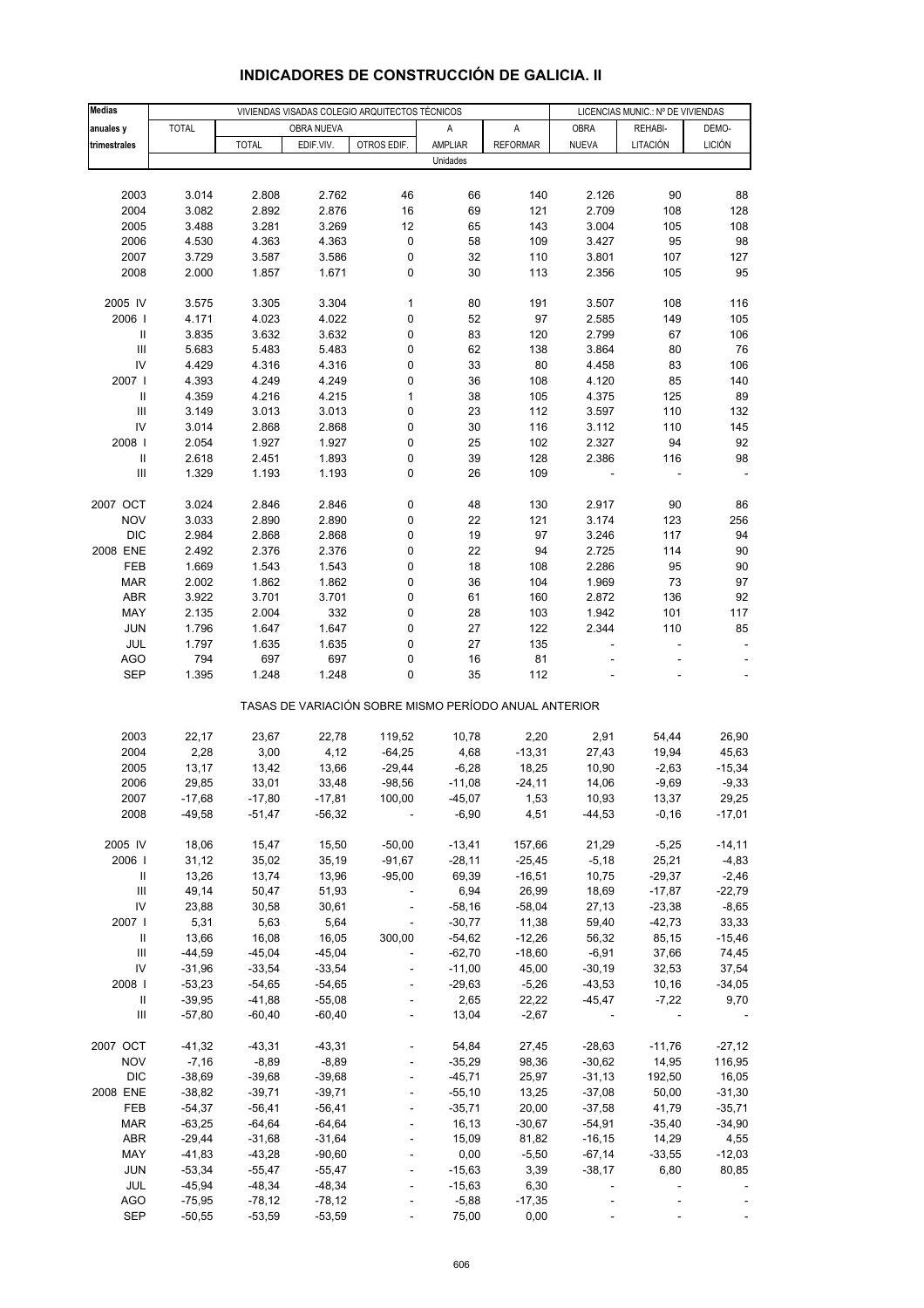| <b>Medias</b>                      |              | VIVIENDAS (2)     |                |              |                                                       |                          | PROYECTOS VISADOS<br>CERTIFICAC. |                               |               |              | LIQUIDACIÓN        |
|------------------------------------|--------------|-------------------|----------------|--------------|-------------------------------------------------------|--------------------------|----------------------------------|-------------------------------|---------------|--------------|--------------------|
|                                    |              |                   |                |              |                                                       |                          |                                  |                               |               |              | EJECUCIÓN          |
| anuales y                          |              | <b>INICIADAS</b>  |                |              | <b>TERMINADAS</b>                                     |                          |                                  | POR EL COLEGIO DE ARQUITECTOS |               | FIN DE OBRA  |                    |
| trimestrales                       | <b>TOTAL</b> | <b>PROTEGIDAS</b> | <b>LIBRES</b>  | <b>TOTAL</b> | <b>PROTEGIDAS</b>                                     | <b>LIBRES</b>            | <b>TOTAL</b>                     | <b>PROTEGIDOS</b>             | <b>LIBRES</b> | Nº VIVIENDAS | MAT. OBRA          |
|                                    |              |                   |                |              | Unidades                                              |                          |                                  |                               |               | Unidades     | Miles $\epsilon$   |
|                                    |              |                   |                |              |                                                       |                          |                                  |                               |               |              |                    |
| 2003                               | 3.100        | 403               | 2.697          | 2.328        | 148                                                   | 2.180                    | 3.248                            | 235                           | 3.014         | 1.848        | 89.143             |
| 2004                               | 2.876        | 291               | 2.585          | 2.696        | 251                                                   | 2.445                    | 3.317                            | 392                           | 2.926         | 1.985        | 101.423            |
| 2005                               | 3.200        | 222               | 2.978          | 2.911        | 254                                                   | 2.657                    | 3.908                            | 326                           | 3.582         | 2.323        | 130.174            |
| 2006                               | 3.541        | 353               | 3.187          | 2.774        | 274                                                   | 2.500                    | 4.015                            | 234                           | 3.781         | 2.222        | 126.781            |
| 2007                               | 3.409        | 250               | 3.159          | 3.067        | 315                                                   | 2.753                    | 2.922                            | 129                           | 2.794         | 2.661        | 144.760            |
| 2008                               | 2.221        | 166               | 2.055          | 3.287        | 165                                                   | 3.122                    | 1.783                            | 193                           | 1.590         | 2.621        | 160.057            |
|                                    |              |                   |                |              |                                                       |                          |                                  |                               |               |              |                    |
| 2005 IV                            | 2.950        | 82                | 2.868          | 2.925        | 339                                                   | 2.586                    | 4.012                            | 301                           | 3.711         | 2.527        | 149.903            |
| 2006                               | 3.408        | 273               | 3.134          | 2.732        | 293                                                   | 2.439                    | 4.628                            | 289                           | 4.340         | 2.125        | 130.866            |
| $\,$ II                            | 3.550        | 494               | 3.056          | 2.558        | 305                                                   | 2.253                    | 4.283                            | 279                           | 4.004         | 2.269        | 129.781            |
| $\ensuremath{\mathsf{III}}\xspace$ | 3.019        | 171               | 2.848          | 2.896        | 281                                                   | 2.615                    | 5.785                            | 315                           | 5.470         | 2.229        | 119.178            |
| ${\sf IV}$                         | 4.186        | 475               | 3.710          | 2.911        | 218                                                   | 2.692                    | 1.363                            | 52                            | 1.311         | 2.264        | 127.298            |
| 2007                               | 3.781        | 273               | 3.508          | 2.906        | 436                                                   | 2.469                    | 4.368                            | 103                           | 4.265         | 2.694        | 132.285            |
| Ш                                  | 3.492        | 239               | 3.253          | 2.818        | 197                                                   | 2.621                    | 2.610                            | 97                            | 2.513         | 3.032        | 163.581            |
| $\ensuremath{\mathsf{III}}\xspace$ | 3.622        | 273               | 3.349          | 3.205        | 185                                                   | 3.020                    | 2.670                            | 197                           | 2.473         | 2.303        | 132.849            |
| ${\sf IV}$                         | 2.742        | 215               | 2.528          |              | 439                                                   |                          | 2.040                            |                               | 1.923         |              |                    |
|                                    |              |                   |                | 3.340        |                                                       | 2.901                    |                                  | 117                           |               | 2.617        | 150.326<br>156.514 |
| 2008                               | 2.505        | 68                | 2.437          | 3.561        | 165                                                   | 3.396                    | 2.225                            | 147                           | 2.078         | 2.534        |                    |
| $\ensuremath{\mathsf{II}}$         | 1.937        | 264               | 1.673          | 3.013        | 166                                                   | 2.848                    | 1.867                            | 243                           | 1.624         | 2.493        | 150.542            |
| $\begin{array}{c} \Pi \end{array}$ |              | ÷,                | ÷              |              | ÷,                                                    | $\overline{\phantom{a}}$ | 1.258                            | 188                           | 1.070         | 2.836        | 173.115            |
|                                    |              |                   |                |              |                                                       |                          |                                  |                               |               |              |                    |
| 2007 OCT                           | 2.766        | 201               | 2.565          | 3.237        | 567                                                   | 2.670                    | 2.581                            | 155                           | 2.426         | 3.173        | 176.892            |
| <b>NOV</b>                         | 2.670        | 38                | 2.632          | 3.059        | 499                                                   | 2.560                    | 1.515                            | 9                             | 1.506         | 2.860        | 161.428            |
| <b>DIC</b>                         | 2.791        | 405               | 2.386          | 3.724        | 252                                                   | 3.472                    | 2.024                            | 187                           | 1.837         | 1.817        | 112.659            |
| 2008 ENE                           | 2.523        | 64                | 2.459          | 3.687        | 71                                                    | 3.616                    | 2.442                            | 231                           | 2.211         | 2.745        | 174.173            |
| FEB                                | 2.596        | 29                | 2.567          | 3.049        | 201                                                   | 2.848                    | 2.014                            | 106                           | 1.908         | 2.302        | 149.437            |
| <b>MAR</b>                         | 2.396        | 111               | 2.285          | 3.948        | 223                                                   | 3.725                    | 2.219                            | 105                           | 2.114         | 2.555        | 145.933            |
| ABR                                | 2.517        | 436               | 2.081          | 2.916        | 310                                                   | 2.606                    | 2.876                            | 235                           | 2.641         | 2.419        | 129.884            |
| MAY                                | 1.422        | 60                | 1.362          | 2.844        | 57                                                    | 2.787                    | 1.823                            | 448                           | 1.375         | 2.127        | 133.682            |
| JUN                                | 1.872        | 295               | 1.577          | 3.280        | 130                                                   | 3.150                    | 902                              | 47                            | 855           | 2.932        | 188.060            |
| JUL                                | L.           | L,                |                |              |                                                       | $\overline{\phantom{a}}$ | 1.224                            | 191                           | 1.033         | 3.434        | 221.825            |
| <b>AGO</b>                         |              |                   |                |              |                                                       | ÷                        | 1.329                            | 121                           | 1.208         | 2.071        | 123.246            |
| <b>SEP</b>                         |              |                   |                |              |                                                       | ÷                        | 1.221                            | 252                           | 969           | 3.003        | 174.275            |
|                                    |              |                   |                |              |                                                       |                          |                                  |                               |               |              |                    |
|                                    |              |                   |                |              | TASAS DE VARIACIÓN SOBRE MISMO PERÍODO ANUAL ANTERIOR |                          |                                  |                               |               |              |                    |
|                                    |              |                   |                |              |                                                       |                          |                                  |                               |               |              |                    |
| 2003                               | 25,89        | 76,45             | 20,72          | $-13,68$     | $-30,26$                                              | $-12,27$                 | 17,92                            | 146,84                        | 13,32         | 7,00         | 13,44              |
| 2004                               | $-7,23$      | $-27,66$          | $-4,18$        | 15,82        | 69,92                                                 | 12,15                    | 2,12                             | 67,02                         | $-2,93$       | 7,44         | 13,78              |
| 2005                               | 11,28        | $-23,74$          | 15,23          | 7,97         | 1,30                                                  | 8,66                     | 17,80                            | $-16,72$                      | 22,43         | 16,98        | 28,35              |
| 2006                               | 10,63        | 59,08             | 7,01           | $-4,71$      | 7,93                                                  | $-5,92$                  | 2,74                             | $-28,41$                      | 5,57          | $-4,33$      | $-2,61$            |
| 2007                               | $-3,70$      | $-29,26$          | $-0,87$        | 10,56        | 14,64                                                 | 10,11                    | $-27,22$                         | $-44,93$                      | $-26,12$      | 19,78        | 14,18              |
| 2008                               | $-38,93$     | $-35,22$          | $-39,21$       | 14,87        | $-47,79$                                              | 22,67                    | $-44,55$                         | 45,64                         | $-48,42$      | $-2,07$      | 12,00              |
|                                    |              |                   |                |              |                                                       |                          |                                  |                               |               |              |                    |
| 2005 IV                            | $-4,63$      | $-76,50$          | 4,54           | 1,86         | 37,94                                                 | $-1,52$                  | 14,09                            | $-7,20$                       | 16,25         | 25,06        | 43,22              |
| 2006                               | 9,61         | 15,98             | 9,08           | 16,72        | 91,09                                                 | 11,50                    | 22,52                            | $-44,45$                      | 33,20         | 17,77        | 35,97              |
| Ш                                  | 16,13        | 75,30             | 10, 11         | $-18,35$     | 8,04                                                  | $-20,96$                 | 1,61                             | 30,78                         | 0,06          | $-17,55$     | $-11,35$           |
| $\ensuremath{\mathsf{III}}\xspace$ | $-18,08$     | $-40,88$          | $-16,14$       | $-10,80$     | 16,25                                                 | $-12,98$                 | 59,51                            | 16,11                         | 63,02         | 1,04         | $-7,00$            |
| ${\sf IV}$                         | 41,87        | 477,33            | 29,37          | $-0,49$      | $-35,66$                                              | 4,13                     | $-66,03$                         | $-82,82$                      | $-64,67$      | $-10,41$     | $-15,08$           |
| 2007                               | 10,96        | $-0,24$           | 11,93          | 6,34         | 48,92                                                 | 1,23                     | $-5,62$                          | $-64,32$                      | $-1,71$       | 26,78        | 1,08               |
| Ш                                  | $-1,63$      | $-51,58$          | 6,45           | 10, 17       | $-35,34$                                              | 16,32                    | $-39,05$                         | $-65,11$                      | $-37,23$      | 33,59        | 26,04              |
| Ш                                  | 19,99        | 60,16             | 17,58          | 10,68        | $-34,12$                                              | 15,50                    | $-53,85$                         | $-37,39$                      | $-54,80$      | 3,32         | 11,47              |
| ${\sf IV}$                         | $-34,48$     | $-54,84$          | $-31,87$       | 14,75        | 101,22                                                | 7,74                     | 49,67                            | 126,45                        | 46,64         | 15,58        | 18,09              |
| 2008                               | $-33,75$     | $-75,06$          | $-30,54$       | 22,57        | $-62,18$                                              | 37,54                    | $-49,07$                         | 43,04                         | $-51,29$      | $-5,94$      | 18,32              |
| Ш                                  | $-44,54$     | 10,17             | $-48,56$       | 6,94         | $-15,91$                                              | 8,66                     |                                  | 150,00                        | $-35,39$      | $-17,78$     | $-7,97$            |
| Ш                                  | $\sim$       | $\sim$ $-$        | $\blacksquare$ | $\sim$       |                                                       | $\overline{\phantom{a}}$ | $-28,48$<br>$-52,88$             | $-4,57$                       | $-56,73$      | 23,13        | 30,31              |
|                                    |              |                   |                |              |                                                       |                          |                                  |                               |               |              |                    |
| 2007 OCT                           | $-34,36$     | $-66,16$          | $-29,14$       | 30,52        | 283,11                                                | 14,49                    | 171,40                           | 222,92                        | 168,66        | 31,22        | 31,97              |
| <b>NOV</b>                         | $-42,51$     | $-89,67$          | $-38,45$       | $-3,68$      | 62,54                                                 | $-10,77$                 | 21,01                            | $-90,53$                      | 30, 16        | 35,48        | 38,36              |
| <b>DIC</b>                         | $-24,55$     | $-12,72$          | $-26,24$       | 21,07        | 26,00                                                 | 20,72                    | 7,32                             | $\sim$                        | $-1,97$       | $-19,71$     | $-14, 12$          |
| 2008 ENE                           | $-42,20$     | $-83,20$          | $-38,28$       | 43,85        | $-81,12$                                              | 65,34                    | $-26,51$                         | 135,71                        | $-31,44$      | $-22,52$     | 21,20              |
| FEB                                | $-4,21$      | $-84,49$          | 1,74           | 16,33        | $-27,17$                                              | 21,45                    | $-48,70$                         | 73,77                         | $-50,63$      | 13,18        | 26,98              |
| <b>MAR</b>                         | $-43,86$     | $-55,60$          | $-43, 13$      | 11,75        | $-66,06$                                              | 29,52                    | $-62,11$                         | $-30,00$                      | $-62,95$      | 2,00         | 7,73               |
| ABR                                | $-28,11$     | $-0,68$           | $-32,04$       | 14,67        | 15,24                                                 | 14,60                    | 22,07                            | 502,56                        | 13,98         | $-1,47$      | 2,73               |
| MAY                                | $-52,12$     | $-30,23$          | $-52,77$       | 7,65         | $-74,78$                                              | 15,36                    | $-27,02$                         | 796,00                        | $-43,83$      | $-32,35$     | $-23,70$           |
| JUN                                | $-53,27$     | 52,85             | $-58,64$       | 0,37         | 35,42                                                 | $-0,69$                  | $-69,70$                         | $-76,85$                      | $-69,18$      | $-16, 13$    | $-0,55$            |
| JUL                                |              |                   |                |              |                                                       | $\overline{\phantom{a}}$ | $-59,48$                         | $-9,05$                       | $-63,25$      | 30,72        | 53,57              |
| AGO                                |              |                   |                |              |                                                       | $\blacksquare$           | $-55,24$                         | $-63,66$                      | $-54,17$      | $-6,46$      |                    |
| <b>SEP</b>                         |              |                   |                |              |                                                       |                          |                                  | 425,00                        |               | 45,14        | $-8,40$<br>45,78   |
|                                    |              |                   |                |              |                                                       |                          | $-39,52$                         |                               | $-50,84$      |              |                    |

## **INDICADORES DE CONSTRUCCIÓN DE GALICIA. III**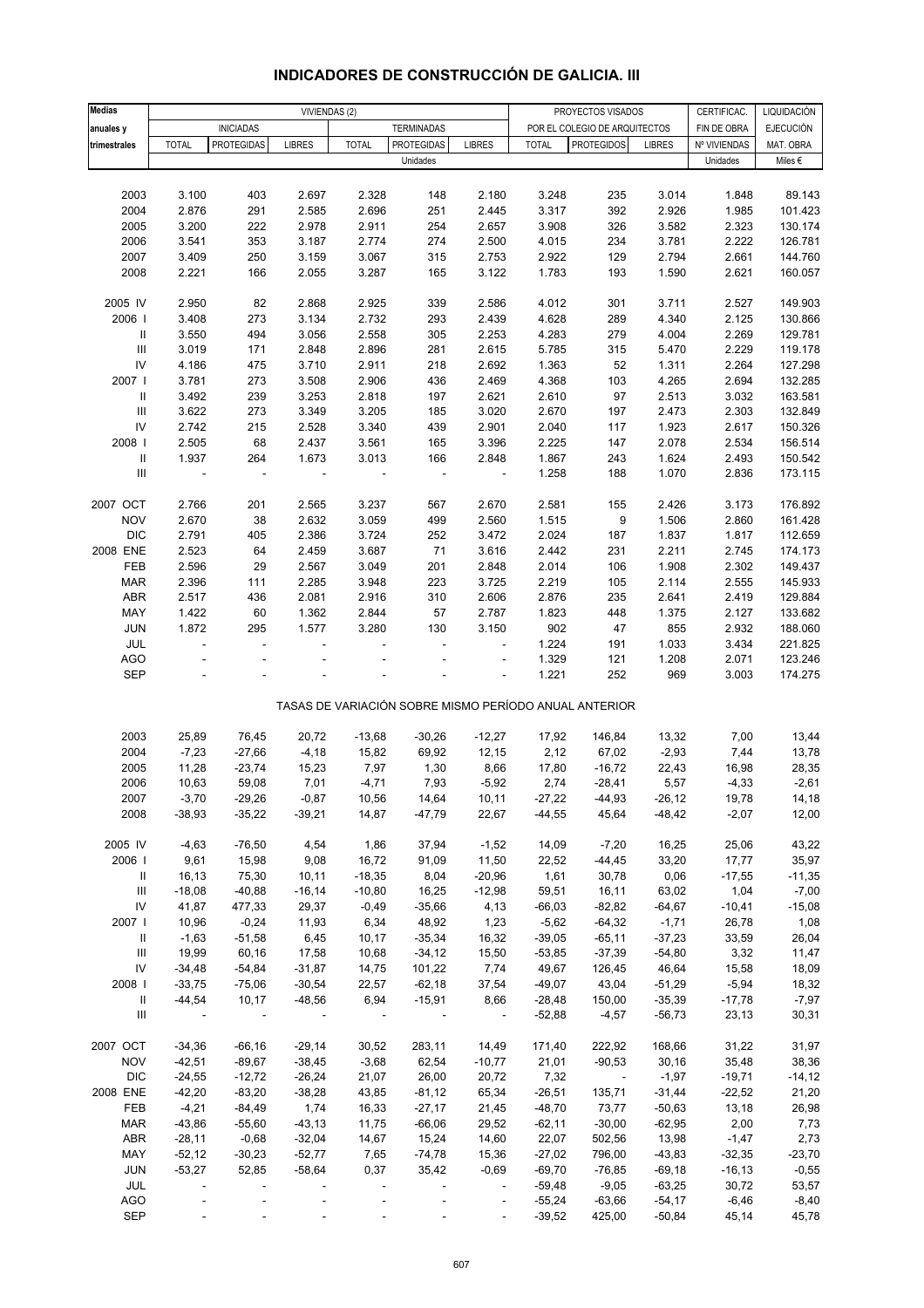| <b>Medias</b>     | LICITACIÓN OFICIAL (SEOPAN)<br>LICITACIÓN OFICIAL (FOMENTO) |                       |                        |                                                       |                      |                    |
|-------------------|-------------------------------------------------------------|-----------------------|------------------------|-------------------------------------------------------|----------------------|--------------------|
| anuales y         | <b>TOTAL</b>                                                | <b>EDIFICACIÓN</b>    | OBRA CIVIL             | <b>TOTAL</b>                                          | <b>EDIFICACIÓN</b>   | INGENIERÍA         |
| trimestrales      |                                                             |                       |                        |                                                       |                      | <b>CIVIL</b>       |
|                   |                                                             |                       |                        | Miles €                                               |                      |                    |
|                   |                                                             |                       |                        |                                                       |                      |                    |
| 2003              | 137.984,7                                                   | 34.718,3              | 103.266,4              | 122.037                                               | 25.623               | 96.413             |
| 2004              | 214.749,8                                                   | 29.003,0              | 185.746,9              | 191.100                                               | 17.474               | 173.627            |
| 2005              | 187.501,8                                                   | 44.406,5              | 143.095,3              | 146.624                                               | 30.382               | 116.243            |
| 2006              | 207.383,6                                                   | 35.857,3              | 171.526,3              | 191.695                                               | 28.956               | 168.445            |
| 2007              | 190.906,3                                                   | 50.670,3              | 140.236,0              | 156.652                                               | 53.160               | 103.491            |
| 2008              | 236.852,4                                                   | 32.186,2              | 204.666,2              | 228.912                                               | 25.267               | 203.645            |
| 2006              | 114.568,3                                                   | 16.304,0              | 98.264,3               | 135.914                                               | 8.462                | 127.452            |
| Ш                 | 192.300,0                                                   | 31.959,7              | 160.340,3              | 155.684                                               | 27.833               | 150.675            |
| Ш                 | 305.839,0                                                   | 51.788,7              | 254.050,3              | 238.515                                               | 26.838               | 211.677            |
| IV                | 216.827,0                                                   | 43.376,7              | 173.450,3              | 236.666                                               | 52.692               | 183.974            |
| 2007 l            | 228.633,3                                                   | 29.661,7              | 198.971,7              | 125.859                                               | 51.450               | 74.409             |
| Ш                 | 271.952,0                                                   | 106.067,7             | 165.884,3              | 255.815                                               | 101.623              | 154.192            |
| Ш                 | 120.530,7                                                   | 26.364,7              | 94.166,0               | 143.729                                               | 23.369               | 120.360            |
| IV                | 142.509,3                                                   | 40.587,3              | 101.922,0              | 101.203                                               | 36.198               | 65.005             |
| 2008              | 300.153,7                                                   | 18.075,3              | 282.078,3              | 310.259                                               | 29.342               | 280.917            |
| Ш                 | 214.820,7                                                   | 52.765,0              | 162.055,7              | 191.807                                               | 29.081               | 162.725            |
| Ш                 | 205.922,3                                                   | 29.940,0              | 175.982,3              | 184.671                                               | 17.377               | 167.294            |
| IV                | 205.834,0                                                   | 19.521,0              | 186.313,0              |                                                       |                      |                    |
|                   |                                                             |                       |                        |                                                       |                      |                    |
| 2007 NOV          | 100.710,0                                                   | 36.276,0              | 64.434,0               | 57.850                                                | 30.735               | 27.115             |
| <b>DIC</b>        | 231.192,0                                                   | 38.565,0              | 192.627,0              | 174.221                                               | 32.669               | 141.552            |
| 2008 ENE          | 187.728,0                                                   | 9.572,0               | 178.156,0              | 226.513                                               | 45.698               | 180.815            |
| FEB<br><b>MAR</b> | 204.260,0<br>508.473,0                                      | 23.656,0              | 180.604,0<br>487.475,0 | 203.305                                               | 20.834               | 182.471            |
| ABR               | 507.841,0                                                   | 20.998,0<br>108.328,0 | 399.513,0              | 500.959<br>487.404                                    | 21.495<br>73.218     | 479.465<br>414.186 |
| MAY               | 57.440,0                                                    | 30.551,0              | 26.889,0               | 13.718                                                | 2.155                | 11.563             |
| <b>JUN</b>        | 79.181,0                                                    | 19.416,0              | 59.765,0               | 74.298                                                | 11.871               | 62.427             |
| JUL               | 228.878,0                                                   | 21.518,0              | 207.360,0              | 217.844                                               | 15.460               | 202.384            |
| <b>AGO</b>        | 90.766,0                                                    | 41.235,0              | 49.531,0               | 64.471                                                | 27.574               | 36.897             |
| SEP               | 298.123,0                                                   | 27.067,0              | 271.056,0              | 271.697                                               | 9.096                | 262.601            |
| OCT               | 205.834,0                                                   | 19.521,0              | 186.313,0              |                                                       |                      |                    |
|                   |                                                             |                       |                        |                                                       |                      |                    |
|                   |                                                             |                       |                        | TASAS DE VARIACIÓN SOBRE MISMO PERÍODO ANUAL ANTERIOR |                      |                    |
|                   |                                                             |                       |                        |                                                       |                      |                    |
| 2003<br>2004      | 25,68<br>55,63                                              | 16,13<br>$-16,46$     | 29,25<br>79,87         | 23,16                                                 | $-23,84$<br>$-31,81$ | 47,31              |
| 2005              | $-12,69$                                                    | 53,11                 | $-22,96$               | 56,59<br>$-23,27$                                     | 73,87                | 80,09<br>$-33,05$  |
| 2006              | 10,60                                                       | $-19,25$              | 19,87                  | 30,74                                                 | $-4.69$              | 44,91              |
| 2007              | $-7,95$                                                     | 41,31                 | $-18,24$               | $-18,28$                                              | 83,59                | $-38,56$           |
| 2008              | 20,91                                                       | $-39,64$              | 43,55                  | 30,71                                                 | $-57,04$             | 75,07              |
|                   |                                                             |                       |                        |                                                       |                      |                    |
| 2006              | 1,22                                                        | 52,20                 | $-4, 11$               | 65,42                                                 | $-10,86$             | 75,38              |
| Ш                 | $-29,59$                                                    | $-68,69$              | $-6,27$                | $-25,58$                                              | $-56,51$             | 3,78               |
| Ш                 | 2,55                                                        | 27,75                 | $-1,41$                | $-0,98$                                               | $-14, 11$            | 0,98               |
| IV                | 231,20                                                      | 78,38                 | 321,51                 | 336,12                                                | 214,02               | 390,78             |
| 2007 l            | 99,56                                                       | 81,93                 | 102,49                 | $-7,40$                                               | 508,01               | $-41,62$           |
| Ш                 | 41,42                                                       | 231,88                | 3,46                   | 64,32                                                 | 265,12               | 2,33               |
| Ш                 | $-60,59$                                                    | $-49,09$              | $-62,93$               | $-39,74$                                              | $-12,93$             | $-43,14$           |
| IV                | $-34,28$                                                    | $-6,43$               | $-41,24$               | $-57,24$                                              | $-31,30$             | $-64,67$           |
| 2008              | 31,28                                                       | $-39,06$              | 41,77                  | 146,51                                                | $-42,97$             | 277,53             |
| Ш                 | $-21,01$                                                    | $-50,25$              | $-2,31$                | $-25,02$                                              | $-71,38$             | 5,53               |
| Ш                 | 70,85                                                       | 13,56                 | 86,89                  | 28,49                                                 | $-25,64$             | 39,00              |
| IV                | 115,25                                                      | -58,40                | 282,53                 |                                                       |                      |                    |
| 2007 NOV          | $-49,50$                                                    | $-29,63$              | $-56,42$               | $-68,60$                                              | $-40,92$             | $-79,49$           |
| <b>DIC</b>        | $-26,50$                                                    | $-1,06$               | $-30,09$               | $-58,14$                                              | $-55,19$             | $-58,77$           |
| 2008 ENE          | $-45,62$                                                    | $-41,48$              | $-45,82$               | 199,16                                                | 16,08                | 397,41             |
| FEB               | 112,33                                                      | -47,64                | 253,99                 | 168,51                                                | $-47,08$             | 401,97             |
| MAR               | 107,95                                                      | $-23,50$              | 124,58                 | 121,52                                                | $-71,57$             | 218,53             |
| ABR               | 117,69                                                      | 197,02                | 102,99                 | 118,56                                                | 48,85                | 138,29             |
| MAY               | $-85,49$                                                    | $-87,75$              | $-81,65$               | $-96,19$                                              | $-99,06$             | $-91,06$           |
| <b>JUN</b>        | $-57,58$                                                    | $-40,03$              | $-61,26$               | $-59,78$                                              | $-53,15$             | $-60,83$           |
| JUL               | 65,17                                                       | $-2,71$               | 78,06                  | 13,54                                                 | $-17,39$             | 16,88              |
| <b>AGO</b>        | $-47,59$                                                    | $-0,21$               | $-62,43$               | $-63,01$                                              | $-32,38$             | $-72,37$           |
| <b>SEP</b>        | 498,05                                                      | 72,91                 | 692,68                 | 317,96                                                | $-14,31$             | 382,80             |

# **INDICADORES DE CONSTRUCCIÓN DE GALICIA. IV**

OCT 115,25 -58,40 282,53 - - - - -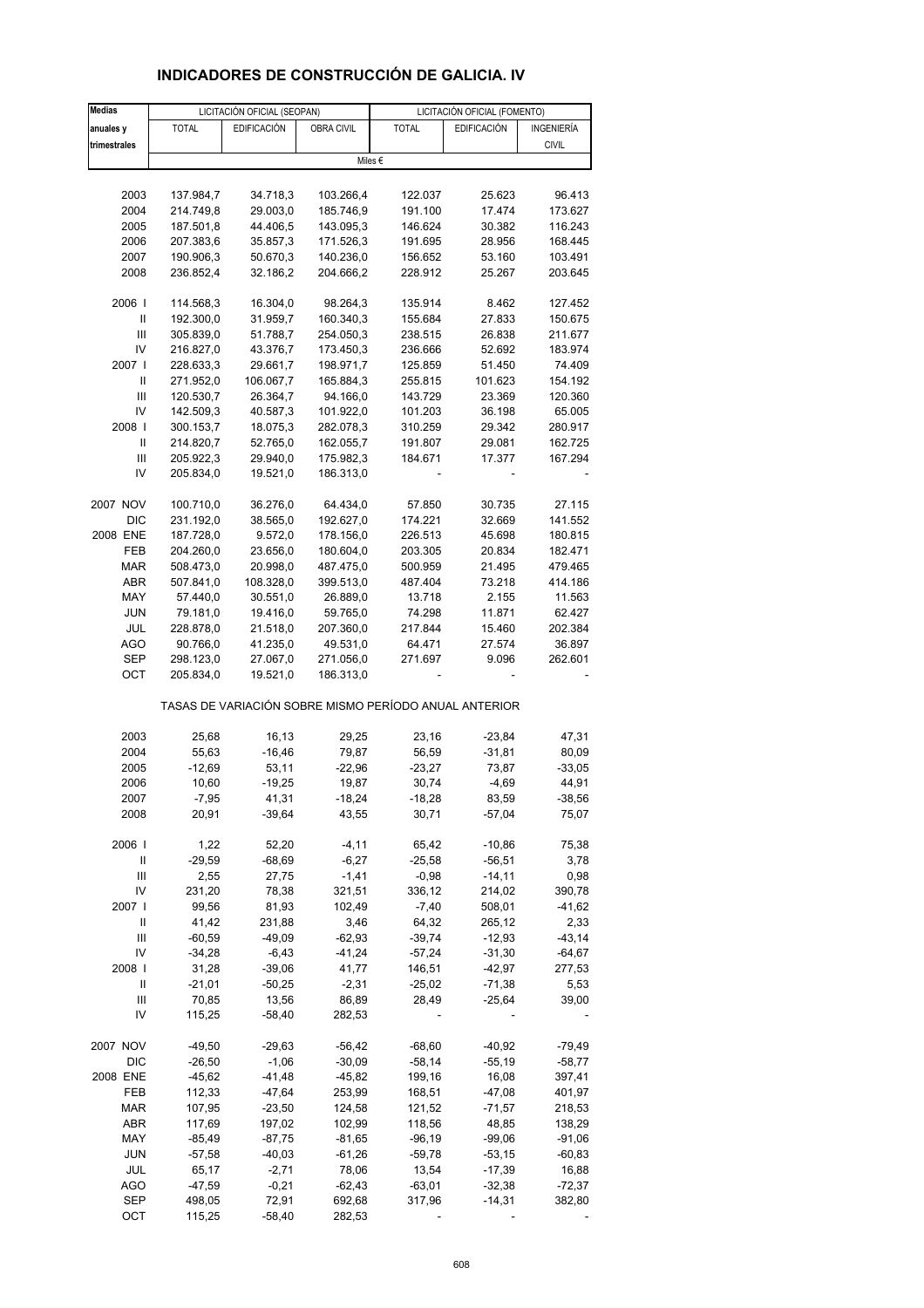| <b>Medias</b>  | ESTABLECIMIENTOS HOTELEROS |                    |                                                       |                    |                          |                    |                 |
|----------------|----------------------------|--------------------|-------------------------------------------------------|--------------------|--------------------------|--------------------|-----------------|
| anuales y      |                            | NÚMERO DE VIAJEROS |                                                       |                    | NÚMERO DE PERNOCTACIONES |                    | <b>GRADO DE</b> |
| trimestrales   | <b>TOTAL</b>               | <b>ESPAÑOLES</b>   | <b>EXTRANJEROS</b>                                    | <b>TOTAL</b>       | <b>ESPAÑOLES</b>         | <b>EXTRANJEROS</b> | OCUPACIÓN       |
|                |                            |                    | Unidades                                              |                    |                          |                    | $\%$            |
|                |                            |                    |                                                       |                    |                          |                    |                 |
| 2003           | 254.282                    | 209.957            | 44.325                                                | 540.025            | 456.755                  | 83.270             | 31,67           |
| 2004           | 306.332                    | 257.428            | 48.904                                                | 656.164            | 561.335                  | 94.829             | 36,47           |
| 2005           | 294.159                    | 241.939            | 52.220                                                | 632.898            | 532.787                  | 100.112            | 34,64           |
| 2006           | 299.935                    | 245.399            | 54.537                                                | 646.504            | 543.722                  | 102.782            | 35,64           |
| 2007           | 311.623                    | 250.626            | 60.996                                                | 668.797            | 549.863                  | 118.934            | 35,87           |
| 2008           | 314.421                    | 250.683            | 63.738                                                | 696.896            | 572.977                  | 123.918            | 35,93           |
| 2006           | 193.693                    | 167.027            | 26.666                                                | 383.436            | 328.801                  | 54.635             | 25,13           |
| $\mathbf{II}$  | 318.552                    | 252.517            | 66.035                                                | 643.513            | 526.430                  | 117.083            | 36,27           |
| Ш              | 447.382                    | 361.891            | 85.490                                                | 1.065.174          | 902.575                  | 162.599            | 51,07           |
| IV<br>2007 l   | 240.115<br>197.449         | 200.159<br>169.015 | 39.956<br>28.434                                      | 493.893<br>394.166 | 417.083<br>328.671       | 76.810<br>65.495   | 30,07<br>25,87  |
| Ш              | 320.152                    | 244.543            | 75.609                                                | 657.605            | 515.048                  | 142.556            | 36,16           |
| Ш              | 463.375                    | 370.768            | 92.606                                                | 1.069.486          | 895.208                  | 174.278            | 50,09           |
| IV             | 265.514                    | 218.179            | 47.334                                                | 553.930            | 460.523                  | 93.407             | 31,36           |
| 2008           | 214.713                    | 182.887            | 31.826                                                | 455.536            | 384.050                  | 71.486             | 27,64           |
| Ш              | 304.441                    | 230.732            | 73.709                                                | 640.974            | 505.043                  | 135.931            | 33,81           |
| Ш              | 423.825                    | 337.938            | 85.887                                                | 1.000.447          | 833.993                  | 166.454            | 46,37           |
| IV             | 315.274                    | 252.160            | 63.114                                                | 678.086            | 560.516                  | 117.570            | 35,85           |
| 2007 NOV       | 242.063                    | 206.262            | 35.801                                                | 512.527            | 435.401                  | 77.126             | 30,46           |
| <b>DIC</b>     | 201.374                    | 171.795            | 29.579                                                | 414.655            | 349.483                  | 65.172             | 25,04           |
| 2008 ENE       | 179.066                    | 151.459            | 27.607                                                | 368.166            | 310.201                  | 57.965             | 23,59           |
| <b>FEB</b>     | 200.370                    | 170.821            | 29.549                                                | 417.398            | 345.262                  | 72.136             | 27,12           |
| <b>MAR</b>     | 264.703                    | 226.382            | 38.321                                                | 581.044            | 496.688                  | 84.356             | 32,20           |
| ABR            | 262.028                    | 206.415            | 55.613                                                | 543.583            | 432.461                  | 111.122            | 30,31           |
| MAY            | 327.793                    | 241.642            | 86.151                                                | 680.119            | 529.401                  | 150.718            | 35,57           |
| <b>JUN</b>     | 323.502                    | 244.138            | 79.364                                                | 699.219            | 553.266                  | 145.953            | 35,55           |
| JUL            | 402.544                    | 324.495            | 78.049                                                | 957.410            | 797.192                  | 160.218            | 43,69           |
| <b>AGO</b>     | 511.962                    | 418.042            | 93.920                                                | 1.257.606          | 1.076.323                | 181.283            | 56,61           |
| <b>SEP</b>     | 356.969                    | 271.278            | 85.691                                                | 786.324            | 628.463                  | 157.861            | 38,82           |
| OCT            | 315.274                    | 252.160            | 63.114                                                | 678.086            | 560.516                  | 117.570            | 35,85           |
|                |                            |                    | TASAS DE VARIACIÓN SOBRE MISMO PERÍODO ANUAL ANTERIOR |                    |                          |                    |                 |
| 2003           | 16,80                      | 17,82              | 12,20                                                 | 3,46               | 3,23                     | 4,74               | $-5,09$         |
| 2004           | 20,47                      | 22,61              | 10,33                                                 | 21,51              | 22,90                    | 13,88              | 15,13           |
| 2005           | $-3,97$                    | $-6,02$            | 6,78                                                  | $-3,55$            | $-5,09$                  | 5,57               | $-5,00$         |
| 2006           | 1,96                       | 1,43               | 4,44                                                  | 2,15               | 2,05                     | 2,67               | 2,87            |
| 2007           | 3,90                       | 2,13               | 11,84                                                 | 3,45               | 1,13                     | 15,72              | 0,65            |
| 2008           | $-4,61$                    | $-4,66$            | $-4,38$                                               | $-1,82$            | $-1,44$                  | $-3,56$            | $-4, 17$        |
| 2006           | 3,37                       | 1,92               | 13,45                                                 | 1,87               | $-0,46$                  | 18,54              | 4,43            |
| Ш              | 11,01                      | 11,61              | 8,76                                                  | 10,83              | 12,34                    | 4,55               | 11,47           |
| $\mathsf{III}$ | $-2,64$                    | $-3,89$            | 3,05                                                  | $-1,62$            | $-2,05$                  | 0,86               | $-2,02$         |
| IV             | $-1,10$                    | $-0,46$            | $-4, 17$                                              | 0,41               | 1,55                     | $-5,36$            | 0,77            |
| 2007           | 1,94                       | 1,19               | 6,63                                                  | 2,80               | $-0,04$                  | 19,88              | 2,93            |
| Ш              | 0,50                       | $-3,16$            | 14,50                                                 | 2,19               | $-2,16$                  | 21,76              | $-0,30$         |
| Ш              | 3,57                       | 2,45               | 8,32                                                  | 0,40               | $-0,82$                  | 7,18               | $-1,93$         |
| IV             | 10,58                      | 9,00               | 18,47                                                 | 12,16              | 10,42                    | 21,61              | 4,29            |
| 2008           | 8,74                       | 8,21               | 11,93                                                 | 15,57              | 16,85                    | 9,15               | 6,84            |
| Ш              | $-4,91$                    | $-5,65$            | $-2,51$                                               | $-2,53$            | $-1,94$                  | $-4,65$            | $-6,51$         |
| Ш              | $-8,54$                    | $-8,85$            | $-7,26$                                               | $-6,46$            | $-6,84$                  | $-4,49$            | $-7,41$         |
| IV             | $-10,71$                   | $-8,80$            | $-17,63$                                              | $-7,69$            | $-6,06$                  | $-14,76$           | $-7,08$         |
| 2007 NOV       | 11,40                      | 9,31               | 25,14                                                 | 15,92              | 14,61                    | 23,89              | 9,25            |
| DIC            | 3,32                       | 4,11               | $-1,04$                                               | 5,52               | 3,98                     | 14,62              | $-0,75$         |
| 2008 ENE       | 3,89                       | 0,86               | 24,41                                                 | 7,06               | 7,34                     | 5,62               | 3,74            |
| FEB            | 8,97                       | 10,38              | 1,51                                                  | 14,89              | 16,01                    | 9,85               | 4,39            |
| <b>MAR</b>     | 12,11                      | 12,01              | 12,70                                                 | 22,24              | 24,36                    | 11,09              | 11,50           |
| ABR            | $-15,89$                   | $-18,09$           | $-6,60$                                               | $-15,69$           | $-18,75$                 | $-1,25$            | $-18,19$        |
| MAY            | 8,20                       | 8,39               | 7,66                                                  | 13,42              | 17,13                    | 2,04               | 7,72            |
| <b>JUN</b>     | $-6,49$                    | $-5,62$            | $-9,05$                                               | $-4,00$            | $-1,37$                  | $-12,83$           | $-7,47$         |
| JUL            | $-7,77$                    | $-7,60$            | $-8,49$                                               | $-4,50$            | $-4,64$                  | $-3,79$            | $-6,00$         |
| <b>AGO</b>     | $-8,69$                    | $-8,67$            | $-8,76$                                               | $-8,09$            | $-8,13$                  | $-7,87$            | $-9,13$         |
| <b>SEP</b>     | $-9,17$                    | $-10,59$           | $-4,35$                                               | $-6, 12$           | $-7,31$                  | $-1,05$            | $-6,41$         |
| OCT            | $-10,71$                   | $-8,80$            | $-17,63$                                              | $-7,69$            | $-6,06$                  | $-14,76$           | $-7,08$         |

## **INDICADORES DE SERVICIOS DE GALICIA. I**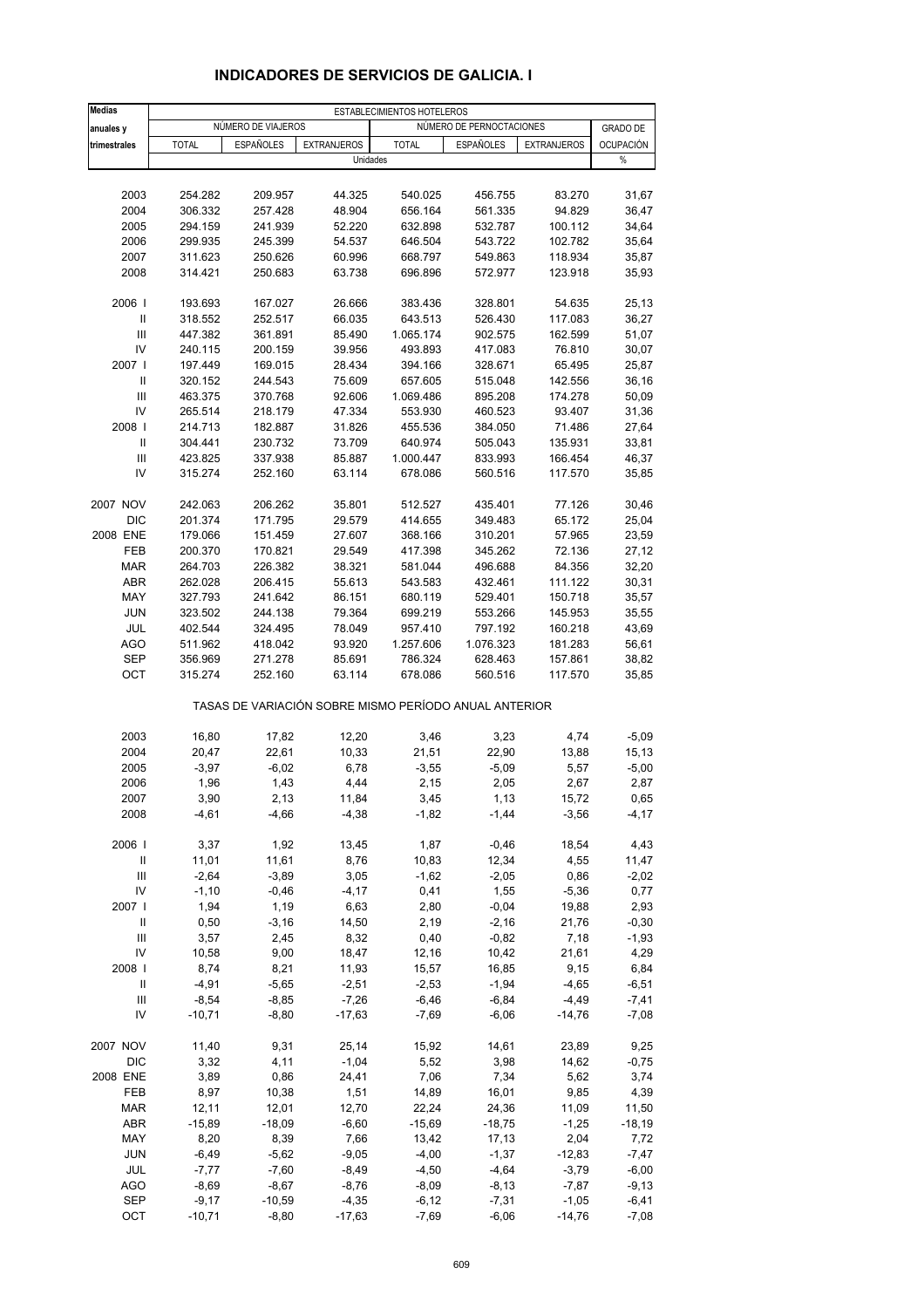| <b>Medias</b>                      | <b>ACAMPAMENTOS TURÍSTICOS (5)</b> |                    |                                                       |                    |                          |                    |                     |
|------------------------------------|------------------------------------|--------------------|-------------------------------------------------------|--------------------|--------------------------|--------------------|---------------------|
| anuales y                          |                                    | NÚMERO DE VIAJEROS |                                                       |                    | NÚMERO DE PERNOCTACIONES |                    | <b>GRADO DE</b>     |
| trimestrales                       | <b>TOTAL</b>                       | <b>ESPAÑOLES</b>   | <b>EXTRANJEROS</b>                                    | <b>TOTAL</b>       | ESPAÑOLES                | <b>EXTRANJEROS</b> | <b>OCUPACIÓN</b>    |
|                                    |                                    |                    | Unidades                                              |                    |                          |                    | $\%$                |
|                                    |                                    |                    |                                                       |                    |                          |                    |                     |
| 2003                               | 15.966                             | 12.178             | 3.787                                                 | 63.785             | 55.084                   | 8.701              | 10,22               |
| 2004<br>2005                       | 19.432<br>21.449                   | 14.925<br>16.374   | 4.519<br>5.075                                        | 69.769<br>74.644   | 58.946<br>63.019         | 10.842<br>11.625   | 12,64<br>15,60      |
| 2006                               | 19.181                             | 14.492             | 4.689                                                 | 71.159             | 59.815                   | 11.344             | 16,32               |
| 2007                               | 18.404                             | 13.718             | 4.686                                                 | 67.660             | 56.254                   | 11.406             | 15,64               |
| 2008                               | 20.939                             | 15.928             | 5.011                                                 | 82.843             | 70.433                   | 12.410             | 14,97               |
|                                    |                                    |                    |                                                       |                    |                          |                    |                     |
| 2006  <br>Ш                        | 248<br>8.070                       | 159<br>5.814       | 89<br>2.256                                           | 411<br>26.592      | 287<br>20.500            | 124<br>6.092       | 12,56<br>13,11      |
| Ш                                  | 67.829                             | 51.511             | 16.318                                                | 256.446            | 217.492                  | 38.954             | 29,36               |
| IV                                 | 575                                | 484                | 91                                                    | 1.187              | 982                      | 204                | 10,24               |
| 2007 l                             | 349                                | 279                | 70                                                    | 969                | 832                      | 137                | 12,59               |
| Ш                                  | 7.583                              | 5.655              | 1.928                                                 | 23.775             | 18.694                   | 5.082              | 12,75               |
| Ш                                  | 65.189                             | 48.662             | 16.527                                                | 244.855            | 204.960                  | 39.895             | 27,90               |
| IV                                 | 495                                | 275                | 220                                                   | 1.040              | 528                      | 511                | 9,33                |
| 2008                               | 964                                | 646                | 318                                                   | 2.676              | 2.163                    | 513                | 9,50                |
| $\mathbf{II}$                      | 7.446                              | 4.968              | 2.478                                                 | 28.682             | 22.760                   | 5.923              | 10,22               |
| Ш                                  | 61.167                             | 47.334             | 13.834                                                | 244.252            | 209.532                  | 34.720             | 27,02               |
| IV                                 | 659                                | 437                | 222                                                   | 1.596              | 967                      | 629                | 9,41                |
| 2007 NOV                           | 437                                | 243                | 194                                                   | 1.038              | 486                      | 552                | 8,80                |
| <b>DIC</b>                         | 278                                | 185                | 93                                                    | 537                | 418                      | 119                | 9,37                |
| 2008 ENE                           | 404                                | 225                | 179                                                   | 533                | 315                      | 218                | 10,23               |
| FEB                                | 438                                | 269                | 169                                                   | 683                | 449                      | 234                | 10, 10              |
| <b>MAR</b>                         | 2.050                              | 1.445              | 605                                                   | 6.812              | 5.726                    | 1.086              | 8,17                |
| <b>ABR</b>                         | 2.079                              | 1.311              | 768                                                   | 9.403              | 7.366                    | 2.037              | 7,96                |
| MAY                                | 3.577                              | 1.836              | 1.741                                                 | 10.848             | 7.634                    | 3.214              | 8,96                |
| <b>JUN</b>                         | 16.683                             | 11.758             | 4.925                                                 | 65.796             | 53.279                   | 12.517             | 13,75               |
| JUL<br><b>AGO</b>                  | 63.260<br>108.368                  | 51.392<br>82.354   | 11.868<br>26.014                                      | 265.645<br>411.677 | 234.020<br>349.098       | 31.625<br>62.579   | 29,77<br>38,02      |
| <b>SEP</b>                         | 11.874                             | 8.255              | 3.619                                                 | 55.435             | 45.479                   | 9.956              | 13,28               |
| OCT                                | 659                                | 437                | 222                                                   | 1.596              | 967                      | 629                | 9,41                |
|                                    |                                    |                    | TASAS DE VARIACIÓN SOBRE MISMO PERÍODO ANUAL ANTERIOR |                    |                          |                    |                     |
| 2003                               | $-8,47$                            | $-9,74$            | $-4, 14$                                              | $-9,91$            | $-8,78$                  | $-16,50$           | $-39,60$            |
| 2004                               | 21,71                              | 22,56              | 19,31                                                 | 9,38               | 7,01                     | 24,61              | 23,61               |
| 2005                               | 10,38                              | 9,71               | 12,31                                                 | 6,99               | 6,91                     | 7,21               | 23,41               |
| 2006                               | $-10,58$                           | $-11,50$           | $-7,62$                                               | $-4,67$            | $-5,08$                  | -2,42              | 4,63                |
| 2007                               | -4,05                              | $-5,34$            | $-0,05$                                               | $-4,92$            | $-5,95$                  | 0,55               | $-4,14$             |
| 2008                               | $-4,88$                            | $-2,99$            | $-10,43$                                              | 2,23               | 4,48                     | $-8,89$            | $-11,73$            |
| 2006                               | $-49,87$                           | $-62,62$           | 27,62                                                 | $-75,71$           | $-81,31$                 | $-20,85$           | 17,02               |
| $\ensuremath{\mathsf{II}}$         | $-2,87$                            | 1,03               | $-11,66$                                              | 12,93              | 17,60                    | $-0,36$            | 20,90               |
| $\ensuremath{\mathsf{III}}\xspace$ | $-11,46$                           | $-12,73$           | $-7,22$                                               | $-5,77$            | $-6,44$                  | $-1,85$            | $-0,93$             |
| IV                                 | 50,70                              | 65,75              | 1,49                                                  | 0,88               | 54,13                    | $-62,09$           | $-8,33$             |
| 2007                               | 40,54                              | 75,68              | $-22,01$                                              | 135,77             | 189,78                   | 10,75              | 0,29                |
| Ш                                  | $-6,03$                            | $-2,72$            | $-14,55$                                              | $-10,59$           | $-8,81$                  | $-16,59$           | $-2,75$             |
| $\ensuremath{\mathsf{III}}\xspace$ | $-3,89$                            | $-5,53$            | 1,28                                                  | $-4,52$            | $-5,76$                  | 2,41               | $-4,99$             |
| IV                                 | $-13,81$                           | $-43,18$           | 143,01                                                | $-12,39$           | $-46,22$                 | 150,24             | $-8,89$             |
| 2008                               | 176,22                             | 131,38             | 355,98                                                | 176,16             | 160,12                   | 273,30             | $-24,56$            |
| Ш                                  | $-1,80$                            | $-12,15$           | 28,55                                                 | 20,64              | 21,75                    | 16,55              | $-19,82$            |
| Ш                                  | $-6,17$                            | $-2,73$            | $-16,30$                                              | $-0,25$            | 2,23                     | $-12,97$           | $-3,13$             |
| IV                                 | $-14,53$                           | 10,08              | $-40,64$                                              | 3,37               | 42,00                    | $-27,11$           | $-4,08$             |
| 2007 NOV                           | $-11,90$                           | $-40,73$           | 125,58                                                | 24,16              | -27,79                   | 238,65             | $-11,29$            |
| DIC                                | $-33,17$                           | $-53,28$           | 365,00                                                | $-38,70$           | $-44, 41$                | $-4,03$            | $-27,36$            |
| 2008 ENE                           | 31,17                              | $-23,47$           | ÷,                                                    | $-13,19$           | $-46,70$                 | 847,83             | $-7,17$             |
| FEB                                | $-9,13$                            | $-37,30$           | 218,87                                                | $-26,40$           | $-46,61$                 | 168,97             | $-30,54$            |
| <b>MAR</b>                         | 697,67                             | $\blacksquare$     | 326,06                                                | 399,05             | 438,66                   | 259,60             | $-33,14$            |
| ABR                                | $-54,05$                           | $-66,44$           | 24,47                                                 | $-23,91$           | $-30,97$                 | 20,68              | $-32,14$            |
| MAY<br>JUN                         | $-12,44$<br>17,98                  | $-27,32$<br>11,63  | 11,67<br>36,54                                        | 7,95<br>34,50      | 24,39<br>35,66           | $-17,84$<br>29,78  | $-20,92$<br>$-9,48$ |
| JUL                                | $-8,92$                            | $-6,69$            | $-17,46$                                              | $-3,01$            | $-0,40$                  | $-18,78$           | $-1,06$             |
| <b>AGO</b>                         | $-3,32$                            | 0,93               | $-14,70$                                              | 0,18               | 2,35                     | $-10,46$           | $-6,26$             |
| SEP                                | $-15,31$                           | $-11,37$           | $-23,10$                                              | 11,49              | 17,03                    | $-8,31$            | 1,84                |
| OCT                                | $-14,53$                           | 10,08              | $-40,64$                                              | 3,37               | 42,00                    | $-27,11$           | $-4,08$             |

#### **INDICADORES DE SERVICIOS DE GALICIA. II**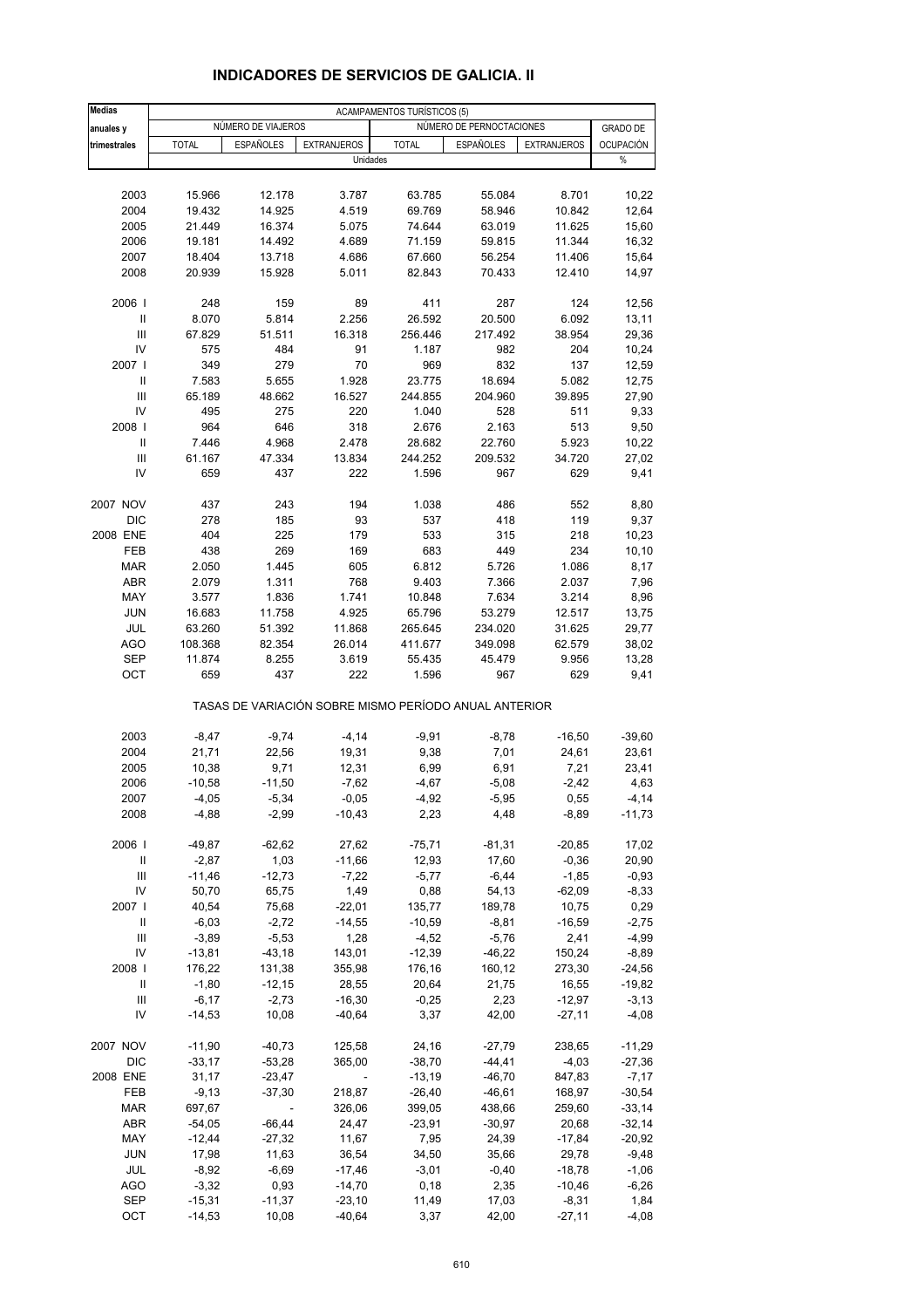| <b>Medias</b>                      | APARTAMENTOS TURÍSTICOS (5) |                    |                    |                |                                                       |                    |                  |
|------------------------------------|-----------------------------|--------------------|--------------------|----------------|-------------------------------------------------------|--------------------|------------------|
| anuales y                          |                             | NÚMERO DE VIAJEROS |                    |                | NÚMERO DE PERNOCTACIONES                              |                    | <b>GRADO DE</b>  |
| trimestrales                       | <b>TOTAL</b>                | <b>ESPAÑOLES</b>   | <b>EXTRANJEROS</b> | <b>TOTAL</b>   | ESPAÑOLES                                             | <b>EXTRANJEROS</b> | <b>OCUPACIÓN</b> |
|                                    |                             |                    | Unidades           |                |                                                       |                    | $\%$             |
| 2003                               | 1.987                       | 1.772              | 215                | 9.395          | 8.215                                                 | 1.180              | 21,74            |
| 2004                               | 2.082                       | 1.849              | 233                | 11.467         | 10.054                                                | 1.413              | 23,18            |
| 2005                               | 2.576                       | 2.194              | 382                | 14.565         | 11.789                                                | 2.776              | 23,74            |
| 2006                               | 3.154                       | 2.739              | 415                | 14.669         | 12.509                                                | 2.160              | 22,58            |
| 2007                               | 3.300                       | 2.829              | 471                | 16.113         | 13.387                                                | 2.727              | 21,52            |
| 2008                               | 3.941                       | 3.300              | 641                | 18.764         | 15.588                                                | 3.176              | 23,08            |
|                                    |                             |                    |                    |                |                                                       |                    |                  |
| 2006  <br>Ш                        | 1.630<br>2.582              | 1.319<br>2.208     | 310<br>374         | 7.239<br>9.246 | 5.463<br>7.243                                        | 1.776<br>2.003     | 15,18<br>16,41   |
| Ш                                  | 6.415                       | 5.691              | 724                | 34.571         | 31.025                                                | 3.545              | 43,93            |
| IV                                 | 1.988                       | 1.738              | 250                | 7.618          | 6.303                                                 | 1.315              | 14,81            |
| 2007                               | 1.798                       | 1.457              | 341                | 6.503          | 4.514                                                 | 1.989              | 12,74            |
| Ш                                  | 3.078                       | 2.601              | 477                | 10.574         | 7.909                                                 | 2.665              | 16,43            |
| Ш                                  | 6.486                       | 5.691              | 795                | 40.344         | 35.867                                                | 4.476              | 44,37            |
| IV                                 | 1.838                       | 1.567              | 271                | 7.034          | 5.257                                                 | 1.776              | 12,53            |
| 2008                               | 2.798                       | 2.250              | 547                | 9.424          | 6.978                                                 | 2.445              | 15,61            |
| $\ensuremath{\mathsf{II}}$         | 2.911                       | 2.328              | 584                | 11.551         | 8.420                                                 | 3.132              | 16,55            |
| Ш                                  | 6.681                       | 5.792              | 889                | 38.888         | 34.371                                                | 4.517              | 40,08            |
| IV                                 | 2.237                       | 1.887              | 350                | 8.056          | 6.577                                                 | 1.479              | 14,11            |
| 2007 NOV                           |                             |                    |                    |                |                                                       |                    |                  |
| <b>DIC</b>                         | 1.410<br>1.808              | 1.226<br>1.503     | 184<br>305         | 5.806<br>7.053 | 4.404<br>5.296                                        | 1.402<br>1.757     | 10,71<br>12,44   |
| 2008 ENE                           | 2.445                       | 1.862              | 583                | 7.523          | 5.313                                                 | 2.210              | 12,50            |
| FEB                                | 2.408                       | 1.871              | 537                | 8.257          | 5.868                                                 | 2.389              | 15,31            |
| <b>MAR</b>                         | 3.540                       | 3.018              | 522                | 12.491         | 9.754                                                 | 2.737              | 19,03            |
| ABR                                | 2.246                       | 1.796              | 450                | 7.768          | 5.356                                                 | 2.412              | 12,01            |
| MAY                                | 3.041                       | 2.410              | 631                | 11.479         | 7.890                                                 | 3.589              | 18,46            |
| <b>JUN</b>                         | 3.447                       | 2.777              | 670                | 15.407         | 12.013                                                | 3.394              | 19,17            |
| JUL                                | 6.840                       | 6.103              | 737                | 41.118         | 36.587                                                | 4.531              | 42,00            |
| <b>AGO</b>                         | 9.127                       | 7.910              | 1.217              | 59.193         | 52.751                                                | 6.442              | 59,63            |
| <b>SEP</b>                         | 4.076                       | 3.362              | 714                | 16.352         | 13.774                                                | 2.578              | 18,60            |
| OCT                                | 2.237                       | 1.887              | 350                | 8.056          | 6.577                                                 | 1.479              | 14,11            |
|                                    |                             |                    |                    |                | TASAS DE VARIACIÓN SOBRE MISMO PERÍODO ANUAL ANTERIOR |                    |                  |
| 2003                               | $-5,92$                     | $-3,31$            | $-23,06$           | $-8,75$        | $-7,84$                                               | $-14,59$           | $-16,31$         |
| 2004                               | 4,76                        | 4,34               | 8,18               | 22,06          | 22,38                                                 | 19,82              | 6,63             |
| 2005                               | 23,76                       | 18,67              | 64,27              | 27,02          | 17,26                                                 | 96,40              | 2,42             |
| 2006                               | 22,42                       | 24,83              | 8,60               | 0,71           | 6, 10                                                 | $-22,19$           | $-4,90$          |
| 2007                               | 4,63                        | 3,29               | 13,50              | 9,85           | 7,02                                                  | 26,23              | -4,71            |
| 2008                               | 8,32                        | 5,69               | 24,24              | 3,96           | 3,27                                                  | 7,45               | $-1,81$          |
| 2006                               | 4,27                        | 9,85               | $-14,27$           | 13,97          | 26,86                                                 | $-13,17$           | $-9,25$          |
| $\ensuremath{\mathsf{II}}$         | 33,07                       | 44,95              | $-10,31$           | 10,84          | 45,57                                                 | $-40,49$           | $-2,84$          |
| $\ensuremath{\mathsf{III}}\xspace$ | 23,19                       | 21,24              | 41,01              | $-4,24$        | $-4, 15$                                              | $-5,10$            | $-4, 16$         |
| IV                                 | 24,74                       | 27,89              | 6,52               | 2,08           | 14,46                                                 | $-32,77$           | $-4,62$          |
| 2007                               | 10,31                       | 10,43              | 9,77               | $-10,18$       | $-17,38$                                              | 11,97              | $-16,03$         |
| Ш                                  | 19,22                       | 17,81              | 27,54              | 14,36          | 9,20                                                  | 33,03              | 0,12             |
| $\ensuremath{\mathsf{III}}\xspace$ | 1,10                        | 0,00               | 9,71               | 16,70          | 15,61                                                 | 26,26              | 0,99             |
| IV                                 | $-7,58$                     | $-9,84$            | 8,12               | $-7,67$        | $-16,59$                                              | 35,05              | $-15,35$         |
| 2008                               | 55,63                       | 54,45              | 60,67              | 44,92          | 54,60                                                 | 22,94              | 22,52            |
| Ш                                  | $-5,43$                     | $-10,52$           | 22,36              | 9,25           | 6,46                                                  | 17,53              | 0,73             |
| Ш                                  | 3,01                        | 1,77               | 11,91              | $-3,61$        | $-4, 17$                                              | 0,91               | $-9,68$          |
| IV                                 | $-2,53$                     | $-4,31$            | 8,36               | $-2,26$        | 8,32                                                  | $-31,84$           | $-2,35$          |
| 2007 NOV                           | 21,55                       | 15,23              | 91,67              | 0,76           | $-6,42$                                               | 32,77              | $-8,70$          |
| DIC                                | $-12,40$                    | $-7,90$            | $-29,40$           | $-5,16$        | $-8,17$                                               | 5,21               | $-13,55$         |
| 2008 ENE                           | 25,84                       | 17,48              | 62,85              | 40,67          | 42,44                                                 | 36,59              | 17,37            |
| FEB                                | 46,12                       | 44,81              | 50,84              | 20,61          | 26,30                                                 | 8,59               | 5,66             |
| <b>MAR</b>                         | 96,45                       | 102,01             | 69,48              | 70,78          | 88,85                                                 | 27,36              | 45,38            |
| ABR                                | $-34,17$                    | $-39,69$           | 3,69               | $-29,56$       | $-36, 15$                                             | $-8,64$            | $-35,12$         |
| MAY                                | 26,66                       | 22,09              | 47,78              | 39,60          | 40,87                                                 | 36,88              | 38,28            |
| JUN                                | 0,73                        | $-2,63$            | 17,54              | 23,55          | 23,36                                                 | 24,23              | 10,05            |
| JUL                                | $-2,02$                     | $-1,82$            | $-3,66$            | $-1,29$        | $-2,23$                                               | 6,96               | $-7,37$          |
| <b>AGO</b>                         | 7,78                        | 5,26               | 27,70              | $-1,76$        | $-2,69$                                               | 6,57               | $-9,18$          |
| <b>SEP</b>                         | 1,70                        | 0,60               | 7,21               | $-14,47$       | $-13,75$                                              | $-18,11$           | $-15,88$         |
| OCT                                | $-2,53$                     | $-4,31$            | 8,36               | $-2,26$        | 8,32                                                  | $-31,84$           | $-2,35$          |

#### **INDICADORES DE SERVICIOS DE GALICIA. III**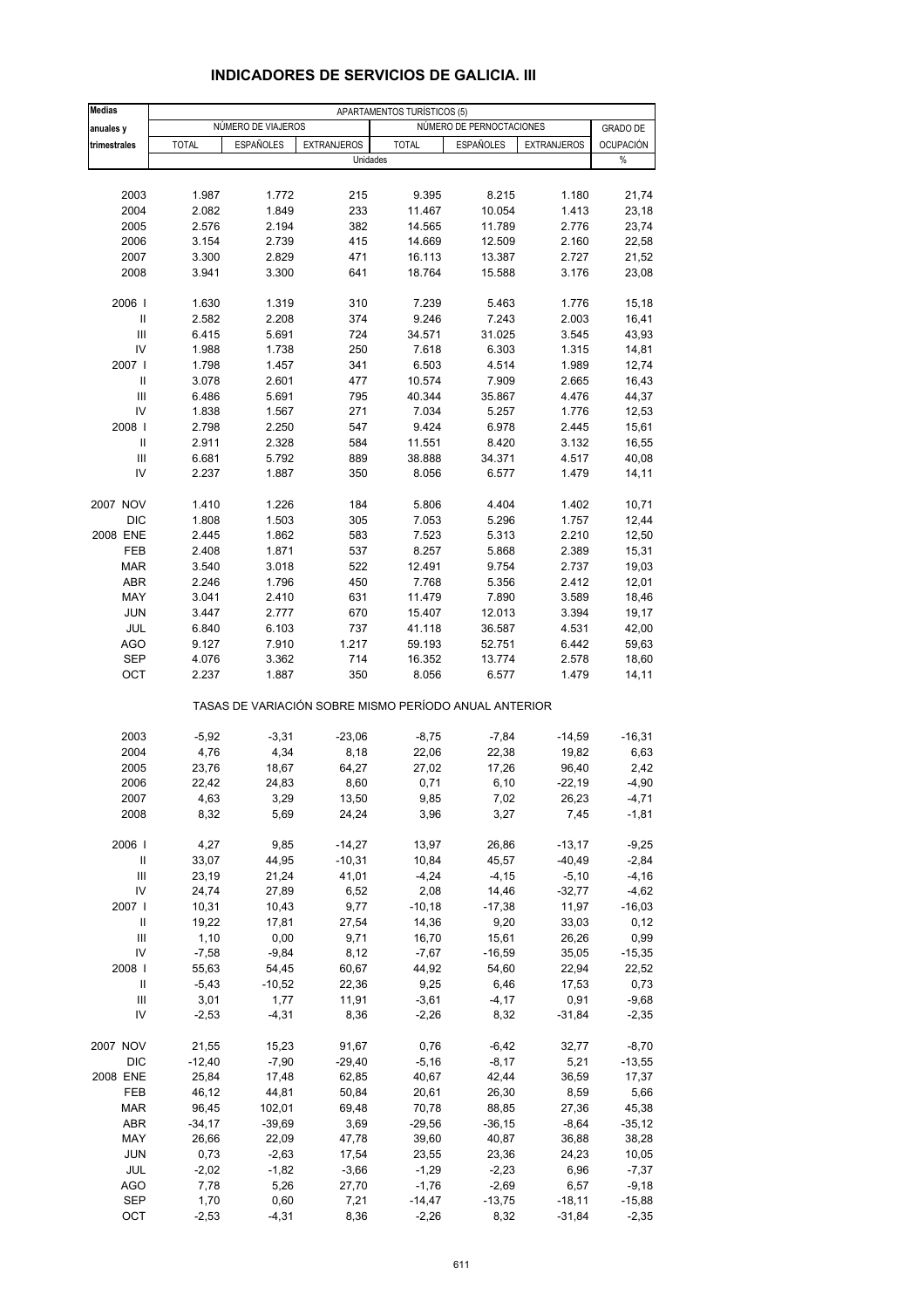| <b>Medias</b>                                                    | TRANSPORTE AÉREO DE PASAJEROS |              |                 |                     |                                                       |                |                   |
|------------------------------------------------------------------|-------------------------------|--------------|-----------------|---------------------|-------------------------------------------------------|----------------|-------------------|
| anuales y                                                        | <b>TOTAL</b>                  |              | <b>INTERIOR</b> |                     |                                                       | INTERNACIONAL  |                   |
| trimestrales                                                     |                               | <b>TOTAL</b> | <b>REGULAR</b>  | NO REGULAR          | <b>TOTAL</b>                                          | <b>REGULAR</b> | NO REGULAR        |
|                                                                  |                               |              |                 | Unidades            |                                                       |                |                   |
|                                                                  |                               |              |                 |                     |                                                       |                |                   |
| 2003                                                             | 226.755                       | 195.133      | 185.569         | 9.564               | 31.623                                                | 29.778         | 1.845             |
| 2004                                                             | 252.168                       | 217.586      | 206.612         | 10.974              | 34.582                                                | 31.237         | 3.346             |
| 2005                                                             | 312.020                       | 282.247      | 273.914         | 8.332               | 29.773                                                | 27.136         | 2.637             |
| 2006                                                             | 345.183                       | 304.758      | 298.345         | 6.413               | 40.425                                                | 37.519         | 2.906             |
| 2007                                                             | 388.716                       | 343.913      | 336.505         | 7.408               | 44.804                                                | 42.049         | 2.755             |
| 2008                                                             | 371.749                       | 325.160      | 315.999         | 9.161               | 46.589                                                | 44.091         | 2.497             |
|                                                                  |                               |              |                 |                     |                                                       |                |                   |
| 2006                                                             | 289.067                       | 257.956      | 250.895         | 7.061               | 31.111                                                | 30.184         | 927               |
| $\ensuremath{\mathsf{II}}$                                       | 361.807                       | 320.564      | 314.054         | 6.510               | 41.243                                                | 37.195         | 4.048             |
| Ш                                                                | 384.555                       | 335.681      | 329.395         | 6.285               | 48.875                                                | 45.613         | 3.262             |
| IV                                                               | 345.304                       | 304.831      | 299.035         | 5.796               | 40.473                                                | 37.084         | 3.389             |
| 2007 l                                                           | 323.452                       | 284.464      | 277.119         | 7.345               | 38.988                                                | 37.542         | 1.446             |
| Ш                                                                | 406.819                       | 361.414      | 353.438         | 7.976               | 45.405                                                | 41.708         | 3.696             |
| $\mathsf{III}$                                                   | 446.444                       | 389.356      | 381.784         | 7.572               | 57.088                                                | 52.723         | 4.365             |
| IV                                                               | 378.150                       | 340.416      | 333.678         | 6.738               | 37.734                                                | 36.222         | 1.512             |
| 2008                                                             | 356.278                       | 321.678      | 305.010         | 16.668              | 34.600                                                | 32.153         | 2.447             |
| Ш                                                                | 385.631                       | 340.981      | 335.108         | 5.874               | 44.649                                                | 42.703         | 1.947             |
| $\mathsf{III}$                                                   | 383.499                       | 322.542      | 315.591         | 6.951               | 60.958                                                | 57.462         | 3.496             |
| IV                                                               | 341.262                       | 295.996      | 292.863         | 3.133               | 45.266                                                | 43.960         | 1.306             |
| 2007 NOV                                                         | 362.320                       | 331.192      | 323.304         | 7.888               | 31.128                                                | 30.378         | 750               |
| <b>DIC</b>                                                       | 352.011                       | 316.223      | 307.363         | 8.860               | 35.788                                                | 33.941         | 1.847             |
| 2008 ENE                                                         | 323.797                       | 292.588      | 280.053         | 12.535              | 31.209                                                | 30.032         | 1.177             |
| FEB                                                              | 338.096                       | 309.229      | 295.323         | 13.906              | 28.867                                                | 28.484         | 383               |
| <b>MAR</b>                                                       | 406.941                       | 363.216      | 339.653         | 23.563              | 43.725                                                | 37.944         | 5.781             |
| <b>ABR</b>                                                       | 379.959                       | 338.927      | 328.444         | 10.483              | 41.032                                                | 39.639         | 1.393             |
| MAY                                                              | 391.067                       | 344.426      | 340.062         | 4.364               | 46.641                                                | 43.926         | 2.715             |
| <b>JUN</b>                                                       | 385.866                       | 339.591      | 336.817         | 2.774               | 46.275                                                | 44.543         | 1.732             |
| JUL                                                              | 406.298                       | 344.156      | 337.189         | 6.967               | 62.142                                                | 58.462         | 3.680             |
| <b>AGO</b>                                                       | 382.969                       | 316.176      | 308.606         | 7.570               | 66.793                                                | 62.979         | 3.814             |
| SEP                                                              | 361.231                       | 307.293      | 300.978         | 6.315               | 53.938                                                | 50.945         | 2.993             |
| OCT                                                              | 341.262                       | 295.996      | 292.863         | 3.133               | 45.266                                                | 43.960         | 1.306             |
|                                                                  |                               |              |                 |                     | TASAS DE VARIACIÓN SOBRE MISMO PERÍODO ANUAL ANTERIOR |                |                   |
| 2003                                                             | 8,33                          | 9,18         | 9,21            | 8,48                | 3,36                                                  | 8,00           | $-38,93$          |
| 2004                                                             | 11,21                         | 11,51        | 11,34           | 14,74               | 9,36                                                  | 4,90           | 81,33             |
| 2005                                                             | 23,73                         | 29,72        | 32,57           | $-24,07$            | $-13,91$                                              | $-13,13$       | $-21,19$          |
| 2006                                                             | 10,63                         | 7,98         | 8,92            | $-23,03$            | 35,78                                                 | 38,26          | 10,22             |
| 2007                                                             | 12,61                         | 12,85        | 12,79           | 15,51               | 10,83                                                 | 12,07          | -5,21             |
| 2008                                                             | $-5,89$                       | $-6,55$      | $-7,26$         | 26,98               | $-1,03$                                               | 0, 15          | $-18,02$          |
|                                                                  |                               |              |                 |                     |                                                       |                |                   |
| 2006                                                             | 17,46                         | 12,58        | 14,38           | $-27,74$            | 83,25                                                 | 108,26         | $-62,67$          |
| $\ensuremath{\mathsf{II}}$<br>$\ensuremath{\mathsf{III}}\xspace$ | 11,76<br>5,21                 | 8,44         | 8,96            | $-12,07$            | 46,74                                                 | 43,87          | 79,60             |
| IV                                                               | 10,42                         | 3,14<br>9,34 | 4,35<br>9,77    | $-35,75$<br>$-9,00$ | 22,00                                                 | 25,25<br>16,68 | $-10,49$<br>56,50 |
| 2007 l                                                           | 11,90                         | 10,28        | 10,45           | 4,01                | 19,22<br>25,32                                        | 24,38          | 55,93             |
| Ш                                                                | 12,44                         | 12,74        | 12,54           | 22,52               | 10,09                                                 | 12,13          | $-8,68$           |
| $\ensuremath{\mathsf{III}}\xspace$                               | 16,09                         | 15,99        | 15,90           | 20,47               | 16,80                                                 | 15,59          | 33,84             |
| IV                                                               | 9,51                          | 11,67        | 11,59           | 16,25               | $-6,77$                                               | $-2,33$        | $-55,38$          |
| 2008                                                             | 10,15                         | 13,08        | 10,06           | 126,94              | $-11,25$                                              | $-14,35$       | 69,23             |
| Ш                                                                | $-5,21$                       | $-5,65$      | $-5,19$         | $-26,36$            | $-1,66$                                               | 2,38           | $-47,34$          |
| Ш                                                                | $-14,10$                      | $-17,16$     | $-17,34$        | $-8,21$             | 6,78                                                  | 8,99           | $-19,92$          |
| IV                                                               | $-18,77$                      | $-20,82$     | $-20,93$        | $-9,61$             | $-2,20$                                               | $-0,87$        | $-32,65$          |
| 2007 NOV                                                         | 10,99                         | 14,15        | 13,76           | 32,50               | $-14,24$                                              | $-9,69$        | $-71,76$          |
| DIC                                                              | 7,35                          | 9,20         | 8,71            | 29,29               | $-6,59$                                               | $-0,01$        | $-57,71$          |
| 2008 ENE                                                         | 9,31                          | 13,65        | 11,25           | 119,03              | $-19,51$                                              | $-20,56$       | 21,47             |
| FEB                                                              | 11,80                         | 17,63        | 14,87           | 140,80              | $-26,98$                                              | $-26,32$       | $-56, 13$         |
| <b>MAR</b>                                                       | 9,47                          | 9,05         | 5,31            | 123,64              | 13,10                                                 | 4,92           | 131,61            |
| ABR                                                              | $-3,41$                       | $-2,01$      | $-0,28$         | $-36,55$            | $-13,58$                                              | $-0,80$        | $-81,48$          |
| MAY                                                              | $-4, 13$                      | $-5,69$      | $-5,61$         | $-12,09$            | 9,25                                                  | 8,84           | 16,42             |
| <b>JUN</b>                                                       | $-7,95$                       | $-8,99$      | $-9,14$         | 13,55               | 0,51                                                  | $-0,59$        | 40,36             |
| JUL                                                              | $-12,10$                      | $-14,48$     | $-14,69$        | $-3,16$             | 3,90                                                  | 6,50           | $-25,16$          |
| <b>AGO</b>                                                       | $-13,31$                      | $-17,15$     | $-17,38$        | $-6,27$             | 11,07                                                 | 15,31          | $-30,91$          |
| <b>SEP</b>                                                       | $-17,03$                      | $-19,98$     | $-20,08$        | $-15,19$            | 5,10                                                  | 4,70           | 12,56             |
| OCT                                                              | $-18,77$                      | $-20,82$     | $-20,93$        | $-9,61$             | $-2,20$                                               | $-0,87$        | $-32,65$          |

## **INDICADORES DE SERVICIOS DE GALICIA. IV**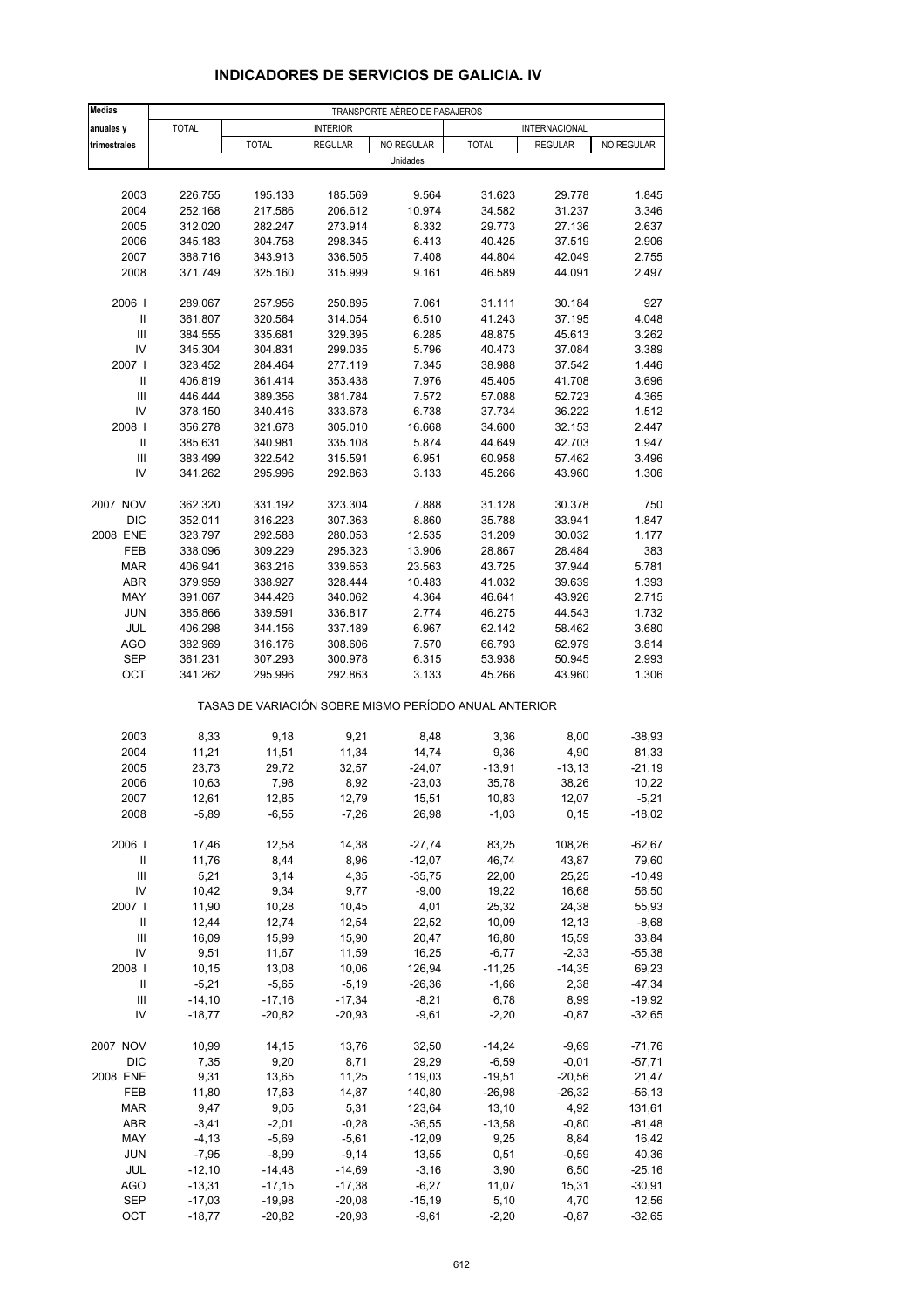| <b>Medias</b>    |                  |                 | CONSUMO                                               |              |                  |
|------------------|------------------|-----------------|-------------------------------------------------------|--------------|------------------|
| anuales y        | IPI. INE         | <b>GASOLINA</b> | MATRICULACIÓN                                         | E. ELÉCTRICA | <b>ÍNDICE</b>    |
| trimestrales     | <b>B.CONSUMO</b> | <b>AUTO</b>     | <b>TURISMOS</b>                                       | USOS DOM.    | COMERC. MENOR    |
|                  | <b>Base 2000</b> | Toneladas       | Unidades                                              | Gwh          | <b>Base 2005</b> |
|                  |                  |                 |                                                       |              |                  |
| 2003             | 95,0             | 33.213          | 6.094                                                 | 250,075      | 90,52            |
| 2004             | 95,0             | 32.646          | 6.626                                                 | 262,400      | 95,94            |
| 2005             | 100,4            | 31.223          | 6.669                                                 | 266,822      | 100,01           |
| 2006             | 112,3            | 29.957          | 6.717                                                 | 276,967      | 105,83           |
| 2007             | 114,0            | 29.573          | 6.839                                                 | 283,905      | 111,04           |
|                  |                  |                 |                                                       |              |                  |
| 2008             | 120,4            | 28.849          | 4.918                                                 | 290,150      | 108,48           |
| 2006             | 106,7            | 27.110          | 6.573                                                 | 393,493      | 97,40            |
| Ш                | 110,3            | 30.189          | 6.713                                                 | 262,793      | 101,80           |
| $\mathsf{III}\,$ | 116,8            | 33.756          | 6.443                                                 | 210,299      | 110,97           |
| IV               | 115,4            | 28.771          | 7.138                                                 | 241,285      | 113,14           |
| 2007 l           | 110,2            | 27.169          | 6.831                                                 | 380,779      | 104,00           |
| Ш                | 108,2            | 29.349          | 6.890                                                 | 270,813      | 106,01           |
|                  |                  |                 |                                                       |              |                  |
| Ш                | 123,9            | 33.447          | 6.474                                                 | 222,352      | 115,04           |
| IV               | 113,5            | 28.328          | 7.160                                                 | 261,676      | 119,13           |
| 2008             | 114,6            | 26.358          | 5.476                                                 | 374,767      | 105,12           |
| Ш                | 111,6            | 28.029          | 5.313                                                 | 294,192      | 104,30           |
| Ш                | 131,0            | 32.160          | 4.445                                                 | 227,111      | 114,27           |
| IV               | 132,2            |                 | 4.195                                                 | 251,721      | 113,68           |
|                  |                  |                 |                                                       |              |                  |
| 2007 DIC         | 100,9            | 28.210          | 7.875                                                 | 282,588      | 135,00           |
| 2008 ENE         | 113,4            | 25.524          | 5.639                                                 | 428,170      | 114,37           |
| FEB              | 115,6            | 25.852          | 5.645                                                 | 372,622      | 98,75            |
| MAR              | 114,7            | 27.698          | 5.145                                                 | 323,508      | 102,26           |
| ABR              | 115,0            | 27.436          | 5.768                                                 | 356,714      | 104,00           |
| MAY              | 107,5            | 28.078          | 5.221                                                 | 296,956      | 104,43           |
| JUN              | 112,4            | 28.573          | 4.950                                                 | 228,906      | 104,47           |
| JUL              | 144,7            | 32.516          | 5.474                                                 | 234,528      | 118,81           |
| <b>AGO</b>       |                  |                 |                                                       |              |                  |
|                  | 119,0            | 34.964          | 3.920                                                 | 208,308      | 114,32           |
| SEP              | 129,3            | 29.000          | 3.942                                                 | 238,497      | 109,68           |
| ОСТ              | 132,2            |                 | 4.604                                                 | 235,845      | 113,68           |
| <b>NOV</b>       |                  |                 | 3.785                                                 | 267,596      |                  |
|                  |                  |                 | TASAS DE VARIACIÓN SOBRE MISMO PERÍODO ANUAL ANTERIOR |              |                  |
| 2003             | 3,52             | $-2,58$         | 6,63                                                  | 6,42         | 7,18             |
| 2004             | $-0,06$          | $-1,71$         | 8,73                                                  | 4,93         | 5,99             |
| 2005             | 5,70             | $-4,36$         | 0,65                                                  | 1,69         | 4,24             |
| 2006             | 11,88            | $-4,06$         | 0,72                                                  | 3,80         | 5,82             |
| 2007             | 1,48             | $-1,28$         | 1,81                                                  | 2,50         | 4,93             |
| 2008             | 4,80             | $-3,80$         | $-27,09$                                              | 2,16         | $-0,43$          |
|                  |                  |                 |                                                       |              |                  |
| 2006             | 16,87            | $-5,06$         | 6,31                                                  | 6,34         | 4,62             |
| Ш                | 10,59            | $-0,45$         | $-1,54$                                               | 2,07         | 6,45             |
| Ш                | 5,42             | $-8,46$         | $-5,21$                                               | $-1,79$      | 6,49             |
| IV               | 15,79            | $-1,25$         | 3,79                                                  | 6,92         | 5,64             |
| 2007 l           | 3,28             | 0,22            | 3,92                                                  | $-3,23$      | 6,77             |
| Ш                | $-1,90$          | $-2,78$         | 2,63                                                  | 3,05         | 4,14             |
| $\mathsf{III}\,$ | 6,11             | $-0,92$         | 0,48                                                  | 5,73         | 3,67             |
| IV               | $-1,65$          | $-1,54$         | 0,31                                                  | 8,45         | 5,30             |
| 2008             | 3,96             | $-2,99$         | $-19,83$                                              | $-1,58$      | 1,08             |
|                  |                  |                 |                                                       |              |                  |
| Ш                | 3,17             | $-4,50$         | $-22,88$                                              | 8,63         | $-1,61$          |
| Ш                | 5,73             | $-3,85$         | $-31,34$                                              | 2,14         | $-0,67$          |
| IV               | 8,54             |                 | $-38,34$                                              | 0,20         | $-0,58$          |
| 2007 DIC         | $-0,30$          | $-6,31$         | 3,56                                                  | 6,79         | 3,89             |
| 2008 ENE         | 9,78             | $-4,75$         | $-21,80$                                              | 6,15         | 2,74             |
| FEB              | 11,80            | 3,90            | $-8,95$                                               | 7,85         | 4,81             |
| MAR              | $-7,43$          | $-7,14$         | $-27,35$                                              | $-17,78$     | $-3,95$          |
|                  |                  |                 |                                                       |              |                  |
| ABR              | 14,89            | $-6,29$         | $-5,75$                                               | 22,59        | 2,20             |
| MAY              | $-0,19$          | $-2,53$         | $-26,35$                                              | 0,14         | $-1,53$          |
| JUN              | $-3,77$          | $-4,65$         | $-33,65$                                              | 1,77         | $-5,21$          |
| JUL              | 11,57            | $-1,46$         | $-29,57$                                              | 5,04         | 0,41             |
| <b>AGO</b>       | $-3,95$          | $-7,67$         | $-36,52$                                              | $-5,35$      | $-2,06$          |
| SEP              | 9,48             | $-1,61$         | $-28,01$                                              | 6,61         | $-0,34$          |
| OCT              | 8,54             |                 | $-34,14$                                              | 2,31         | $-0,58$          |
| <b>NOV</b>       |                  |                 | $-42,78$                                              | $-1,59$      |                  |

## **INDICADORES DE DEMANDA DE GALICIA. I**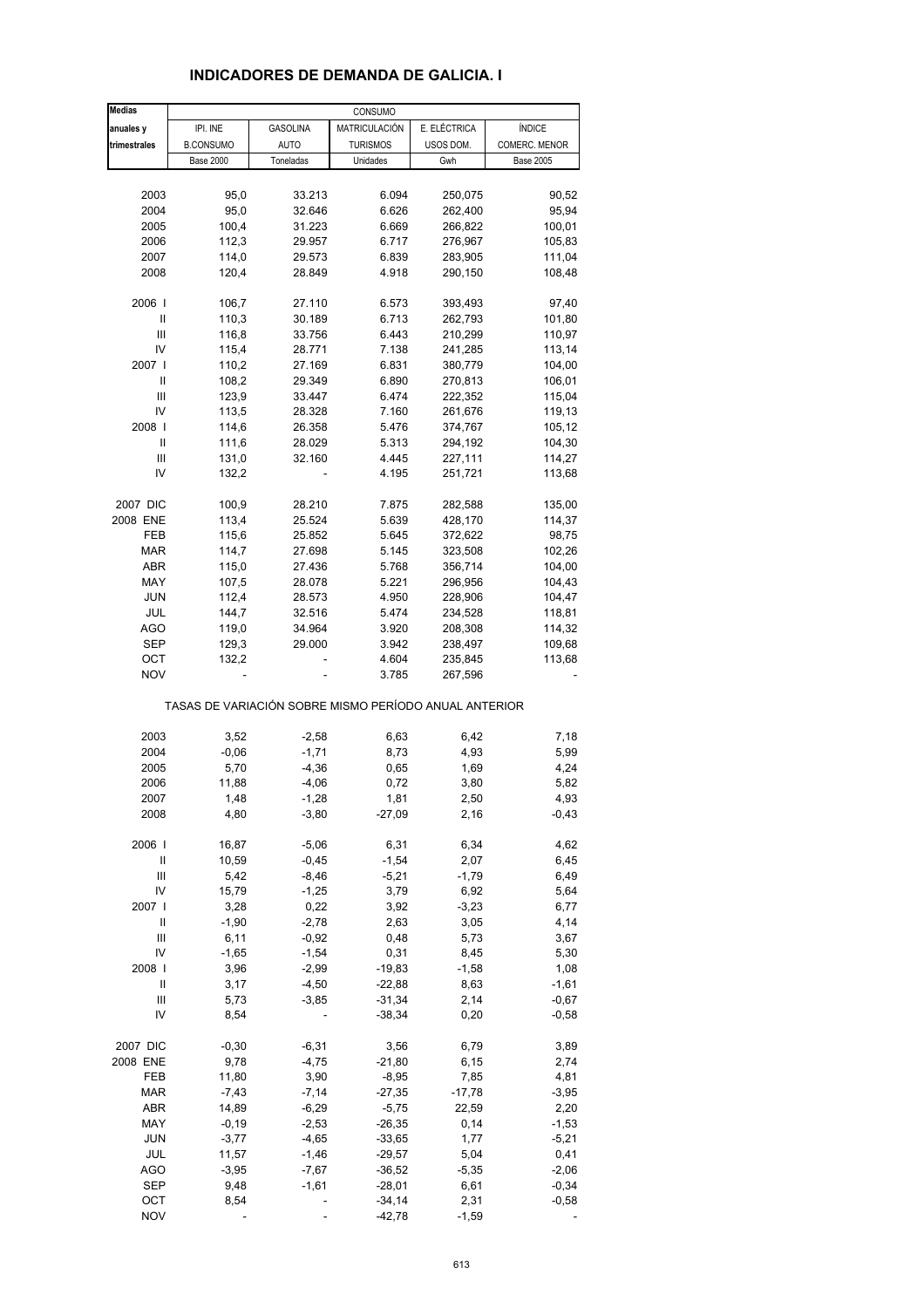# **INDICADORES DE DEMANDA DE GALICIA. II**

| <b>Medias</b>                           | <b>INVERSIÓN</b> |                       |          |                                                       |                     |  |
|-----------------------------------------|------------------|-----------------------|----------|-------------------------------------------------------|---------------------|--|
| anuales y                               |                  | IPI. INE              |          | MATRICULACIÓN                                         | <b>INSCRIPCIÓN</b>  |  |
| trimestrales                            | <b>B. EQUIPO</b> | <b>B. INTERMEDIOS</b> | ENERGÍA  | VEHÍCULOS CARGA                                       | MAQUINARIA AGRICOLA |  |
|                                         |                  | <b>Base 2000</b>      |          |                                                       | Unidades            |  |
|                                         |                  |                       |          |                                                       |                     |  |
| 2003                                    | 96,1             | 112,7                 | 115,7    | 1.023                                                 | 153                 |  |
| 2004                                    | 95,6             | 116,6                 | 113,8    | 1.086                                                 | 168                 |  |
| 2005                                    | 93,1             | 116,4                 | 102,5    | 1.161                                                 | 151                 |  |
| 2006                                    | 103,5            | 117,5                 | 113,7    | 1.144                                                 | 146                 |  |
| 2007                                    | 113,0            | 121,3                 | 114,2    | 1.203                                                 | 173                 |  |
|                                         |                  |                       |          |                                                       |                     |  |
| 2008                                    | 105,6            | 115,0                 | 100,9    | 756                                                   | 194                 |  |
| 2006                                    | 103,3            | 120,5                 | 125,8    | 1.099                                                 | 112                 |  |
| Ш                                       | 110,0            | 123,0                 | 107,1    | 1.156                                                 | 180                 |  |
| $\mathbf{III}$                          | 90,4             | 110,9                 | 95,6     | 1.121                                                 | 138                 |  |
| IV                                      | 110,2            |                       | 126,3    | 1.201                                                 | 152                 |  |
| 2007                                    | 118,7            | 115,7<br>122,3        | 135,8    | 1.219                                                 | 138                 |  |
|                                         |                  |                       |          |                                                       |                     |  |
| Ш                                       | 120,1            | 125,6                 | 109,9    | 1.180                                                 | 165                 |  |
| Ш                                       | 100,9            | 116,1                 | 99,6     | 1.082                                                 | 175                 |  |
| IV                                      | 112,1            | 121,1                 | 111,6    | 1.330                                                 | 214                 |  |
| 2008                                    | 110,6            | 113,7                 | 92,7     | 956                                                   | 182                 |  |
| Ш                                       | 113,6            | 123,2                 | 105,6    | 848                                                   | 223                 |  |
| Ш                                       | 92,3             | 108,6                 | 110,4    | 610                                                   | 173                 |  |
| IV                                      | 106,5            | 113,7                 | 82,7     | 537                                                   | 209                 |  |
|                                         |                  |                       |          |                                                       |                     |  |
| 2007 DIC                                | 85,9             | 102,5                 | 107,4    | 1.622                                                 | 304                 |  |
| 2008 ENE                                | 111,6            | 118,4                 | 99,3     | 1.023                                                 | 160                 |  |
| FEB                                     | 118,1            | 117,4                 | 91,6     | 1.005                                                 | 170                 |  |
| <b>MAR</b>                              | 102,2            | 105,4                 | 87,1     | 840                                                   | 216                 |  |
| ABR                                     | 117,0            | 125,9                 | 103,8    | 977                                                   | 240                 |  |
| MAY                                     | 113,9            | 125,1                 | 101,2    | 823                                                   | 221                 |  |
| <b>JUN</b>                              | 110,0            | 118,6                 | 111,9    | 744                                                   | 207                 |  |
| JUL                                     | 114,5            | 122,0                 | 116,2    | 755                                                   | 188                 |  |
| <b>AGO</b>                              | 51,6             | 88,7                  | 109,2    | 527                                                   | 160                 |  |
| <b>SEP</b>                              | 110,8            | 115,0                 | 105,7    | 548                                                   | 171                 |  |
| OCT                                     | 106,5            | 113,7                 | 82,7     | 572                                                   | 209                 |  |
| <b>NOV</b>                              |                  |                       |          | 501                                                   |                     |  |
|                                         |                  |                       |          | TASAS DE VARIACIÓN SOBRE MISMO PERÍODO ANUAL ANTERIOR |                     |  |
|                                         |                  |                       |          |                                                       |                     |  |
| 2003                                    | 3,46<br>$-0,52$  | 3,22                  | 4,98     | 4,48<br>6, 10                                         | $-1,56$<br>10,15    |  |
| 2004                                    |                  | 3,45                  | $-1,63$  |                                                       |                     |  |
| 2005                                    | $-2,55$          | $-0,17$               | $-9,95$  | 6,95                                                  | $-10,35$            |  |
| 2006                                    | 11,10            | 0,97                  | 10,92    | $-1,46$                                               | $-3,43$             |  |
| 2007                                    | 9,19             | 3,21                  | 0,47     | 5,11                                                  | 18,82               |  |
| 2008                                    | $-8,22$          | $-6,35$               | $-11,94$ | $-35,08$                                              | 20,17               |  |
| 2006                                    | 16,90            | 6,54                  | 13,10    | $-0,24$                                               | $-11,81$            |  |
| Ш                                       | 6,76             | $-1,60$               | 21,85    | $-5,89$                                               | $-3,57$             |  |
| Ш                                       | 5,73             | $-2,32$               | 2,21     | $-0,15$                                               | $-3,94$             |  |
| IV                                      | 15,20            | 1,55                  | 7,61     | 0,76                                                  | 4,59                |  |
| 2007 l                                  | 14,94            | 1,55                  | 7,98     | 10,92                                                 | 22,92               |  |
|                                         |                  |                       |          |                                                       |                     |  |
| Ш<br>$\ensuremath{\mathsf{III}}\xspace$ | 9,18             | 2,09                  | 2,65     | 2,11                                                  | $-8,32$             |  |
|                                         | 11,69            | 4,69                  | 4,18     | $-3,48$                                               | 26,51               |  |
| IV                                      | 1,75             | 4,73                  | $-11,67$ | 10,71                                                 | 41,01               |  |
| 2008                                    | $-6,82$          | $-7,03$               | $-31,76$ | $-21,55$                                              | 32,20               |  |
| Ш                                       | $-5,38$          | $-1,88$               | $-3,88$  | $-28,14$                                              | 34,68               |  |
| Ш                                       | $-8,55$          | $-6,52$               | 10,81    | $-43,62$                                              | $-1,14$             |  |
| IV                                      | $-19,01$         | $-16,46$              | $-24,54$ | $-54,67$                                              | 14,84               |  |
| 2007 DIC                                | $-1,60$          | 0,99                  | $-27,63$ | 26,82                                                 | 111,11              |  |
| 2008 ENE                                | $-6, 14$         | $-0,67$               | $-27,31$ | $-20,08$                                              | 20,30               |  |
| FEB                                     | $-0,08$          | 2,00                  | $-29,48$ | $-3,18$                                               | 30,77               |  |
| MAR                                     | $-14,19$         | $-20,57$              | $-38,18$ | $-37,22$                                              | 44,00               |  |
| ABR                                     | 6,27             | 6,51                  | $-6,32$  | $-9,87$                                               | 67,83               |  |
| MAY                                     | $-9,46$          | $-2,57$               | $-13,73$ | $-29,05$                                              | 20,11               |  |
| <b>JUN</b>                              | $-11,58$         | $-8,84$               | 10,14    | $-42,59$                                              | 22,49               |  |
| JUL                                     |                  |                       | 12,71    | $-41,79$                                              | $-15,70$            |  |
|                                         | $-0,17$          | $-2,48$               |          |                                                       |                     |  |
| <b>AGO</b>                              | $-24,78$         | $-12,18$              | 9,86     | $-49,42$                                              | 1,91                |  |
| <b>SEP</b>                              | $-7,28$          | $-5,97$               | 9,76     | $-39,58$                                              | 17,93               |  |
| OCT                                     | $-19,01$         | $-16,46$              | $-24,54$ | $-52,84$                                              | 14,84               |  |
| <b>NOV</b>                              |                  |                       |          | $-56,59$                                              |                     |  |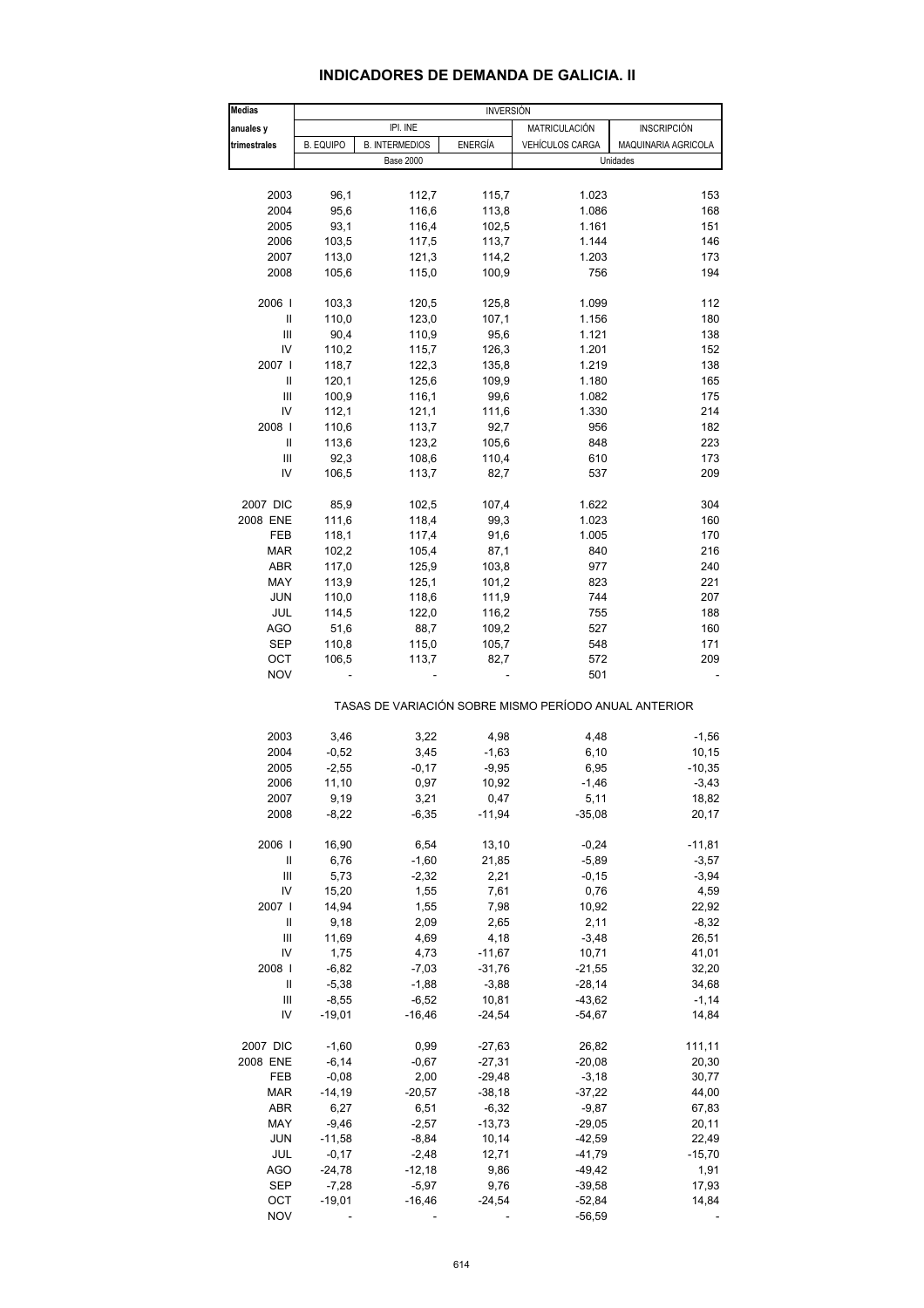# **INDICADORES DEL MERCADO DE TRABAJO DE GALICIA. I**

| <b>Medias</b>                      |              | POBLACIÓN ACTIVA (9) |                 |                   |                    | POBLACIÓN OCUPADA (9)                                 |              |                  |
|------------------------------------|--------------|----------------------|-----------------|-------------------|--------------------|-------------------------------------------------------|--------------|------------------|
| anuales y                          |              |                      |                 |                   |                    |                                                       |              |                  |
| trimestrales                       | <b>TOTAL</b> | <b>VARONES</b>       | <b>MUJERES</b>  | <b>TOTAL</b>      | AGRICULT.          | <b>INDUSTRIA</b>                                      | CONSTRUC.    | <b>SERVICIOS</b> |
|                                    |              |                      |                 | Miles de personas |                    |                                                       |              |                  |
|                                    |              |                      |                 |                   |                    |                                                       |              |                  |
| 2003                               | 1.225.213    | 696.170              | 529.043         | 1.069.428         | 135.618            | 206.240                                               | 125.445      | 602.128          |
| 2004                               | 1.254.248    | 704.063              | 550.183         | 1.083.645         | 124.578            | 206.633                                               | 130.908      | 621.520          |
| 2005                               | 1.254.825    | 706.600              | 548.250         | 1.130.050         | 120.950            | 217.400                                               | 125.050      | 666.675          |
| 2006                               | 1.272.050    | 704.175              | 567.850         | 1.164.225         | 110.875            | 213.950                                               | 138.950      | 700.500          |
| 2007                               | 1.292.000    | 719.500              | 572.525         | 1.193.350         | 103.100            | 217.350                                               | 147.275      | 725.650          |
| 2008                               | 1.311.700    | 727.733              | 583.967         | 1.201.767         | 98.100             | 216.933                                               | 136.033      | 750.700          |
| 2005 IV                            | 1.251.700    | 695.900              | 555.800         | 1.137.400         | 110.300            | 210.900                                               | 130.400      | 685.800          |
| 2006                               | 1.269.300    | 702.200              | 567.100         | 1.142.500         | 113.000            | 202.100                                               | 132.400      | 695.000          |
| Ш                                  | 1.261.300    | 701.800              | 559.400         | 1.152.800         | 109.600            | 211.700                                               | 136.200      | 695.300          |
| Ш                                  | 1.284.600    | 709.300              | 575.300         | 1.191.100         | 113.000            | 214.700                                               | 144.300      | 719.200          |
| IV                                 | 1.273.000    | 703.400              | 569.600         | 1.170.500         | 107.900            | 227.300                                               | 142.900      | 692.500          |
| 2007 l                             | 1.278.600    | 714.600              | 564.000         | 1.166.000         | 103.500            | 225.800                                               | 141.100      | 695.600          |
| Ш                                  | 1.294.200    | 718.600              | 575.600         | 1.196.200         | 107.000            | 211.100                                               | 147.800      | 730.400          |
| Ш                                  | 1.302.600    | 721.000              | 581.600         | 1.215.100         | 104.900            | 213.800                                               | 147.800      | 748.600          |
| IV                                 | 1.292.600    | 723.800              | 568.900         | 1.196.100         | 97.000             | 218.700                                               | 152.400      | 728.000          |
| 2008                               | 1.298.300    | 728.400              | 569.900         | 1.190.000         | 97.600             | 217.600                                               | 140.300      | 734.400          |
| $\mathbf{II}$                      | 1.309.900    | 726.400              | 583.500         | 1.200.800         | 94.000             | 218.900                                               | 138.400      | 749.500          |
| Ш                                  | 1.326.900    | 728.400              | 598.500         | 1.214.500         | 102.700            | 214.300                                               | 129.400      | 768.200          |
|                                    |              |                      |                 |                   |                    |                                                       |              |                  |
| 2007 OCT<br><b>NOV</b>             |              |                      |                 |                   |                    |                                                       |              |                  |
| <b>DIC</b>                         |              |                      |                 |                   |                    |                                                       |              |                  |
| 2008 ENE                           |              |                      |                 |                   |                    |                                                       |              |                  |
| FEB                                |              |                      |                 |                   |                    |                                                       |              |                  |
| <b>MAR</b>                         |              |                      |                 |                   |                    |                                                       |              |                  |
| <b>ABR</b>                         |              |                      |                 |                   |                    |                                                       |              |                  |
| MAY                                |              |                      |                 |                   |                    |                                                       |              |                  |
| <b>JUN</b>                         |              |                      |                 |                   |                    |                                                       |              |                  |
| JUL                                |              |                      |                 |                   |                    |                                                       |              |                  |
| AGO                                |              |                      |                 |                   |                    |                                                       |              |                  |
| <b>SEP</b>                         |              |                      |                 |                   |                    |                                                       |              |                  |
|                                    |              |                      |                 |                   |                    | TASAS DE VARIACIÓN SOBRE MISMO PERÍODO ANUAL ANTERIOR |              |                  |
|                                    |              |                      |                 |                   |                    |                                                       |              |                  |
| 2003                               | 3.95         | 2.52                 | 5.90            | 3.30              | $-0.60$            | $-1.55$                                               | $-2.05$      | 7.28             |
| 2004                               | 2.37         | 1.13                 | 4.00            | 1.33              | $-8.14$            | 0.19                                                  | 4.35         | 3.22             |
| 2005                               | 0.05         | 0.36                 | $-0.35$         | 4.28              | $-2.91$            | 5.21                                                  | -4.47        | 7.27             |
| 2006                               | 1.37         | $-0.34$              | 3.58            | 3.02              | $-8.33$            | $-1.59$                                               | 11.12        | 5.07             |
| 2007                               | 1.57         | 2.18                 | 0.82            | 2.50              | $-7.01$            | 1.59                                                  | 5.99         | 3.59             |
| 2008                               | 1.54         | 1.35                 | 1.78            | 0.78              | $-6.69$            | 0.02                                                  | $-6.55$      | 3.56             |
|                                    |              |                      |                 |                   |                    |                                                       |              |                  |
| 2005 IV                            | $-1.03$      | $-2.07$              | 0.30            | 2.87              | $-13.16$           | $-1.04$                                               | $-1.77$      | 8.37             |
| 2006                               | 1.68         | $-0.78$              | 4.90            | 2.72              | $-12.47$           | $-7.42$                                               | 14.34        | 7.05             |
| $\ensuremath{\mathsf{II}}$         | 0.69         | $-0.41$              | 2.10            | 3.54              | $-11.11$           | $-2.22$                                               | 12.47        | 6.56             |
| Ш<br>IV                            | 1.41         | $-1.23$              | 4.85            | 2.94              | $-6.69$<br>$-2.18$ | $-4.11$                                               | 8.58         | 5.89             |
| 2007 l                             | 1.70<br>0.73 | 1.08<br>1.77         | 2.48<br>$-0.55$ | 2.91<br>2.06      | $-8.41$            | 7.78<br>11.73                                         | 9.59<br>6.57 | 0.98<br>0.09     |
| $\, \parallel$                     | 2.61         | 2.39                 | 2.90            | 3.76              | $-2.37$            | $-0.28$                                               | 8.52         | 5.05             |
| $\ensuremath{\mathsf{III}}\xspace$ | 1.40         | 1.65                 | 1.10            | 2.01              | $-7.17$            | $-0.42$                                               | 2.43         | 4.09             |
| $\mathsf{IV}$                      | 1.54         | 2.90                 | $-0.12$         | 2.19              | $-10.10$           | $-3.78$                                               | 6.65         | 5.13             |
| 2008                               | 1.54         | 1.93                 | 1.05            | 2.06              | $-5.70$            | $-3.63$                                               | $-0.57$      | 5.58             |
| $\, \parallel$                     | 1.21         | 1.09                 | 1.37            | 0.38              | $-12.15$           | 3.69                                                  | $-6.36$      | 2.62             |
| Ш                                  | 1.87         | 1.03                 | 2.91            | $-0.05$           | $-2.10$            | 0.23                                                  | $-12.45$     | 2.62             |
|                                    |              |                      |                 |                   |                    |                                                       |              |                  |
| 2007 OCT                           |              |                      |                 |                   |                    |                                                       |              |                  |
| <b>NOV</b>                         |              |                      |                 |                   |                    |                                                       |              |                  |
| <b>DIC</b>                         |              |                      |                 |                   |                    |                                                       |              |                  |
| 2008 ENE                           |              |                      |                 |                   |                    |                                                       |              |                  |
| FEB                                |              |                      |                 |                   |                    |                                                       |              |                  |
| <b>MAR</b>                         |              |                      |                 |                   |                    |                                                       |              |                  |
| ABR                                |              |                      |                 |                   |                    |                                                       |              |                  |
| MAY<br><b>JUN</b>                  |              |                      |                 |                   |                    |                                                       |              |                  |
| JUL                                |              |                      |                 |                   |                    |                                                       |              |                  |
| <b>AGO</b>                         |              |                      |                 |                   |                    |                                                       |              |                  |
| <b>SEP</b>                         |              |                      |                 |                   |                    |                                                       |              |                  |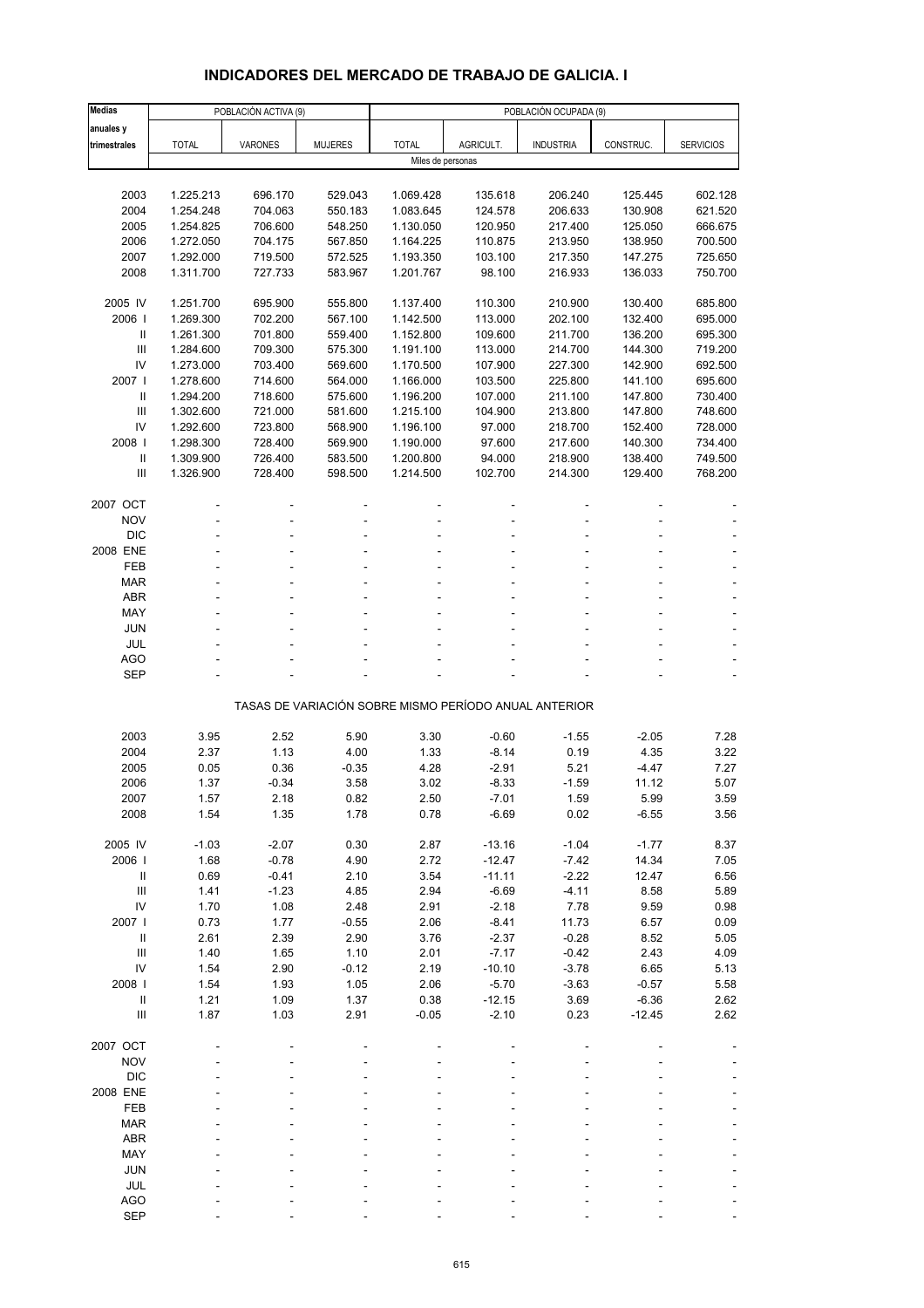# **INDICADORES DEL MERCADO DE TRABAJO DE GALICIA. II**

| <b>Medias</b>  | POBLACIÓN ASALARIADA (9)                              |           |                   |           |                  |  |  |
|----------------|-------------------------------------------------------|-----------|-------------------|-----------|------------------|--|--|
| anuales y      |                                                       |           |                   |           |                  |  |  |
| trimestrales   | <b>TOTAL</b>                                          | AGRICULT. | <b>INDUSTRIA</b>  | CONSTRUC. | <b>SERVICIOS</b> |  |  |
|                |                                                       |           | Miles de Personas |           |                  |  |  |
|                |                                                       |           |                   |           |                  |  |  |
| 2003           | 787.795                                               | 28.473    | 182.695           | 99.280    | 477.348          |  |  |
| 2004           | 800.940                                               | 23.988    | 181.373           | 101.570   | 494.010          |  |  |
| 2005           | 840.800                                               | 23.800    | 191.450           | 92.675    | 532.875          |  |  |
| 2006           | 890.675                                               | 29.475    | 186.600           | 104.275   | 570.325          |  |  |
| 2007           | 922.025                                               | 28.700    | 191.175           | 114.125   | 588.025          |  |  |
| 2008           | 921.900                                               | 27.167    | 192.533           | 102.300   | 599.967          |  |  |
|                |                                                       |           |                   |           |                  |  |  |
| 2005 IV        | 855.600                                               | 23.500    | 187.400           | 94.700    | 550.000          |  |  |
| 2006           | 865.300                                               | 28.400    | 177.000           | 96.900    | 563.000          |  |  |
| Ш              | 886.000                                               | 30.200    | 185.000           | 103.200   | 567.600          |  |  |
| Ш              | 912.000                                               | 30.600    | 186.700           | 109.700   | 585.000          |  |  |
| IV             | 899.400                                               | 28.700    | 197.700           | 107.300   | 565.700          |  |  |
| 2007 l         | 898.000                                               | 29.800    | 196.700           | 108.800   | 562.600          |  |  |
| Ш              | 929.100                                               | 29.700    | 187.700           | 115.800   | 596.000          |  |  |
| Ш              | 947.700                                               | 29.000    | 187.000           | 115.700   | 616.000          |  |  |
| IV             | 913.300                                               | 26.300    | 193.300           | 116.200   | 577.500          |  |  |
| 2008           | 913.500                                               | 25.200    | 193.500           | 104.800   | 590.100          |  |  |
| Ш              | 917.300                                               | 25.800    | 194.300           | 103.100   | 594.200          |  |  |
| Ш              | 934.900                                               | 30.500    | 189.800           | 99.000    | 615.600          |  |  |
|                |                                                       |           |                   |           |                  |  |  |
| 2007 OCT       |                                                       | -         | ۰                 |           |                  |  |  |
| <b>NOV</b>     |                                                       |           |                   |           |                  |  |  |
| <b>DIC</b>     |                                                       |           |                   |           |                  |  |  |
| 2008 ENE       |                                                       |           | ۰                 |           |                  |  |  |
| FEB            |                                                       |           |                   |           |                  |  |  |
| MAR            |                                                       |           | ٠                 |           |                  |  |  |
| <b>ABR</b>     |                                                       |           | ۰                 |           |                  |  |  |
| MAY            |                                                       |           |                   |           |                  |  |  |
| <b>JUN</b>     |                                                       |           | ÷.                |           |                  |  |  |
| JUL            |                                                       |           | ٠                 |           |                  |  |  |
| AGO            |                                                       |           |                   |           |                  |  |  |
| <b>SEP</b>     |                                                       |           |                   |           |                  |  |  |
|                | TASAS DE VARIACIÓN SOBRE MISMO PERÍODO ANUAL ANTERIOR |           |                   |           |                  |  |  |
|                |                                                       |           |                   |           |                  |  |  |
| 2003           | 5.09                                                  | 5.74      | -4.07             | $-0.50$   | 10.38            |  |  |
| 2004           | 1.67                                                  | $-15.75$  | $-0.72$           | 2.31      | 3.49             |  |  |
| 2005           | 4.98                                                  | $-0.78$   | 5.56              | $-8.76$   | 7.87             |  |  |
| 2006           | 5.93                                                  | 23.84     | $-2.53$           | 12.52     | 7.03             |  |  |
| 2007           | 3.52                                                  | $-2.63$   | 2.45              | 9.45      | 3.10             |  |  |
| 2008           | $-0.33$                                               | $-7.91$   | 1.09              | $-9.81$   | 1.43             |  |  |
| 2005 IV        | 4.70                                                  | 5.71      | $-0.93$           | $-6.03$   | 8.90             |  |  |
| 2006           | 7.14                                                  | 34.60     | $-6.69$           | 16.19     | 9.66             |  |  |
|                |                                                       |           |                   |           |                  |  |  |
| Ш              | 7.19                                                  | 18.43     | $-2.79$           | 10.73     | 9.66             |  |  |
| Ш              | 4.42                                                  | 21.91     | $-5.90$           | 10.36     | 6.27             |  |  |
| IV             | 5.12                                                  | 22.13     | 5.50              | 13.31     | 2.85             |  |  |
| 2007 l         | 3.78                                                  | 4.93      | 11.13             | 12.28     | $-0.07$          |  |  |
| $\sf II$       | 4.86                                                  | $-1.66$   | 1.46              | 12.21     | 5.00             |  |  |
| $\mathbf{III}$ | 3.91                                                  | $-5.23$   | 0.16              | 5.47      | 5.30             |  |  |
| IV             | 1.55                                                  | $-8.36$   | $-2.23$           | 8.29      | 2.09             |  |  |
| 2008           | 1.73                                                  | $-15.44$  | $-1.63$           | $-3.68$   | 4.89             |  |  |
| $\sf II$       | $-1.27$                                               | $-13.13$  | 3.52              | $-10.97$  | $-0.30$          |  |  |
| Ш              | $-1.35$                                               | 5.17      | 1.50              | $-14.43$  | $-0.06$          |  |  |
|                |                                                       |           |                   |           |                  |  |  |
| 2007 OCT       |                                                       |           |                   |           |                  |  |  |
| <b>NOV</b>     |                                                       |           |                   |           |                  |  |  |
| <b>DIC</b>     |                                                       |           |                   |           |                  |  |  |
| 2008 ENE       |                                                       |           |                   |           |                  |  |  |
| FEB            |                                                       |           |                   |           |                  |  |  |
| <b>MAR</b>     |                                                       |           |                   |           |                  |  |  |
| ABR            |                                                       |           |                   |           |                  |  |  |
| MAY            |                                                       |           |                   |           |                  |  |  |
| <b>JUN</b>     |                                                       |           |                   |           |                  |  |  |
| JUL            |                                                       |           |                   |           |                  |  |  |
| <b>AGO</b>     |                                                       |           |                   |           |                  |  |  |
| <b>SEP</b>     |                                                       |           |                   |           |                  |  |  |
|                |                                                       |           |                   |           |                  |  |  |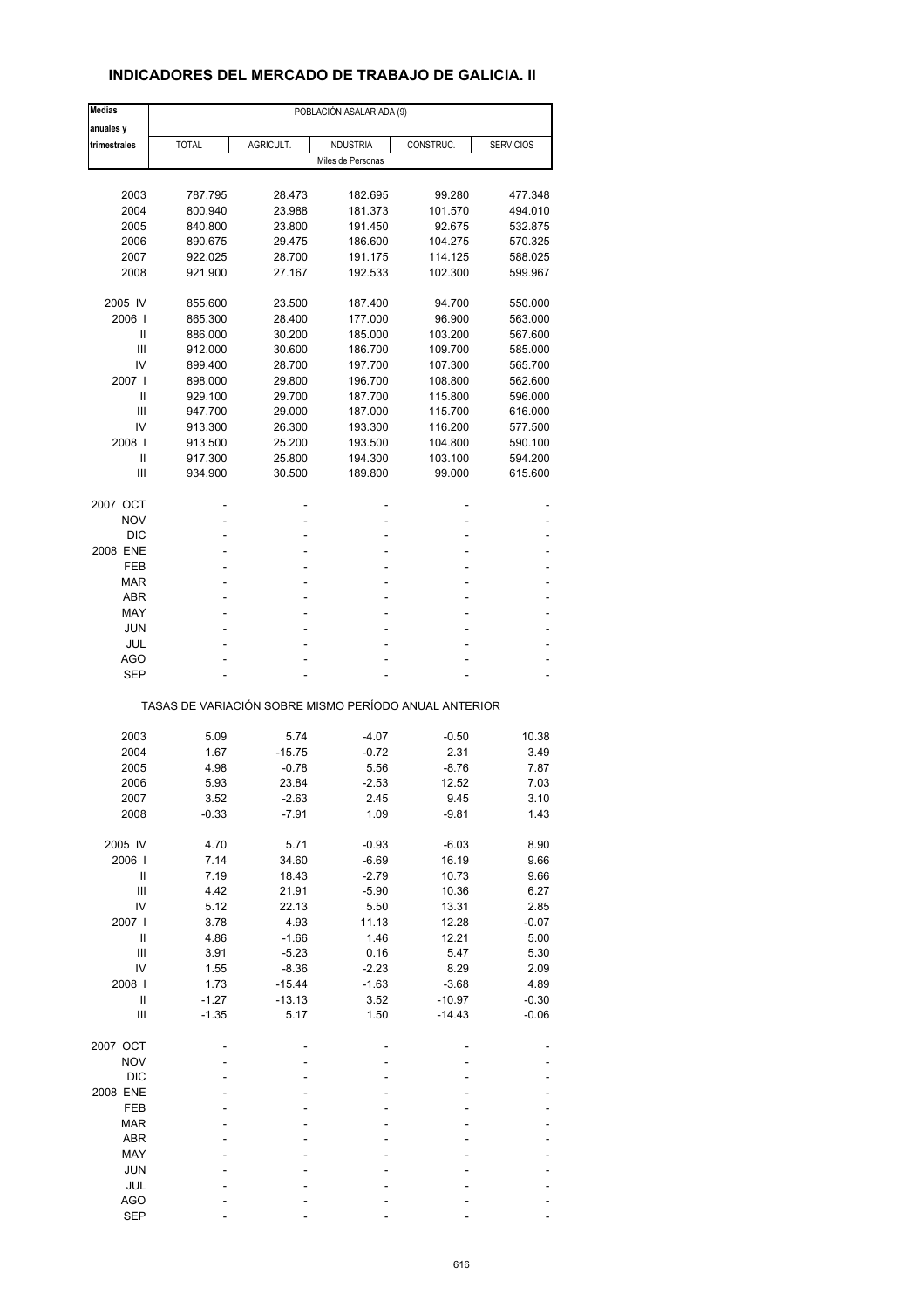# **INDICADORES DEL MERCADO DE TRABAJO DE GALICIA. III**

| <b>Medias</b>                      |              | PARADOS (9)       |                | TASA DE ACTIVIDAD (9)                                 |                |                | TASA DE PARO (9) |                |                |
|------------------------------------|--------------|-------------------|----------------|-------------------------------------------------------|----------------|----------------|------------------|----------------|----------------|
| anuales y                          |              |                   |                |                                                       | <b>MENORES</b> |                |                  | <b>MENORES</b> |                |
| trimestrales                       | <b>TOTAL</b> | VARONES           | <b>MUJERES</b> | <b>TOTAL</b>                                          | 20 AÑOS        | <b>MUJERES</b> | <b>TOTAL</b>     | 20 AÑOS        | <b>MUJERES</b> |
|                                    |              | Miles de personas |                |                                                       |                | Porcentaje     |                  |                |                |
|                                    |              |                   |                |                                                       |                |                |                  |                |                |
| 2003                               | 155.788      | 58.555            | 97.233         | 52.18                                                 | 19.58          | 43.05          | 12.72            | 25.86          | 18.37          |
| 2004                               | 170.603      | 64.628            | 105.978        | 53.21                                                 | 15.68          | 44.61          | 13.61            | 28.17          | 19.27          |
| 2005                               | 124.800      | 50.700            | 74.075         | 53.04                                                 | 19.04          | 44.30          | 9.95             | 30.55          | 13.52          |
|                                    |              |                   |                |                                                       |                |                |                  |                |                |
| 2006                               | 107.825      | 42.825            | 64.975         | 53.61                                                 | 18.55          | 45.78          | 8.48             | 21.51          | 11.45          |
| 2007                               | 98.650       | 41.175            | 57.475         | 54.27                                                 | 24.22          | 46.02          | 7.64             | 23.27          | 10.06          |
| 2008                               | 109.967      | 50.533            | 59.500         | 54.95                                                 | 22.90          | 46.83          | 8.38             | 30.03          | 10.18          |
| 2005 IV                            |              |                   |                |                                                       |                |                |                  |                |                |
|                                    | 114.300      | 45.200            | 69.100         | 52.84                                                 | 16.16          | 44.86          | 9.13             | 25.87          | 12.43          |
| 2006                               | 126.800      | 51.500            | 75.300         | 53.54                                                 | 17.90          | 45.75          | 9.99             | 31.01          | 13.27          |
| Ш                                  | 108.500      | 42.300            | 66.200         | 53.18                                                 | 17.98          | 45.11          | 8.60             | 27.88          | 11.83          |
| $\ensuremath{\mathsf{III}}\xspace$ | 93.500       | 39.400            | 54.100         | 54.13                                                 | 21.50          | 46.38          | 7.28             | 15.52          | 9.41           |
| ${\sf IV}$                         | 102.500      | 38.100            | 64.300         | 53.60                                                 | 16.81          | 45.88          | 8.05             | 11.61          | 11.30          |
| 2007                               | 112.600      | 43.800            | 68.800         | 53.78                                                 | 21.24          | 45.39          | 8.81             | 21.01          | 12.21          |
| Ш                                  | 98.000       | 38.800            | 59.200         | 54.38                                                 | 23.56          | 46.28          | 7.57             | 27.05          | 10.28          |
| $\ensuremath{\mathsf{III}}\xspace$ | 87.500       | 41.500            | 46.000         | 54.69                                                 | 29.37          | 46.73          | 6.72             | 20.30          | 7.91           |
| IV                                 | 96.500       | 40.600            | 55.900         | 54.21                                                 | 22.70          | 45.66          | 7.47             | 24.73          | 9.82           |
| 2008                               | 108.400      | 54.000            | 54.400         | 54.41                                                 | 21.15          | 45.72          | 8.35             | 24.17          | 9.54           |
| Ш                                  | 109.100      | 46.700            | 62.500         | 54.87                                                 | 20.44          | 46.79          | 8.33             | 29.86          | 10.71          |
| Ш                                  | 112.400      | 50.900            | 61.600         | 55.56                                                 | 27.11          | 47.98          | 8.47             | 36.06          | 10.29          |
|                                    |              |                   |                |                                                       |                |                |                  |                |                |
| 2007 OCT                           |              |                   |                |                                                       |                |                |                  |                |                |
| <b>NOV</b>                         |              |                   |                |                                                       |                |                |                  |                |                |
| <b>DIC</b>                         |              |                   |                |                                                       |                |                |                  |                |                |
| 2008 ENE                           |              |                   |                |                                                       |                |                |                  |                |                |
| FEB                                |              |                   |                |                                                       |                |                |                  |                |                |
| <b>MAR</b>                         |              |                   |                |                                                       |                |                |                  |                |                |
| ABR                                |              |                   |                |                                                       |                |                |                  |                |                |
| MAY                                |              |                   |                |                                                       |                |                |                  |                |                |
| JUN                                |              |                   |                |                                                       |                |                |                  |                |                |
| JUL                                |              |                   |                |                                                       |                |                |                  |                |                |
| AGO                                |              |                   |                |                                                       |                |                |                  |                |                |
| SEP                                |              |                   |                |                                                       |                |                |                  |                |                |
|                                    |              |                   |                |                                                       |                |                |                  |                |                |
|                                    |              |                   |                | TASAS DE VARIACIÓN SOBRE MISMO PERÍODO ANUAL ANTERIOR |                |                |                  |                |                |
|                                    |              |                   |                |                                                       |                |                |                  |                |                |
| 2003                               | 8.67         | 4.53              | 11.33          |                                                       |                |                |                  |                |                |
| 2004                               | 9.51         | 10.37             | 8.99           |                                                       |                |                |                  |                |                |
| 2005                               | $-26.85$     | $-21.55$          | $-30.10$       |                                                       |                |                |                  |                |                |
| 2006                               | $-13.60$     | $-15.53$          | $-12.28$       |                                                       |                |                |                  |                |                |
| 2007                               | -8.51        | -3.85             | $-11.54$       |                                                       |                |                |                  |                |                |
| 2008                               | 10.67        | 22.16             | 2.59           |                                                       |                |                |                  |                |                |
|                                    |              |                   |                |                                                       |                |                |                  |                |                |
| 2005 IV                            | $-28.10$     | $-29.77$          | $-26.97$       |                                                       |                |                |                  |                |                |
| 2006                               | $-6.83$      | $-9.49$           | $-4.80$        |                                                       |                |                |                  |                |                |
| $\rm H$                            | $-22.05$     | $-24.19$          | $-20.62$       |                                                       |                |                |                  |                |                |
| $\ensuremath{\mathsf{III}}\xspace$ | $-14.69$     | $-12.25$          | $-16.38$       |                                                       |                |                |                  |                |                |
| IV                                 | $-10.32$     | $-15.71$          | $-6.95$        |                                                       |                |                |                  |                |                |
| 2007                               | $-11.20$     | $-14.95$          | $-8.63$        |                                                       |                |                |                  |                |                |
| Ш                                  | $-9.68$      | $-8.27$           | $-10.57$       |                                                       |                |                |                  |                |                |
| $\ensuremath{\mathsf{III}}\xspace$ | $-6.42$      | 5.33              | $-14.97$       |                                                       |                |                |                  |                |                |
| IV                                 |              |                   |                |                                                       |                |                |                  |                |                |
|                                    | $-5.85$      | 6.56              | $-13.06$       |                                                       |                |                |                  |                |                |
| 2008                               | $-3.73$      | 23.29             | $-20.93$       |                                                       |                |                |                  |                |                |
| Ш                                  | 11.33        | 20.36             | 5.57           |                                                       |                |                |                  |                |                |
| $\ensuremath{\mathsf{III}}\xspace$ | 28.46        | 22.65             | 33.91          |                                                       |                |                |                  |                |                |
|                                    |              |                   |                |                                                       |                |                |                  |                |                |
| 2007 OCT                           |              |                   |                |                                                       |                |                |                  |                |                |
| <b>NOV</b>                         |              |                   |                |                                                       |                |                |                  |                |                |
| <b>DIC</b>                         |              |                   |                |                                                       |                |                |                  |                |                |
| 2008 ENE                           |              |                   |                |                                                       |                |                |                  |                |                |
| FEB                                |              |                   |                |                                                       |                |                |                  |                |                |
| <b>MAR</b>                         |              |                   |                |                                                       |                |                |                  |                |                |
| ABR                                |              |                   |                |                                                       |                |                |                  |                |                |
| MAY                                |              |                   |                |                                                       |                |                |                  |                |                |
| JUN                                |              |                   |                |                                                       |                |                |                  |                |                |
| JUL                                |              |                   |                |                                                       |                |                |                  |                |                |
| AGO                                |              |                   |                |                                                       |                |                |                  |                |                |
| SEP                                |              |                   |                |                                                       |                |                |                  |                |                |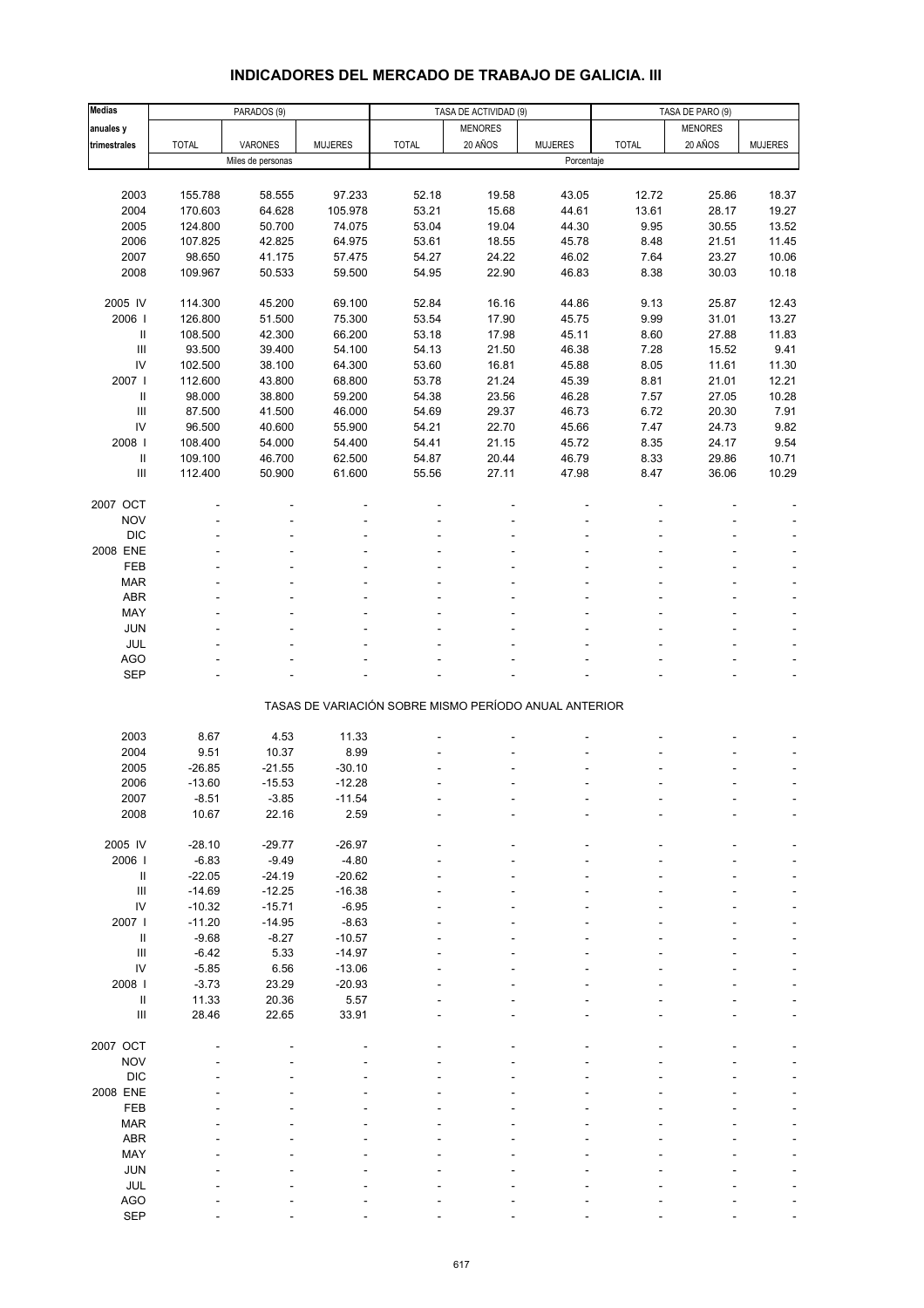| <b>Medias</b>                      |              |                    | PARO REGISTRADO                                       |              |                  |            |
|------------------------------------|--------------|--------------------|-------------------------------------------------------|--------------|------------------|------------|
| anuales y                          |              |                    |                                                       |              |                  | SIN EMPLEO |
| trimestrales                       | <b>TOTAL</b> | <b>AGRICULTURA</b> | <b>INDUSTRIA</b>                                      | CONSTRUCCIÓN | <b>SERVICIOS</b> | ANTERIOR   |
|                                    |              |                    | Personas                                              |              |                  |            |
|                                    |              |                    |                                                       |              |                  |            |
| 2003                               | 174.670      | 4.432              | 29.232                                                | 18.719       | 91.426           | 30.862     |
| 2004                               | 176.868      | 4.895              | 28.402                                                | 19.475       | 95.642           | 28.454     |
| 2005                               | 172.070      | 4.938              | 27.602                                                | 18.896       | 95.293           | 25.342     |
| 2006                               | 161.276      | 4.917              | 25.487                                                | 16.650       | 90.682           | 23.539     |
| 2007                               | 150.546      | 4.626              | 23.677                                                | 15.217       | 84.224           | 22.803     |
| 2008                               | 160.022      | 4.954              | 24.907                                                | 19.063       | 88.710           | 22.387     |
| 2006                               | 178.629      | 5.405              | 27.797                                                | 19.082       | 100.953          | 25.392     |
| $\mathsf{I}$                       | 162.413      | 4.936              | 25.852                                                | 16.679       | 90.905           | 24.040     |
| Ш                                  | 147.097      | 4.468              | 23.503                                                | 14.929       | 82.676           | 21.522     |
| IV                                 | 156.963      | 4.859              | 24.795                                                | 15.910       | 88.196           | 23.203     |
| 2007 l                             | 161.458      | 4.921              | 25.161                                                | 16.351       | 91.161           | 23.864     |
| Ш                                  | 148.948      | 4.573              | 23.717                                                | 14.711       | 83.063           | 22.884     |
| Ш                                  | 140.419      | 4.260              | 22.197                                                | 14.220       | 78.184           | 21.559     |
| IV                                 | 151.360      | 4.750              | 23.633                                                | 15.585       | 84.486           | 22.906     |
| 2008                               | 161.057      | 5.083              | 24.809                                                | 17.746       | 90.159           | 23.260     |
| $\mathbf{II}$                      | 156.412      | 4.997              | 24.238                                                | 18.206       | 86.283           | 22.687     |
| Ш                                  | 152.863      | 4.575              | 24.287                                                | 18.944       | 84.126           | 20.931     |
| IV                                 | 174.622      | 5.265              | 26.990                                                | 22.502       | 97.056           | 22.810     |
| 2007 DIC                           | 154.982      | 4.995              | 24.488                                                | 16.925       | 85.494           | 23.080     |
| 2008 ENE                           | 161.162      | 5.131              | 24.880                                                | 17.608       | 90.433           | 23.110     |
| FEB                                | 161.828      | 5.127              | 24.684                                                | 17.694       | 90.768           | 23.555     |
| <b>MAR</b>                         | 160.180      | 4.991              | 24.862                                                | 17.936       | 89.276           | 23.115     |
| <b>ABR</b>                         | 159.749      | 4.908              | 24.783                                                | 18.226       | 88.645           | 23.187     |
| MAY                                | 156.779      | 4.935              | 24.147                                                | 18.240       | 86.517           | 22.940     |
| <b>JUN</b>                         | 152.708      | 5.148              | 23.784                                                | 18.153       | 83.688           | 21.935     |
| JUL                                | 149.318      | 4.585              | 23.790                                                | 18.246       | 81.771           | 20.926     |
| AGO                                | 152.437      | 4.570              | 24.230                                                | 19.009       | 83.865           | 20.763     |
| <b>SEP</b>                         | 156.834      | 4.569              | 24.841                                                | 19.578       | 86.741           | 21.105     |
| OCT                                | 168.423      | 5.123              | 26.078                                                | 21.319       | 93.881           | 22.022     |
| <b>NOV</b>                         | 180.820      | 5.406              | 27.901                                                | 23.685       | 100.230          | 23.598     |
|                                    |              |                    | TASAS DE VARIACIÓN SOBRE MISMO PERÍODO ANUAL ANTERIOR |              |                  |            |
| 2003                               | 3.74         | $-2.90$            | 0.77                                                  | 6.67         | 4.93             | 2.42       |
| 2004                               | 1.26         | 10.46              | $-2.84$                                               | 4.04         | 4.61             | $-7.80$    |
| 2005                               | $-2.71$      | 0.86               | $-2.82$                                               | $-2.97$      | $-0.36$          | $-10.94$   |
| 2006                               | $-6.27$      | $-0.42$            | $-7.66$                                               | $-11.88$     | $-4.84$          | $-7.11$    |
| 2007                               | -6.65        | -5.92              | $-7.10$                                               | -8.61        | -7.12            | -3.13      |
| 2008                               | 6.58         | 7.87               | 5.53                                                  | 26.57        | 5.47             | $-1.72$    |
| 2006                               | $-4.69$      | $-0.63$            | -6.19                                                 | $-11.61$     | $-3.62$          | $-2.41$    |
| $\ensuremath{\mathsf{II}}$         | $-5.38$      | 2.43               | $-6.55$                                               | $-10.95$     | $-3.16$          | $-9.46$    |
| $\ensuremath{\mathsf{III}}\xspace$ | $-6.47$      | 2.12               | $-7.72$                                               | $-10.93$     | $-3.93$          | $-12.58$   |
| IV                                 | $-8.71$      | $-5.05$            | $-10.30$                                              | $-14.01$     | $-8.60$          | $-4.03$    |
| 2007                               | $-9.61$      | $-8.96$            | $-9.48$                                               | $-14.31$     | $-9.70$          | $-6.02$    |
| $\ensuremath{\mathsf{II}}$         | $-8.29$      | $-7.36$            | $-8.26$                                               | $-11.80$     | $-8.63$          | $-4.81$    |
| Ш                                  | $-4.54$      | $-4.65$            | $-5.56$                                               | $-4.75$      | $-5.43$          | 0.17       |
| IV                                 | $-3.57$      | $-2.24$            | $-4.69$                                               | $-2.04$      | $-4.21$          | $-1.28$    |
| 2008                               | $-0.25$      | 3.29               | $-1.40$                                               | 8.53         | $-1.10$          | $-2.53$    |
| Ш                                  | 5.01         | 9.27               | 2.20                                                  | 23.76        | 3.88             | $-0.86$    |
| Ш                                  | 8.86         | 7.39               | 9.42                                                  | 33.23        | 7.60             | $-2.91$    |
| IV                                 | 16.77        | 13.78              | 16.31                                                 | 50.86        | 15.57            | $-0.04$    |
| 2007 DIC                           | $-3.54$      | -1.21              | $-5.00$                                               | $-1.16$      | $-4.17$          | $-1.78$    |
| 2008 ENE                           | $-1.48$      | 2.48               | $-2.10$                                               | 4.20         | $-2.12$          | $-3.20$    |
| FEB                                | 0.57         | 4.72               | $-1.69$                                               | 8.38         | $-0.02$          | $-0.97$    |
| <b>MAR</b>                         | 0.18         | 2.70               | $-0.40$                                               | 13.31        | $-1.14$          | -3.41      |
| ABR                                | 2.75         | 4.83               | $-0.32$                                               | 18.42        | 1.84             | $-1.32$    |
| MAY                                | 5.78         | 5.90               | 2.21                                                  | 24.31        | 4.47             | 2.25       |
| JUN                                | 6.67         | 17.61              | 4.94                                                  | 29.03        | 5.50             | $-3.45$    |
| JUL                                | 6.66         | 9.01               | 7.12                                                  | 29.97        | 5.03             | $-3.53$    |
| AGO                                | 8.65         | 5.69               | 8.78                                                  | 31.67        | 7.59             | $-2.58$    |
| <b>SEP</b>                         | 11.26        | 7.51               | 12.37                                                 | 38.04        | 10.15            | $-2.62$    |
| OCT                                | 15.07        | 13.27              | 13.81                                                 | 46.33        | 14.26            | $-0.79$    |

#### **INDICADORES DEL MERCADO DE TRABAJO DE GALICIA. IV**

NOV 18.39 14.27 18.75 55.19 16.82 0.67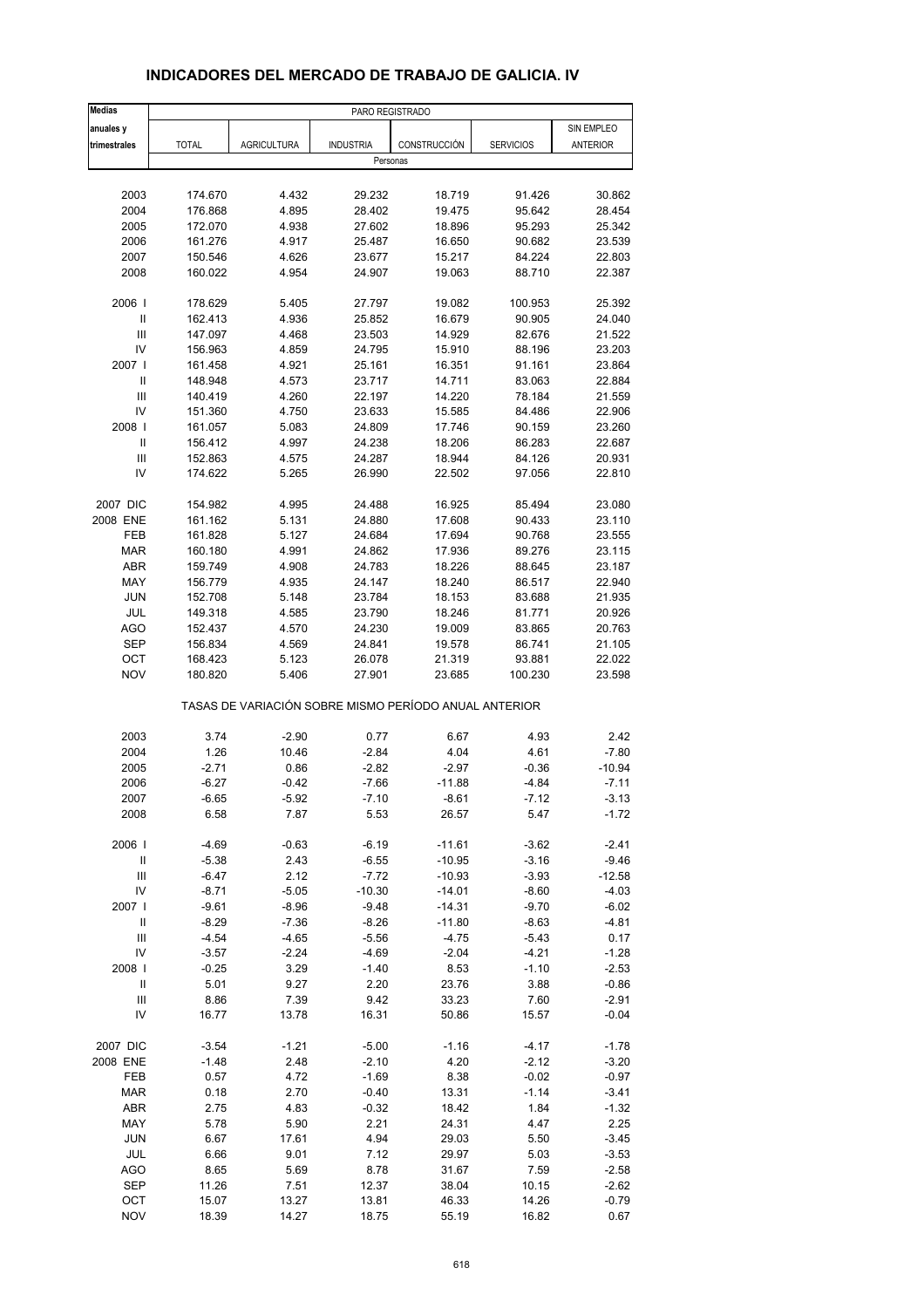# **INDICADORES DEL MERCADO DE TRABAJO DE GALICIA. V**

| <b>Medias</b>     | AFILIADOS A LA SEGURIDAD SOCIAL EN ALTA LABORAL       |                    |                    |                     |                    |  |  |  |
|-------------------|-------------------------------------------------------|--------------------|--------------------|---------------------|--------------------|--|--|--|
| anuales y         |                                                       |                    | <b>TOTAL</b>       |                     |                    |  |  |  |
| trimestrales      | <b>TOTAL</b>                                          | <b>AGRICULTURA</b> | <b>INDUSTRIA</b>   | CONSTRUCCIÓN        | <b>SERVICIOS</b>   |  |  |  |
|                   |                                                       |                    | Personas           |                     |                    |  |  |  |
|                   |                                                       |                    |                    |                     |                    |  |  |  |
| 2003              | 947.124                                               | 99.743             | 164.646            | 118.111             | 564.193            |  |  |  |
| 2004              | 970.308                                               | 97.367             | 164.683            | 122.074             | 585.855            |  |  |  |
| 2005              | 997.744                                               | 93.601             | 164.404            | 127.522             | 611.960            |  |  |  |
| 2006              | 1.032.530                                             | 89.537             | 167.238            | 134.437             | 641.280            |  |  |  |
| 2007              | 1.070.136                                             | 87.007             | 177.204            | 139.884             | 666.029            |  |  |  |
| 2008              | 1.075.411                                             | 83.536             | 176.376            | 134.259             | 681.230            |  |  |  |
| 2006              | 1.008.384                                             | 90.495             | 164.742            | 130.542             | 622.497            |  |  |  |
| Ш                 | 1.026.116                                             | 89.719             | 166.572            | 133.791             | 636.016            |  |  |  |
| Ш                 | 1.050.520                                             | 89.198             | 169.604            | 137.311             | 654.393            |  |  |  |
| IV                | 1.045.098                                             | 88.734             | 168.033            | 136.103             | 652.215            |  |  |  |
| 2007 l            | 1.050.960                                             | 87.748             | 173.860            | 137.116             | 652.224            |  |  |  |
| Ш                 | 1.068.510                                             | 87.270             | 177.392            | 140.401             | 663.434            |  |  |  |
| Ш                 | 1.084.458                                             | 87.536             | 179.767            | 141.878             | 675.264            |  |  |  |
| IV                | 1.076.615                                             | 85.473             | 177.795            | 140.140             | 673.195            |  |  |  |
| 2008              | 1.073.484                                             | 84.384             | 177.942            | 138.288             | 672.858            |  |  |  |
| Ш                 | 1.077.578                                             | 83.199             | 177.465            | 135.845             | 681.057            |  |  |  |
| Ш                 | 1.083.499                                             | 84.308             | 176.401            | 132.763             | 690.017            |  |  |  |
| IV                | 1.062.920                                             | 81.612             | 172.354            | 128.084             | 680.866            |  |  |  |
|                   |                                                       |                    |                    |                     |                    |  |  |  |
| 2007 DIC          | 1.071.890                                             | 84.512             | 174.842            | 136.742             | 675.782            |  |  |  |
| 2008 ENE<br>FEB   | 1.070.123<br>1.075.238                                | 84.396<br>84.466   | 177.895<br>178.628 | 138.494<br>138.713  | 669.326<br>673.419 |  |  |  |
| <b>MAR</b>        | 1.075.092                                             | 84.291             | 177.304            | 137.657             | 675.828            |  |  |  |
| ABR               | 1.075.432                                             | 83.626             | 176.828            | 136.736             | 678.230            |  |  |  |
| MAY               | 1.080.569                                             | 83.059             | 177.762            | 135.948             | 683.788            |  |  |  |
| <b>JUN</b>        | 1.076.733                                             | 82.913             | 177.805            | 134.850             | 681.153            |  |  |  |
| JUL               | 1.090.752                                             | 84.855             | 177.511            | 134.209             | 694.165            |  |  |  |
| AGO               | 1.088.046                                             | 84.376             | 176.557            | 132.823             | 694.280            |  |  |  |
| <b>SEP</b>        | 1.071.700                                             | 83.692             | 175.134            | 131.257             | 681.607            |  |  |  |
| ОСТ               | 1.063.628                                             | 81.681             | 173.086            | 129.110             | 679.741            |  |  |  |
| <b>NOV</b>        | 1.062.212                                             | 81.543             | 171.621            | 127.057             | 681.991            |  |  |  |
|                   |                                                       |                    |                    |                     |                    |  |  |  |
|                   | TASAS DE VARIACIÓN SOBRE MISMO PERÍODO ANUAL ANTERIOR |                    |                    |                     |                    |  |  |  |
|                   |                                                       |                    |                    |                     |                    |  |  |  |
| 2003              | 2.54                                                  | $-1.86$            | $-0.14$            | 3.84                | 3.91               |  |  |  |
| 2004              | 2.45                                                  | $-2.38$            | 0.02               | 3.36                | 3.84               |  |  |  |
| 2005              | 2.83                                                  | $-3.87$            | $-0.17$            | 4.46<br>5.42        | 4.46               |  |  |  |
| 2006              | 3.49                                                  | $-4.34$            | 1.72               |                     | 4.79               |  |  |  |
| 2007<br>2008      | 3.64<br>0.51                                          | -2.83<br>$-4.24$   | 5.96<br>$-0.59$    | 4.05<br>$-4.22$     | 3.86<br>2.42       |  |  |  |
|                   |                                                       |                    |                    |                     |                    |  |  |  |
| 2006              | 3.27                                                  | $-4.52$            | 0.56               | 5.44                | 4.83               |  |  |  |
| Ш                 | 3.35                                                  | $-4.61$            | 1.75               | 5.02                | 4.71               |  |  |  |
| Ш                 | 3.59                                                  | $-4.78$            | 2.11               | 5.68                | 4.85               |  |  |  |
| IV                | 3.72                                                  | $-3.44$            | 2.48               | 5.54                | 4.77               |  |  |  |
| 2007              | 4.22                                                  | $-3.04$            | 5.53               | 5.04                | 4.78               |  |  |  |
| $\mathsf{I}$      | 4.13                                                  | $-2.73$            | 6.50               | 4.94                | 4.31               |  |  |  |
| Ш                 | 3.23                                                  | $-1.86$            | 5.99               | 3.33                | 3.19               |  |  |  |
| IV                | 3.02                                                  | $-3.68$            | 5.81               | 2.97                | 3.22               |  |  |  |
| 2008              | 2.14                                                  | $-3.83$            | 2.35               | 0.85                | 3.16               |  |  |  |
| Ш                 | 0.85                                                  | $-4.66$            | 0.04               | $-3.25$             | 2.66               |  |  |  |
| Ш                 | $-0.09$                                               | $-3.69$            | $-1.87$            | $-6.42$             | 2.18               |  |  |  |
| IV                | $-1.49$                                               | $-5.05$            | $-3.86$            | $-9.70$             | 1.33               |  |  |  |
|                   |                                                       |                    |                    |                     |                    |  |  |  |
| 2007 DIC          | 2.89                                                  | $-4.13$            | 5.44               | 2.42                | 3.29               |  |  |  |
| 2008 ENE          | 2.48                                                  | $-4.35$            | 4.07               | 1.83                | 3.12               |  |  |  |
| FEB               | 2.34                                                  | $-3.39$            | 2.14               | 1.31                | 3.38               |  |  |  |
| <b>MAR</b>        | 1.62                                                  | $-3.75$            | 0.88               | $-0.56$             | 3.00               |  |  |  |
| ABR               | 1.44                                                  | $-4.18$            | 0.78               | $-1.76$             | 3.04               |  |  |  |
| MAY               | 1.29                                                  | $-4.37$            | 0.14               | $-3.13$             | 3.28               |  |  |  |
| <b>JUN</b>        | $-0.18$                                               | $-5.44$            | $-0.79$            | $-4.82$             | 1.66               |  |  |  |
| JUL               | 0.38                                                  | $-3.26$            | $-1.22$            | $-5.57$             | 2.52               |  |  |  |
| AGO               | 0.67                                                  | $-3.11$            | $-1.59$            | $-6.12$             | 3.19               |  |  |  |
| <b>SEP</b>        | $-1.31$                                               | $-4.68$            | $-2.80$            | $-7.58$             | 0.84               |  |  |  |
| OCT<br><b>NOV</b> | -1.22<br>$-1.75$                                      | $-5.14$<br>$-4.97$ | $-3.37$<br>$-4.35$ | $-8.93$<br>$-10.46$ | 1.49               |  |  |  |
|                   |                                                       |                    |                    |                     | 1.18               |  |  |  |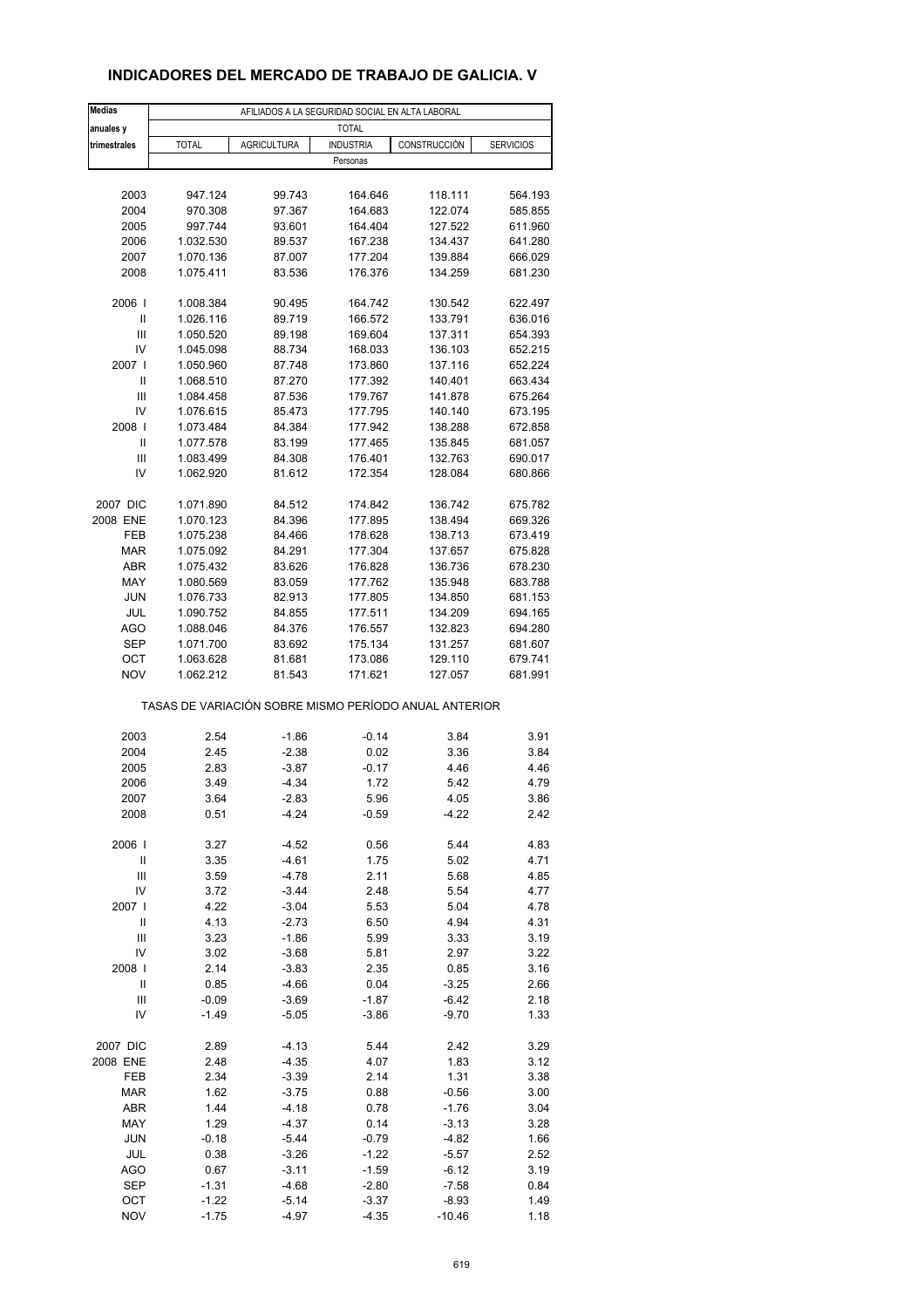## **INDICADORES DEL MERCADO DE TRABAJO DE GALICIA. VI**

| <b>Medias</b>     | AFILIADOS A LA SEGURIDAD SOCIAL EN ALTA LABORAL       |                    |                     |                    |                    |  |  |  |
|-------------------|-------------------------------------------------------|--------------------|---------------------|--------------------|--------------------|--|--|--|
| anuales y         |                                                       |                    | <b>CUENTA AJENA</b> |                    |                    |  |  |  |
| trimestrales      | <b>TOTAL</b>                                          | <b>AGRICULTURA</b> | <b>INDUSTRIA</b>    | CONSTRUCCIÓN       | <b>SERVICIOS</b>   |  |  |  |
|                   |                                                       |                    | Personas            |                    |                    |  |  |  |
|                   |                                                       |                    |                     |                    |                    |  |  |  |
| 2003              | 699.059                                               | 24.989             | 148.260             | 91.328             | 434.306            |  |  |  |
| 2004              | 718.128                                               | 24.967             | 148.128             | 93.721             | 451.225            |  |  |  |
| 2005              | 743.143                                               | 24.643             | 147.836             | 97.828             | 472.805            |  |  |  |
| 2006              | 776.509                                               | 23.833             | 150.623             | 103.354            | 498.698            |  |  |  |
| 2007              | 812.174                                               | 23.698             | 160.617             | 106.997            | 520.863            |  |  |  |
| 2008              | 819.466                                               | 23.970             | 159.673             | 100.727            | 535.096            |  |  |  |
| 2006              | 753.452                                               | 23.747             | 148.136             | 100.138            | 481.425            |  |  |  |
| Ш                 | 770.271                                               | 23.831             | 149.933             | 102.894            | 493.614            |  |  |  |
| Ш                 | 794.018                                               | 24.051             | 152.989             | 105.955            | 511.023            |  |  |  |
| IV                | 788.295                                               | 23.702             | 151.435             | 104.428            | 508.730            |  |  |  |
| 2007 l            | 794.083                                               | 23.288             | 157.238             | 105.033            | 508.524            |  |  |  |
| Ш                 | 810.648                                               | 23.714             | 160.822             | 107.651            | 518.460            |  |  |  |
| Ш                 | 825.767                                               | 24.610             | 163.183             | 108.697            | 529.277            |  |  |  |
| IV                | 818.199                                               | 23.179             | 161.223             | 106.606            | 527.190            |  |  |  |
| 2008              | 816.282                                               | 23.155             | 161.355             | 104.671            | 527.102            |  |  |  |
| Ш                 | 821.114                                               | 23.311             | 160.841             | 102.158            | 534.804            |  |  |  |
| Ш                 | 827.872                                               | 25.596             | 159.623             | 99.259             | 543.394            |  |  |  |
| IV                | 809.162                                               | 23.742             | 155.475             | 94.866             | 535.080            |  |  |  |
|                   |                                                       |                    |                     |                    |                    |  |  |  |
| 2007 DIC          | 813.567                                               | 22.480             | 158.272             | 103.172            | 529.643            |  |  |  |
| 2008 ENE          | 813.015                                               | 22.902             | 161.317             | 104.944            | 523.852            |  |  |  |
| FEB<br><b>MAR</b> | 818.049<br>817.783                                    | 23.245<br>23.318   | 162.038<br>160.709  | 105.067<br>104.001 | 527.699<br>529.755 |  |  |  |
| ABR               | 818.789                                               | 23.374             | 160.229             | 103.033            | 532.153            |  |  |  |
| MAY               | 823.988                                               | 23.122             | 161.147             | 102.245            | 537.474            |  |  |  |
| <b>JUN</b>        | 820.566                                               | 23.437             | 161.148             | 101.197            | 534.784            |  |  |  |
| JUL               | 834.529                                               | 25.767             | 160.807             | 100.650            | 547.305            |  |  |  |
| AGO               | 832.358                                               | 25.657             | 159.807             | 99.288             | 547.606            |  |  |  |
| <b>SEP</b>        | 816.728                                               | 25.364             | 158.254             | 97.840             | 535.270            |  |  |  |
| ОСТ               | 809.589                                               | 23.657             | 156.212             | 95.821             | 533.899            |  |  |  |
| <b>NOV</b>        | 808.734                                               | 23.827             | 154.737             | 93.910             | 536.260            |  |  |  |
|                   | TASAS DE VARIACIÓN SOBRE MISMO PERÍODO ANUAL ANTERIOR |                    |                     |                    |                    |  |  |  |
| 2003              | 3.28                                                  | 3.82               | $-0.22$             | 3.75               | 4.40               |  |  |  |
| 2004              | 2.73                                                  | $-0.09$            | $-0.09$             | 2.62               | 3.90               |  |  |  |
| 2005              | 3.48                                                  | $-1.30$            | $-0.20$             | 4.38               | 4.78               |  |  |  |
| 2006              | 4.49                                                  | $-3.29$            | 1.89                | 5.65               | 5.48               |  |  |  |
| 2007              | 4.59                                                  | $-0.57$            | 6.63                | 3.52               | 4.44               |  |  |  |
| 2008              | 0.91                                                  | 0.68               | $-0.72$             | $-6.16$            | 2.89               |  |  |  |
|                   |                                                       |                    |                     |                    |                    |  |  |  |
| 2006              | 4.20                                                  | $-1.98$            | 0.62                | 5.77               | 5.37               |  |  |  |
| Ш                 | 4.31                                                  | $-3.77$            | 1.89                | 5.18               | 5.32               |  |  |  |
| Ш                 | 4.65                                                  | $-5.16$            | 2.30                | 5.95               | 5.63               |  |  |  |
| IV                | 4.78                                                  | $-2.14$            | 2.72                | 5.68               | 5.58               |  |  |  |
| 2007              | 5.39                                                  | $-1.94$            | 6.14                | 4.89               | 5.63               |  |  |  |
| $\mathsf{I}$      | 5.24                                                  | $-0.49$            | 7.26                | 4.62               | 5.03               |  |  |  |
| Ш                 | 4.00                                                  | 2.32               | 6.66                | 2.59               | 3.57               |  |  |  |
| IV                | 3.79                                                  | $-2.20$            | 6.46                | 2.09               | 3.63               |  |  |  |
| 2008  <br>Ш       | 2.80<br>1.29                                          | $-0.57$<br>$-1.70$ | 2.62<br>0.01        | $-0.35$<br>$-5.10$ | 3.65<br>3.15       |  |  |  |
| Ш                 | 0.25                                                  | 4.01               | $-2.18$             | $-8.68$            | 2.67               |  |  |  |
| IV                | $-1.38$                                               | 0.91               | $-4.44$             | $-12.42$           | 1.73               |  |  |  |
|                   |                                                       |                    |                     |                    |                    |  |  |  |
| 2007 DIC          | 3.67                                                  | $-3.28$            | 6.07                | 1.38               | 3.74               |  |  |  |
| 2008 ENE          | 3.22                                                  | $-2.50$            | 4.53                | 0.76               | 3.59               |  |  |  |
| FEB               | 3.05                                                  | 1.33               | 2.40                | 0.24               | 3.92               |  |  |  |
| <b>MAR</b>        | 2.12                                                  | $-0.49$            | 0.98                | $-2.01$            | 3.45               |  |  |  |
| ABR               | 2.03                                                  | $-0.07$            | 0.83                | $-3.33$            | 3.61               |  |  |  |
| MAY               | 1.86                                                  | $-0.94$            | 0.13                | $-4.97$            | 3.95               |  |  |  |
| <b>JUN</b>        | 0.01                                                  | $-3.98$            | $-0.91$             | $-6.96$            | 1.93               |  |  |  |
| JUL               | 0.79                                                  | 4.67               | $-1.41$             | $-7.75$            | 3.04               |  |  |  |
| AGO               | 1.24                                                  | 5.91               | $-1.87$             | $-8.31$            | 3.94               |  |  |  |
| <b>SEP</b>        | $-1.26$                                               | 1.51               | $-3.26$             | $-9.99$            | 1.03               |  |  |  |
| OCT               | -1.07                                                 | 0.42               | $-3.89$             | $-11.54$           | 1.91               |  |  |  |
| <b>NOV</b>        | $-1.70$                                               | 1.40               | $-4.99$             | $-13.31$           | 1.56               |  |  |  |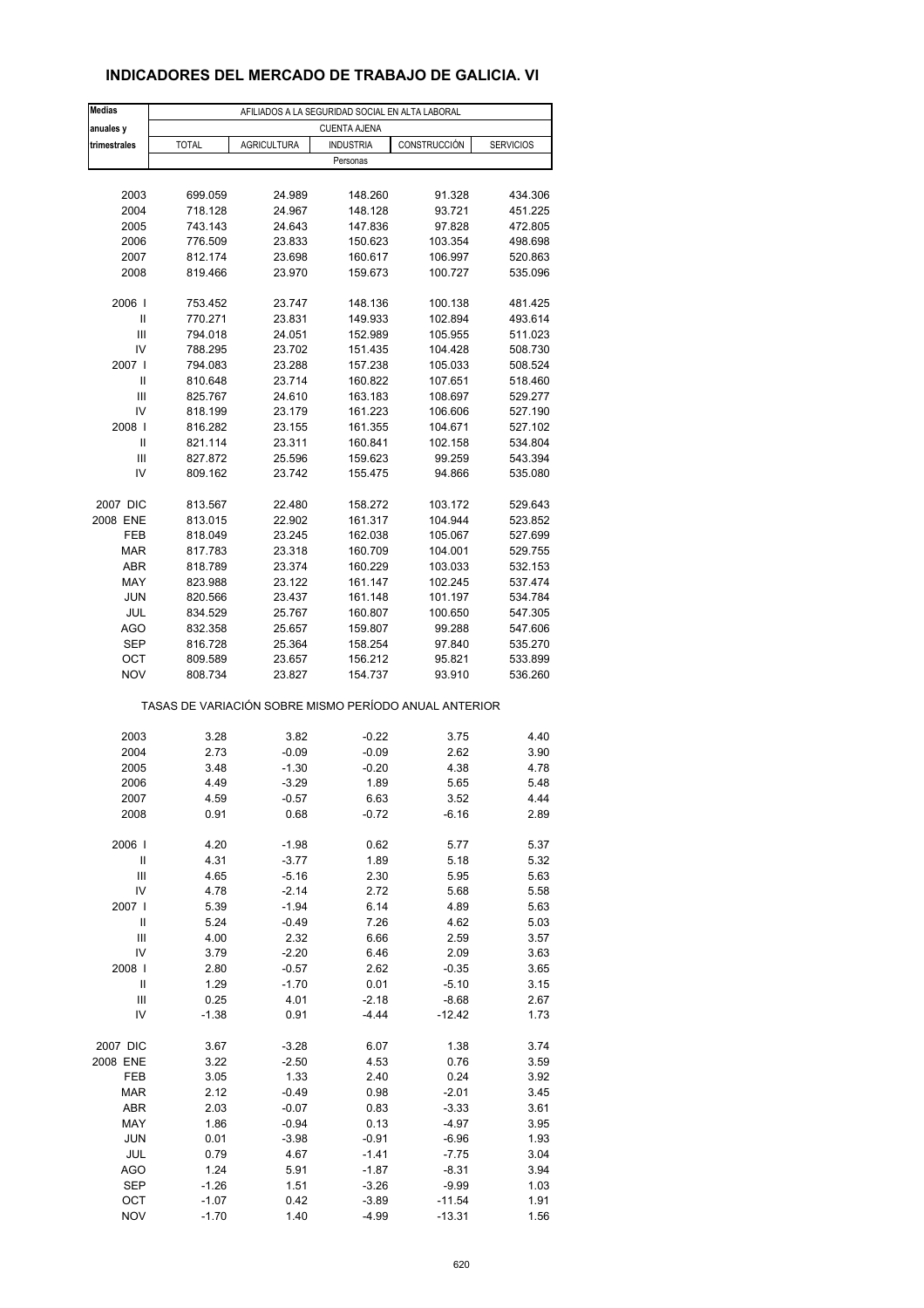## **INDICADORES DEL MERCADO DE TRABAJO DE GALICIA. VII**

| <b>Medias</b>  | AFILIADOS A LA SEGURIDAD SOCIAL EN ALTA LABORAL |                                                       |                  |              |                  |  |  |  |
|----------------|-------------------------------------------------|-------------------------------------------------------|------------------|--------------|------------------|--|--|--|
| anuales y      | <b>CUENTA PROPIA</b>                            |                                                       |                  |              |                  |  |  |  |
| trimestrales   | <b>TOTAL</b>                                    | <b>AGRICULTURA</b>                                    | <b>INDUSTRIA</b> | CONSTRUCCIÓN | <b>SERVICIOS</b> |  |  |  |
|                |                                                 |                                                       | Personas         |              |                  |  |  |  |
|                |                                                 |                                                       |                  |              |                  |  |  |  |
| 2003           | 248.065                                         | 74.754                                                | 16.387           | 26.782       | 129.887          |  |  |  |
| 2004           | 252.180                                         | 72.401                                                | 16.555           | 28.353       | 134.631          |  |  |  |
| 2005           | 254.602                                         | 68.958                                                | 16.569           | 29.693       | 139.155          |  |  |  |
| 2006           | 256.021                                         | 65.704                                                | 16.615           | 31.083       | 142.582          |  |  |  |
| 2007           | 257.962                                         | 63.309                                                | 16.587           | 32.887       | 145.167          |  |  |  |
| 2008           | 255.945                                         | 59.566                                                | 16.702           | 33.533       | 146.134          |  |  |  |
|                |                                                 |                                                       |                  |              |                  |  |  |  |
| 2006           | 254.932                                         | 66.748                                                | 16.606           | 30.404       | 141.072          |  |  |  |
| Ш              | 255.845                                         | 65.888                                                | 16.640           | 30.897       | 142.402          |  |  |  |
| Ш              | 256.502                                         | 65.147                                                | 16.615           | 31.356       | 143.370          |  |  |  |
| IV             | 256.803                                         | 65.033                                                | 16.597           | 31.675       | 143.485          |  |  |  |
| 2007 l         | 256.877                                         | 64.460                                                | 16.622           | 32.082       | 143.700          |  |  |  |
| Ш              | 257.863                                         | 63.556                                                | 16.570           | 32.750       | 144.974          |  |  |  |
| Ш              | 258.691                                         | 62.926                                                | 16.584           | 33.181       | 145.987          |  |  |  |
| IV             | 258.417                                         | 62.294                                                | 16.572           | 33.534       | 146.005          |  |  |  |
| 2008           | 257.202                                         | 61.229                                                | 16.588           | 33.617       | 145.756          |  |  |  |
| Ш              | 256.464                                         | 59.888                                                | 16.624           | 33.686       | 146.253          |  |  |  |
| Ш              | 255.628                                         | 58.712                                                | 16.778           | 33.504       | 146.624          |  |  |  |
| IV             | 253.759                                         | 57.870                                                | 16.879           | 33.218       | 145.787          |  |  |  |
|                |                                                 |                                                       |                  |              |                  |  |  |  |
| 2007 DIC       | 258.323                                         | 62.032                                                | 16.570           | 33.570       | 146.139          |  |  |  |
| 2008 ENE       | 257.108                                         | 61.494                                                | 16.578           | 33.550       | 145.474          |  |  |  |
| <b>FEB</b>     | 257.189                                         | 61.221                                                | 16.590           | 33.646       | 145.720          |  |  |  |
| <b>MAR</b>     | 257.309                                         | 60.973                                                | 16.595           | 33.656       | 146.073          |  |  |  |
| ABR            | 256.643                                         | 60.252                                                | 16.599           | 33.703       | 146.077          |  |  |  |
| MAY            | 256.581                                         | 59.937                                                | 16.615           | 33.703       | 146.314          |  |  |  |
| <b>JUN</b>     | 256.167                                         | 59.476                                                | 16.657           | 33.653       | 146.369          |  |  |  |
| JUL            | 256.223                                         | 59.088                                                | 16.704           | 33.559       | 146.860          |  |  |  |
| AGO            | 255.688                                         | 58.719                                                | 16.750           | 33.535       | 146.674          |  |  |  |
| <b>SEP</b>     | 254.972                                         | 58.328                                                | 16.880           | 33.417       | 146.337          |  |  |  |
| ОСТ            | 254.039                                         | 58.024                                                | 16.874           | 33.289       | 145.842          |  |  |  |
| <b>NOV</b>     | 253.478                                         | 57.716                                                | 16.884           | 33.147       | 145.731          |  |  |  |
|                |                                                 | TASAS DE VARIACIÓN SOBRE MISMO PERÍODO ANUAL ANTERIOR |                  |              |                  |  |  |  |
| 2003           |                                                 | $-3.62$                                               |                  | 4.16         | 2.29             |  |  |  |
| 2004           | 0.50                                            |                                                       | 0.53             |              |                  |  |  |  |
| 2005           | 1.66<br>0.96                                    | $-3.15$<br>$-4.76$                                    | 1.02<br>0.08     | 5.86<br>4.73 | 3.65<br>3.36     |  |  |  |
|                |                                                 |                                                       |                  |              | 2.46             |  |  |  |
| 2006<br>2007   | 0.56                                            | $-4.72$                                               | 0.28             | 4.68         |                  |  |  |  |
| 2008           | 0.76<br>$-0.77$                                 | $-3.65$<br>$-6.08$                                    | -0.16<br>0.69    | 5.80<br>2.16 | 1.81<br>0.73     |  |  |  |
|                |                                                 |                                                       |                  |              |                  |  |  |  |
| 2006           | 0.59                                            | $-5.39$                                               | 0.02             | 4.37         | 3.04             |  |  |  |
| $\sf II$       | 0.57                                            | $-4.91$                                               | 0.44             | 4.49         | 2.64             |  |  |  |
| $\mathbf{III}$ | 0.46                                            | $-4.64$                                               | 0.36             | 4.76         | 2.19             |  |  |  |
| IV             | 0.60                                            | $-3.91$                                               | 0.29             | 5.08         | 2.00             |  |  |  |
| 2007           | 0.76                                            | $-3.43$                                               | 0.10             | 5.52         | 1.86             |  |  |  |
| $\sf II$       | 0.79                                            | $-3.54$                                               | $-0.42$          | 6.00         | 1.81             |  |  |  |
| Ш              | 0.85                                            | $-3.41$                                               | $-0.19$          | 5.82         | 1.83             |  |  |  |
| IV             | 0.63                                            | $-4.21$                                               | $-0.15$          | 5.87         | 1.76             |  |  |  |
| 2008           | 0.13                                            | $-5.01$                                               | $-0.21$          | 4.78         | 1.43             |  |  |  |
| Ш              | $-0.54$                                         | $-5.77$                                               | 0.32             | 2.86         | 0.88             |  |  |  |
| Ш              | $-1.18$                                         | $-6.70$                                               | 1.17             | 0.97         | 0.44             |  |  |  |
| IV             | $-1.82$                                         | $-7.30$                                               | 1.84             | -0.89        | $-0.10$          |  |  |  |
|                |                                                 |                                                       |                  |              |                  |  |  |  |
| 2007 DIC       | 0.52                                            | $-4.43$                                               | -0.19            | 5.76         | 1.68             |  |  |  |
| 2008 ENE       | 0.20                                            | $-5.02$                                               | $-0.20$          | 5.33         | 1.46             |  |  |  |
| FEB            | 0.12                                            | $-5.07$                                               | $-0.35$          | 4.81         | 1.46             |  |  |  |
| <b>MAR</b>     | 0.06                                            | $-4.94$                                               | $-0.07$          | 4.21         | 1.37             |  |  |  |
| ABR            | $-0.39$                                         | $-5.68$                                               | 0.31             | 3.37         | 1.03             |  |  |  |
| MAY            | $-0.48$                                         | $-5.63$                                               | 0.29             | 2.94         | 0.92             |  |  |  |
| <b>JUN</b>     | $-0.76$                                         | $-6.00$                                               | 0.37             | 2.27         | 0.70             |  |  |  |
| JUL            | $-0.93$                                         | $-6.36$                                               | 0.63             | 1.63         | 0.66             |  |  |  |
| AGO            | $-1.13$                                         | $-6.59$                                               | 1.10             | 1.01         | 0.48             |  |  |  |
| SEP            | $-1.49$                                         | $-7.14$                                               | 1.77             | 0.28         | 0.17             |  |  |  |
| OCT            | $-1.71$                                         | $-7.23$                                               | 1.79             | $-0.48$      | $-0.02$          |  |  |  |
| <b>NOV</b>     | $-1.93$                                         | $-7.37$                                               | 1.89             | $-1.29$      | $-0.18$          |  |  |  |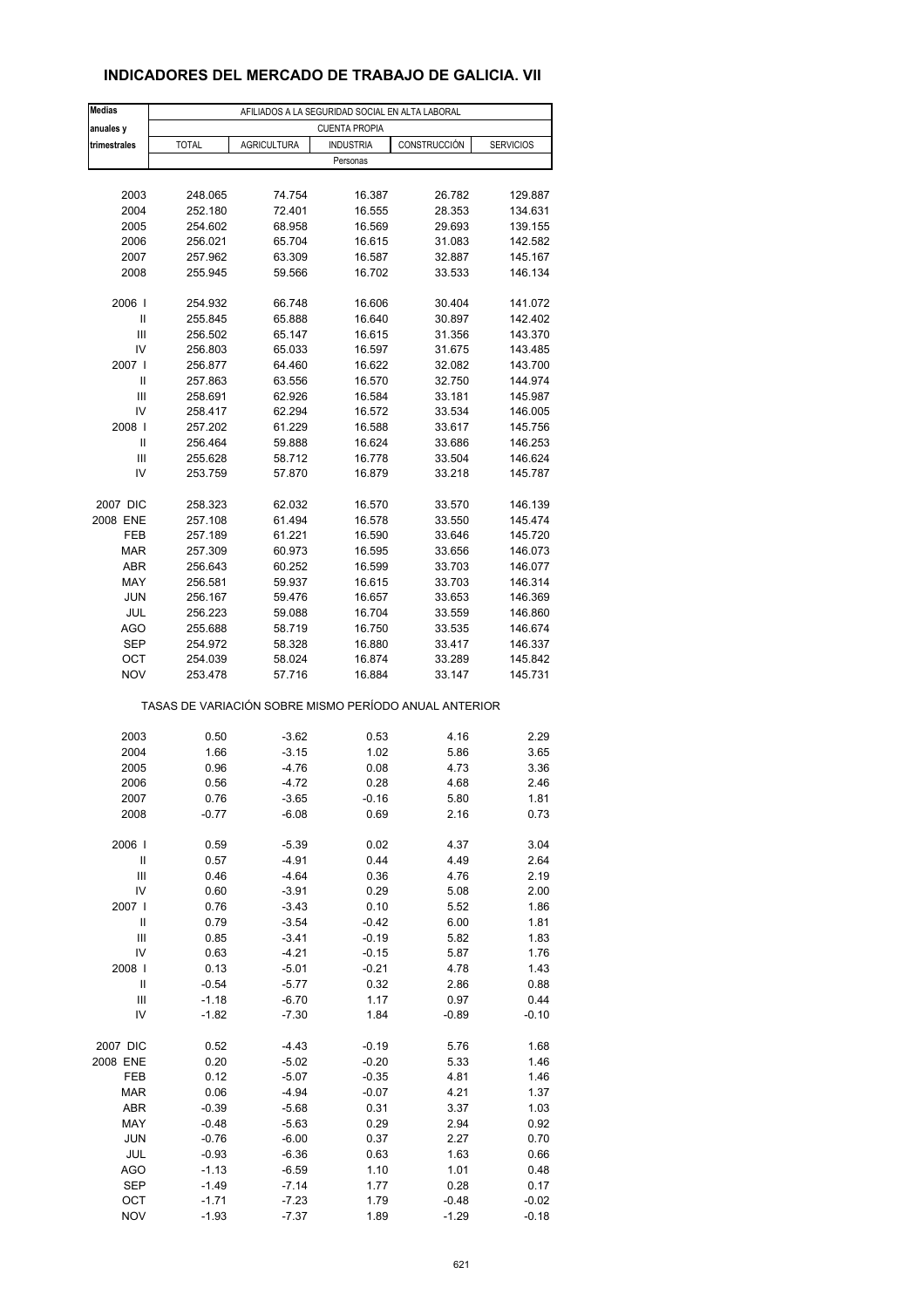| <b>Medias</b>                      | EFECTIVOS LABORALES |                  |                 |                                                       |                   | JORNADA MEDIA POR TRABAJADOR Y TRIM. |              |          |                          |
|------------------------------------|---------------------|------------------|-----------------|-------------------------------------------------------|-------------------|--------------------------------------|--------------|----------|--------------------------|
| anuales y                          | <b>TOTAL</b>        |                  | <b>SECTORES</b> |                                                       | CONTRATO          | CONTRATO                             | <b>TOTAL</b> | A TIEMPO | A TIEMPO                 |
| trimestrales                       |                     | <b>INDUSTRIA</b> | CONSTRUC.       | <b>SERVICIOS</b>                                      | <b>INDEFINIDO</b> | <b>TEMPORAL</b>                      |              | COMPLETO | <b>PARCIAL</b>           |
|                                    |                     |                  |                 | Miles de personas                                     |                   |                                      |              | Horas    |                          |
|                                    |                     |                  |                 |                                                       |                   |                                      |              |          |                          |
| 2003                               | 596.2               | 148.3            | 90.0            | 357.8                                                 | 371.5             | 224.6                                | 417.4        | 442.3    | 251.8                    |
| 2004                               | 615.0               | 148.1            | 93.1            | 373.8                                                 | 382.6             | 232.4                                | 417.8        | 442.1    | 256.6                    |
| 2005                               | 639.1               | 148.7            | 97.8            | 392.6                                                 | 390.0             | 249.1                                | 414.9        | 440.3    | 260.8                    |
| 2006                               | 672.5               | 152.4            | 102.5           | 417.6                                                 | 427.7             | 244.8                                | 414.2        | 437.8    | 264.4                    |
| 2007                               | 711.4               | 161.3            | 106.8           | 443.3                                                 | 478.3             | 233.1                                | 410.2        | 435.7    | 261.5                    |
| 2008                               | 717.5               | 160.3            | 102.6           | 454.7                                                 | 472.6             | 244.9                                | 422.9        | 450.8    | 262.3                    |
| 2005 III                           | 648.2               | 149.8            | 100.3           | 398.1                                                 | 397.0             | 251.2                                | 383.3        | 404.2    | 242.3                    |
| ${\sf IV}$                         | 642.2               | 146.2            | 96.2            | 399.8                                                 | 391.5             | 250.7                                | 411.5        | 439.9    | 257.1                    |
| 2006                               | 652.7               | 148.4            | 100.5           | 403.9                                                 | 415.5             | 237.2                                | 428.9        | 454.0    | 266.9                    |
| $\ensuremath{\mathsf{II}}$         | 670.3               | 152.8            | 103.4           | 414.2                                                 | 424.3             | 246.0                                | 430.4        | 452.9    | 277.2                    |
| $\ensuremath{\mathsf{III}}\xspace$ | 689.6               | 157.8            | 105.2           | 426.5                                                 | 436.8             | 252.8                                | 380.8        | 401.4    | 251.5                    |
| IV                                 | 677.3               | 150.4            | 101.1           | 425.8                                                 | 434.3             | 243.0                                | 416.5        | 442.9    | 262.0                    |
| 2007                               | 690.6               | 156.9            | 105.6           | 428.1                                                 | 461.8             | 228.8                                | 426.4        | 456.8    | 258.3                    |
| Ш                                  | 716.9               | 163.3            | 108.1           | 445.4                                                 | 473.3             | 243.6                                | 420.3        | 447.2    | 269.8                    |
| $\mathbf{III}$                     | 724.6               | 163.5            | 110.0           | 451.1                                                 | 493.8             | 230.9                                | 379.2        | 400.5    | 249.1                    |
| IV                                 | 713.5               | 161.5            | 103.5           | 448.6                                                 | 484.4             | 229.1                                | 414.9        | 438.1    | 268.6                    |
| 2008                               | 716.9               | 160.6            | 104.9           | 451.4                                                 | 469.8             | 247.2                                | 423.7        | 451.4    | 271.3                    |
| $\ensuremath{\mathsf{II}}$         | 718.1               | 159.9            | 100.4           | 457.9                                                 | 475.4             | 242.7                                | 422.0        | 450.2    | 253.3                    |
|                                    |                     |                  |                 |                                                       |                   |                                      |              |          |                          |
| 2007 JUL                           |                     |                  |                 |                                                       |                   |                                      |              |          |                          |
| <b>AGO</b>                         |                     |                  |                 |                                                       |                   |                                      |              |          |                          |
| <b>SEP</b>                         |                     |                  |                 |                                                       |                   |                                      |              |          |                          |
| OCT                                |                     |                  |                 |                                                       |                   |                                      |              |          |                          |
| <b>NOV</b>                         |                     |                  |                 |                                                       |                   |                                      |              |          |                          |
| <b>DIC</b>                         |                     |                  |                 |                                                       |                   |                                      |              |          |                          |
| 2008 ENE                           |                     |                  |                 |                                                       |                   |                                      |              |          | $\overline{\phantom{a}}$ |
| FEB                                |                     |                  |                 |                                                       |                   |                                      |              |          |                          |
| <b>MAR</b>                         |                     |                  |                 |                                                       |                   |                                      |              |          |                          |
| ABR<br>MAY                         |                     |                  |                 |                                                       |                   |                                      |              |          |                          |
| <b>JUN</b>                         |                     |                  |                 |                                                       |                   |                                      |              |          | $\blacksquare$           |
|                                    |                     |                  |                 |                                                       |                   |                                      |              |          |                          |
|                                    |                     |                  |                 | TASAS DE VARIACIÓN SOBRE MISMO PERÍODO ANUAL ANTERIOR |                   |                                      |              |          |                          |
|                                    |                     |                  |                 |                                                       |                   |                                      |              |          |                          |
| 2003                               | 2.63                | $-0.34$          | 3.42            | 3.70                                                  | 4.71              | $-0.66$                              | $-1.22$      | $-0.79$  | 0.80                     |
| 2004                               | 3.16                | $-0.17$          | 3.47            | 4.46                                                  | 2.97              | 3.46                                 | 0.09         | $-0.04$  | 1.89                     |
| 2005                               | 3.93                | 0.45             | 5.03            | 5.04                                                  | 1.95              | 7.21                                 | $-0.68$      | $-0.39$  | 1.67                     |
| 2006                               | 5.22                | 2.43             | 4.82            | 6.37                                                  | 9.66              | $-1.74$                              | $-0.18$      | $-0.58$  | 1.36                     |
| 2007                               | 5.78                | 5.87             | 4.18            | 6.15                                                  | 11.83             | -4.77                                | -0.96        | $-0.49$  | -1.11                    |
| 2008                               | 1.96                | 0.09             | $-3.99$         | 4.11                                                  | 1.08              | 3.71                                 | $-0.11$      | $-0.27$  | $-0.68$                  |
| 2005 III                           | 3.80                | 0.13             | 4.81            | 5.01                                                  | 4.04              | 3.42                                 | 1.64         | 1.40     | 0.62                     |
| ${\sf IV}$                         | 4.97                | 0.79             | 6.45            | 6.22                                                  | 0.88              | 12.11                                | $-2.79$      | $-1.75$  | $-4.25$                  |
| 2006                               | 4.52                | $-0.02$          | 5.08            | 6.15                                                  | 8.40              | $-1.64$                              | $-0.55$      | $-0.94$  | $-2.93$                  |
| Ш                                  | 4.46                | 1.47             | 4.29            | 5.66                                                  | 9.27              | $-2.90$                              | $-0.74$      | $-1.32$  | 3.04                     |
| $\ensuremath{\mathsf{III}}\xspace$ | 6.38                | 5.34             | 4.92            | 7.14                                                  | 10.02             | 0.64                                 | $-0.65$      | $-0.70$  | 3.80                     |
| IV                                 | 5.47                | 2.94             | 5.02            | 6.51                                                  | 10.93             | $-3.05$                              | 1.22         | 0.68     | 1.89                     |
| 2007 l                             | 5.80                | 5.74             | 5.13            | 5.98                                                  | 11.14             | $-3.57$                              | $-0.59$      | 0.62     | $-3.23$                  |
| $\ensuremath{\mathsf{II}}$         | 6.94                | 6.90             | 4.63            | 7.53                                                  | 11.54             | $-0.99$                              | $-2.36$      | $-1.25$  | $-2.66$                  |
| Ш                                  | 5.08                | 3.62             | 4.55            | 5.76                                                  | 13.05             | $-8.67$                              | $-0.42$      | $-0.23$  | $-0.95$                  |
| ${\sf IV}$                         | 5.34                | 7.32             | 2.38            | 5.34                                                  | 11.53             | $-5.73$                              | $-0.39$      | $-1.09$  | 2.55                     |
| 2008                               | 3.82                | 2.39             | $-0.69$         | 5.46                                                  | 1.72              | 8.06                                 | $-0.63$      | $-1.19$  | 5.02                     |
| $\ensuremath{\mathsf{II}}$         | 0.17                | $-2.12$          | $-7.21$         | 2.80                                                  | 0.45              | $-0.37$                              | 0.42         | 0.68     | $-6.13$                  |
|                                    |                     |                  |                 |                                                       |                   |                                      |              |          |                          |
| 2007 JUL                           |                     |                  |                 |                                                       |                   |                                      |              |          |                          |
| <b>AGO</b>                         |                     |                  |                 |                                                       |                   |                                      |              |          |                          |
| <b>SEP</b>                         |                     |                  |                 |                                                       |                   |                                      |              |          |                          |
| OCT                                |                     |                  |                 |                                                       |                   |                                      |              |          |                          |
| <b>NOV</b>                         |                     |                  |                 |                                                       |                   |                                      |              |          |                          |
| $\mathsf{DIC}$                     |                     |                  |                 |                                                       |                   |                                      |              |          |                          |
| 2008 ENE<br>FEB                    |                     |                  |                 |                                                       |                   |                                      |              |          |                          |
| <b>MAR</b>                         |                     |                  |                 |                                                       |                   |                                      |              |          |                          |
| ABR                                |                     |                  |                 |                                                       |                   |                                      |              |          |                          |
| MAY                                |                     |                  |                 |                                                       |                   |                                      |              |          |                          |

#### **INDICADORES DEL MERCADO DE TRABAJO DE GALICIA. VIII**

JUN - - - - - - - - -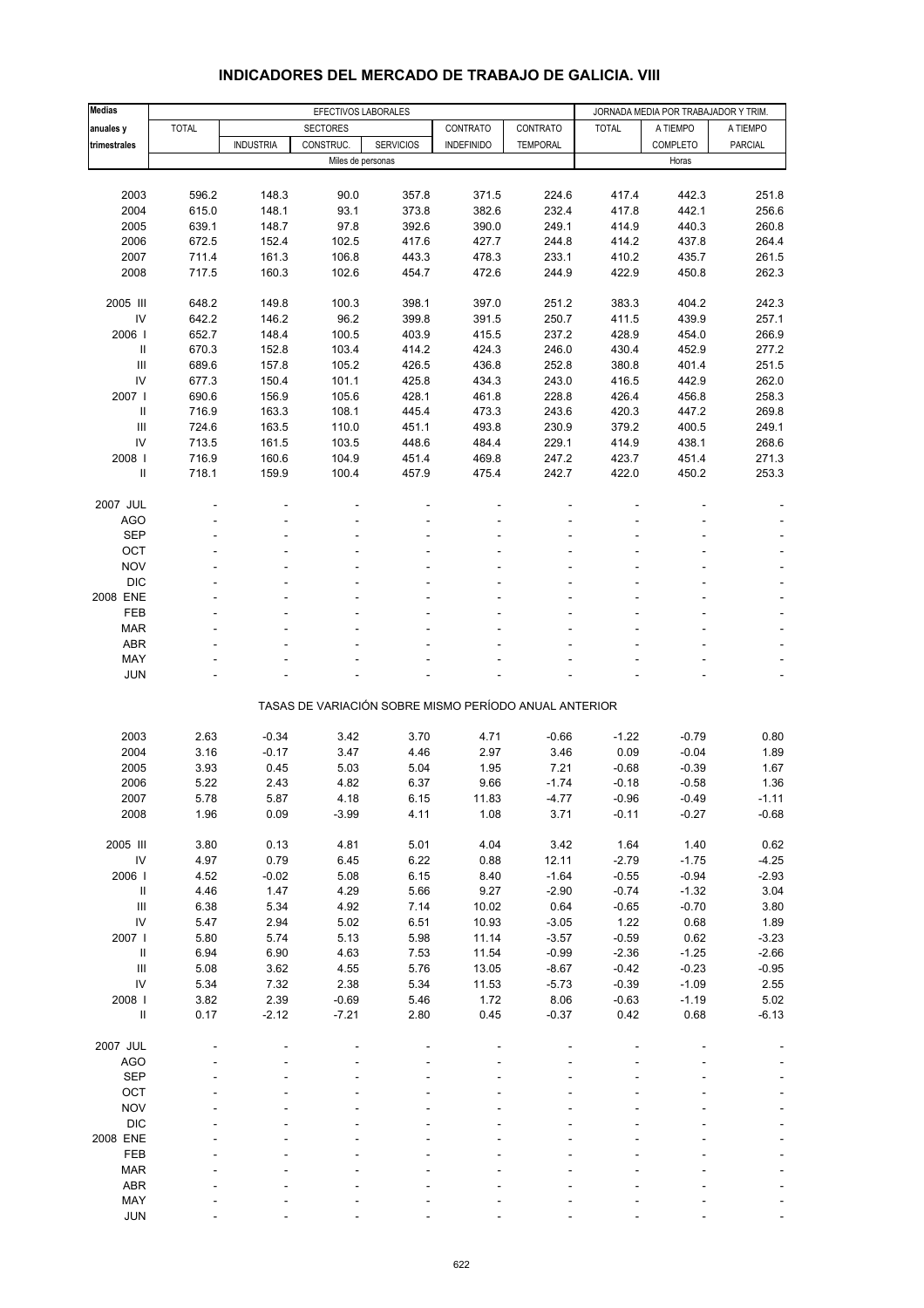# **INDICADORES DE PRECIOS DE GALICIA. I**

| <b>Medias</b> |                                                       | INDICES DE PRECIOS DE CONSUMO (10) |              | DIFERENCIAL DE   |
|---------------|-------------------------------------------------------|------------------------------------|--------------|------------------|
| anuales y     | <b>GENERAL</b>                                        | <b>ALIMENTACIÓN</b>                | SIN          | <b>INFLACIÓN</b> |
| trimestrales  |                                                       | <b>AGREGADO</b>                    | ALIMENTACIÓN | RTO. ESPAÑA      |
|               |                                                       | <b>Base 2006</b>                   |              | P.Porcentuales   |
|               |                                                       |                                    |              |                  |
| 2003          | 90.729                                                | 90.290                             | 90.898       | 0.03             |
|               |                                                       | 93.119                             |              |                  |
| 2004          | 93.458                                                |                                    | 93.588       | $-0.03$          |
| 2005          | 96.595                                                | 96.277                             | 96.714       | $-0.01$          |
| 2006          | 100.000                                               | 100.000                            | 100.000      | 0.01             |
| 2007          | 102.451                                               | 103.341                            | 102.136      | $-0.34$          |
| 2008          | 106.777                                               | 109.202                            | 105.945      | 0.17             |
| 2006          | 98.294                                                | 98.918                             | 98.062       | $-0.01$          |
| Ш             | 100.616                                               | 99.783                             | 100.926      | 0.16             |
| Ш             | 100.095                                               | 100.389                            | 99.986       | 0.00             |
| IV            | 100.995                                               | 100.910                            | 101.026      | $-0.11$          |
| 2007 l        | 100.324                                               |                                    |              |                  |
|               |                                                       | 101.648                            | 99.856       | $-0.36$          |
| Ш             | 102.587                                               | 102.290                            | 102.690      | $-0.43$          |
| Ш             | 102.071                                               | 102.997                            | 101.743      | $-0.39$          |
| IV            | 104.822                                               | 106.432                            | 104.254      | $-0.17$          |
| 2008          | 104.814                                               | 108.127                            | 103.709      | 0.09             |
| Ш             | 107.566                                               | 109.068                            | 107.019      | 0.25             |
| Ш             | 107.407                                               | 109.950                            | 106.538      | 0.32             |
| IV            | 107.593                                               | 109.896                            | 106.799      | $-0.07$          |
|               |                                                       |                                    |              |                  |
| 2007 DIC      | 105.335                                               | 107.180                            | 104.683      | $-0.14$          |
| 2008 ENE      | 104.367                                               | 108.047                            | 103.149      | 0.09             |
| FEB           | 104.490                                               | 107.944                            | 103.341      | 0.06             |
| <b>MAR</b>    | 105.585                                               | 108.391                            | 104.637      | 0.13             |
| ABR           | 106.781                                               | 108.673                            | 106.115      | 0.21             |
| MAY           | 107.622                                               | 108.895                            | 107.146      | 0.20             |
| <b>JUN</b>    | 108.294                                               | 109.635                            | 107.796      | 0.34             |
| JUL           | 107.570                                               | 109.787                            | 106.802      | 0.36             |
|               |                                                       |                                    |              |                  |
| <b>AGO</b>    | 107.256                                               | 109.879                            | 106.363      | 0.29             |
| <b>SEP</b>    | 107.395                                               | 110.184                            | 106.450      | 0.32             |
| ОСТ           | 107.863                                               | 109.918                            | 107.145      | 0.02             |
| <b>NOV</b>    | 107.323                                               | 109.874                            | 106.452      | $-0.16$          |
|               | TASAS DE VARIACIÓN SOBRE MISMO PERÍODO ANUAL ANTERIOR |                                    |              |                  |
| 2003          | 3.06                                                  | 3.84                               | 2.78         |                  |
| 2004          | 3.01                                                  | 3.13                               | 2.96         |                  |
| 2005          | 3.36                                                  | 3.39                               | 3.34         |                  |
| 2006          | 3.53                                                  | 3.87                               | 3.40         |                  |
| 2007          | 2.45                                                  | 3.34                               | 2.14         |                  |
|               |                                                       |                                    |              |                  |
| 2008          | 4.49                                                  | 6.03                               | 3.97         |                  |
| 2006          | 4.01                                                  | 4.31                               | 3.90         |                  |
| Ш             | 4.11                                                  | 3.78                               | 4.23         |                  |
| Ш             | 3.53                                                  | 3.96                               | 3.37         |                  |
| IV            | 2.49                                                  | 3.43                               | 2.13         |                  |
| 2007          | 2.06                                                  | 2.76                               | 1.83         |                  |
| Ш             | 1.96                                                  | 2.51                               | 1.75         |                  |
| Ш             | 1.97                                                  | 2.60                               | 1.76         |                  |
| IV            | 3.79                                                  | 5.47                               | 3.19         |                  |
|               |                                                       |                                    |              |                  |
| 2008          | 4.48                                                  | 6.37                               | 3.86         |                  |
| Ш             | 4.85                                                  | 6.63                               | 4.22         |                  |
| Ш             | 5.23                                                  | 6.75                               | 4.71         |                  |
| IV            | 2.90                                                  | 3.62                               | 2.65         |                  |
| 2007 DIC      | 4.08                                                  | 5.82                               | 3.47         |                  |
| 2008 ENE      | 4.36                                                  | 6.30                               | 3.75         |                  |
| FEB           | 4.43                                                  | 6.38                               | 3.80         |                  |
| <b>MAR</b>    | 4.63                                                  | 6.45                               | 4.03         |                  |
| <b>ABR</b>    | 4.40                                                  | 6.36                               | 3.71         |                  |
| MAY           | 4.81                                                  | 6.46                               | 4.20         |                  |
| <b>JUN</b>    | 5.35                                                  | 7.05                               | 4.73         |                  |
| JUL           | 5.64                                                  | 7.04                               | 5.15         |                  |
|               |                                                       |                                    |              |                  |
| AGO           | 5.19                                                  | 6.81                               | 4.64         |                  |
| <b>SEP</b>    | 4.86                                                  | 6.41                               | 4.35         |                  |
| ОСТ           | 3.57                                                  | 4.04                               | 3.41         |                  |
| <b>NOV</b>    | 2.22                                                  | 3.20                               | 1.90         |                  |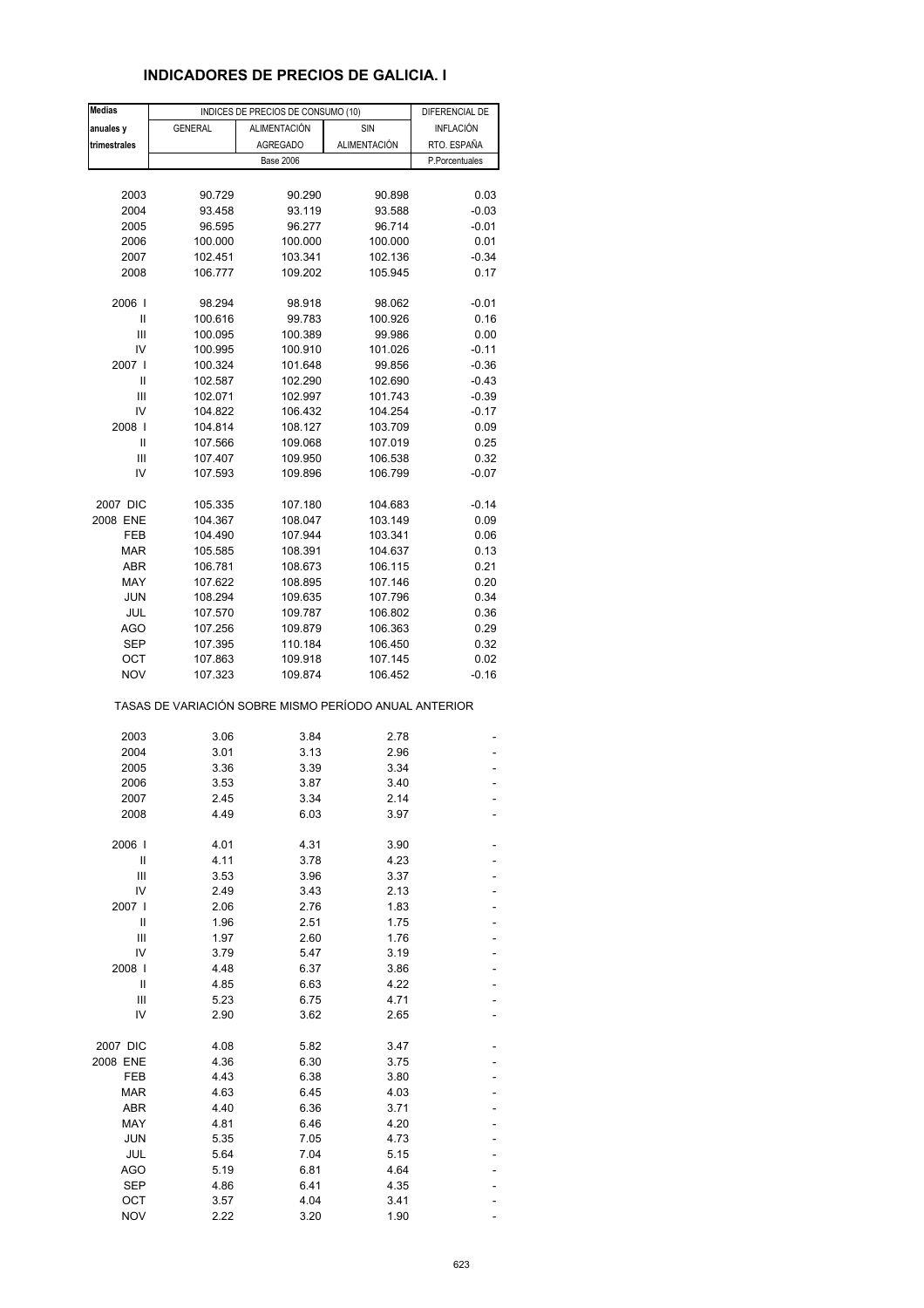# **INDICADORES DE PRECIOS DE GALICIA. II**

| Medias                     |                    |              | INDICES DE PRECIOS DE CONSUMO (10)                    |                   |         |                 |
|----------------------------|--------------------|--------------|-------------------------------------------------------|-------------------|---------|-----------------|
| anuales y                  | <b>ALIMENTOS Y</b> | BEBIDAS ALC. | <b>VESTIDO Y</b>                                      | <b>VIVIENDA</b>   | MENAJE  | <b>MEDICINA</b> |
| trimestrales               | BEB.NO ALCOH.      | Y TABACO     | CALZADO                                               |                   |         |                 |
|                            |                    |              | <b>Base 2006</b>                                      |                   |         |                 |
|                            |                    |              |                                                       |                   |         |                 |
| 2003                       | 90.196             | 91.068       | 96.106                                                | 85.322            | 92.274  | 96.553          |
| 2004                       | 92.985             | 94.220       | 97.583                                                | 88.667            | 94.152  | 97.511          |
| 2005                       | 95.988             | 98.591       | 98.870                                                | 93.642            | 96.955  | 98.359          |
| 2006                       | 100.000            | 100.000      | 100.000                                               | 100.000           | 100.000 | 100.000         |
| 2007                       | 102.853            |              |                                                       | 103.076           | 102.532 | 98.902          |
|                            |                    | 107.631      | 101.025<br>100.889                                    |                   |         | 98.963          |
| 2008                       | 108.942            | 111.455      |                                                       | 111.161           | 105.711 |                 |
| 2006                       | 99.085             | 97.571       | 93.518                                                | 98.437            | 98.469  | 99.277          |
| $\sf II$                   | 99.681             | 100.599      | 104.477                                               | 100.598           | 100.306 | 99.879          |
| Ш                          | 100.349            | 100.710      | 94.325                                                | 101.004           | 100.127 | 100.246         |
| IV                         | 100.884            | 101.120      |                                                       |                   |         |                 |
| 2007                       |                    |              | 107.680                                               | 99.961<br>101.364 | 101.097 | 100.599         |
|                            | 101.011            | 107.250      | 94.707                                                |                   | 101.351 | 99.948          |
| Ш                          | 101.680            | 107.654      | 105.364                                               | 102.518           | 102.830 | 98.316          |
| III                        | 102.460            | 107.712      | 95.177                                                | 103.416           | 102.508 | 98.707          |
| IV                         | 106.263            | 107.906      | 108.853                                               | 105.005           | 103.441 | 98.636          |
| 2008                       | 107.831            | 110.693      | 95.429                                                | 107.886           | 104.322 | 99.200          |
| Ш                          | 108.787            | 111.491      | 105.980                                               | 111.247           | 105.889 | 98.684          |
| Ш                          | 109.745            | 111.716      | 95.489                                                | 113.661           | 106.152 | 98.870          |
| IV                         | 109.635            | 112.155      | 109.541                                               | 112.195           | 106.868 | 99.166          |
|                            |                    |              |                                                       |                   |         |                 |
| 2007 DIC                   | 107.086            | 107.989      | 109.136                                               | 105.435           | 103.721 | 98.703          |
| 2008 ENE                   | 107.839            | 109.848      | 95.136                                                | 107.305           | 104.032 | 99.615          |
| FEB                        | 107.591            | 110.997      | 93.828                                                | 107.743           | 104.158 | 99.599          |
| <b>MAR</b>                 | 108.062            | 111.234      | 97.322                                                | 108.610           | 104.777 | 98.386          |
| <b>ABR</b>                 | 108.352            | 111.445      | 105.032                                               | 110.177           | 105.569 | 98.969          |
| MAY                        | 108.591            | 111.528      | 106.680                                               | 111.236           | 105.859 | 98.436          |
| JUN                        | 109.419            | 111.500      | 106.228                                               | 112.327           | 106.238 | 98.646          |
| JUL                        | 109.580            | 111.567      | 94.510                                                | 114.174           | 106.146 | 98.751          |
| AGO                        | 109.666            | 111.720      | 94.164                                                | 113.419           | 106.095 | 98.852          |
| SEP                        | 109.990            | 111.860      | 97.793                                                | 113.391           | 106.216 | 99.007          |
| ОСТ                        | 109.669            | 112.063      | 107.806                                               | 112.724           | 106.775 | 99.183          |
| <b>NOV</b>                 | 109.600            | 112.247      | 111.276                                               | 111.666           | 106.960 | 99.149          |
|                            |                    |              | TASAS DE VARIACIÓN SOBRE MISMO PERÍODO ANUAL ANTERIOR |                   |         |                 |
|                            |                    |              |                                                       |                   |         |                 |
| 2003                       | 3.97               | 2.93         | 4.47                                                  | 3.10              | 2.23    | 1.58            |
| 2004                       | 3.09               | 3.46         | 1.54                                                  | 3.92              | 2.04    | 0.99            |
| 2005                       | 3.23               | 4.64         | 1.32                                                  | 5.61              | 2.98    | 0.87            |
| 2006                       | 4.18               | 1.43         | 1.14                                                  | 6.79              | 3.14    | 1.67            |
| 2007                       | 2.85               | 7.63         | 1.03                                                  | 3.08              | 2.53    | $-1.10$         |
| 2008                       | 6.32               | 3.58         | 0.60                                                  | 8.07              | 3.21    | 0.04            |
|                            |                    |              |                                                       |                   |         |                 |
| 2006                       | 4.64               | 1.65         | 0.85                                                  | 7.83              | 2.83    | 0.97            |
| $\ensuremath{\mathsf{II}}$ | 4.05               | 1.66         | 1.37                                                  | 8.21              | 3.32    | 2.11            |
| $\mathsf{III}$             | 4.31               | 1.27         | 1.18                                                  | 6.75              | 3.21    | 1.90            |
| IV                         | 3.73               | 1.14         | 1.14                                                  | 4.46              | 3.19    | 1.70            |
| 2007 l                     | 1.94               | 9.92         | 1.27                                                  | 2.97              | 2.93    | 0.68            |
| $\sf II$                   | 2.01               | 7.01         | 0.85                                                  | 1.91              | 2.52    | $-1.56$         |
| $\mathsf{III}$             | 2.10               | 6.95         | 0.90                                                  | 2.39              | 2.38    | $-1.54$         |
| IV                         | 5.33               | 6.71         | 1.09                                                  | 5.05              | 2.32    | $-1.95$         |
| 2008                       | 6.75               | 3.21         | 0.76                                                  | 6.43              | 2.93    | $-0.75$         |
| $\ensuremath{\mathsf{II}}$ | 6.99               | 3.56         | 0.58                                                  | 8.51              | 2.97    | 0.37            |
| $\mathsf{III}$             | 7.11               | 3.72         | 0.33                                                  | 9.91              | 3.55    | 0.17            |
| IV                         | 3.57               | 3.98         | 0.76                                                  | 7.07              | 3.45    | 0.57            |
|                            |                    |              |                                                       |                   |         |                 |
| 2007 DIC                   | 5.76               | 6.37         | 1.36                                                  | 5.49              | 2.44    | $-2.06$         |
| 2008 ENE                   | 6.73               | 2.67         | 0.94                                                  | 6.20              | 3.00    | $-1.31$         |
| FEB                        | 6.73               | 3.43         | 0.65                                                  | 6.43              | 2.88    | $-1.54$         |
| <b>MAR</b>                 | 6.79               | 3.53         | 0.69                                                  | 6.67              | 2.92    | 0.65            |
| ABR                        | 6.69               | 3.61         | 0.63                                                  | 7.73              | 3.03    | 0.85            |
| MAY                        | 6.80               | 3.62         | 0.62                                                  | 8.52              | 2.88    | 0.07            |
| <b>JUN</b>                 | 7.48               | 3.46         | 0.50                                                  | 9.29              | 3.02    | 0.20            |
| JUL                        | 7.47               | 3.49         | 0.25                                                  | 10.49             | 3.52    | 0.10            |
| <b>AGO</b>                 | 7.18               | 3.68         | 0.29                                                  | 9.72              | 3.59    | 0.18            |
| SEP                        | 6.69               | 3.98         | 0.44                                                  | 9.51              | 3.56    | 0.22            |
| OCT                        | 4.04               | 3.98         | 0.67                                                  | 8.01              | 3.46    | 0.61            |
| <b>NOV</b>                 | 3.11               | 3.98         | 0.85                                                  | 6.13              | 3.44    | 0.53            |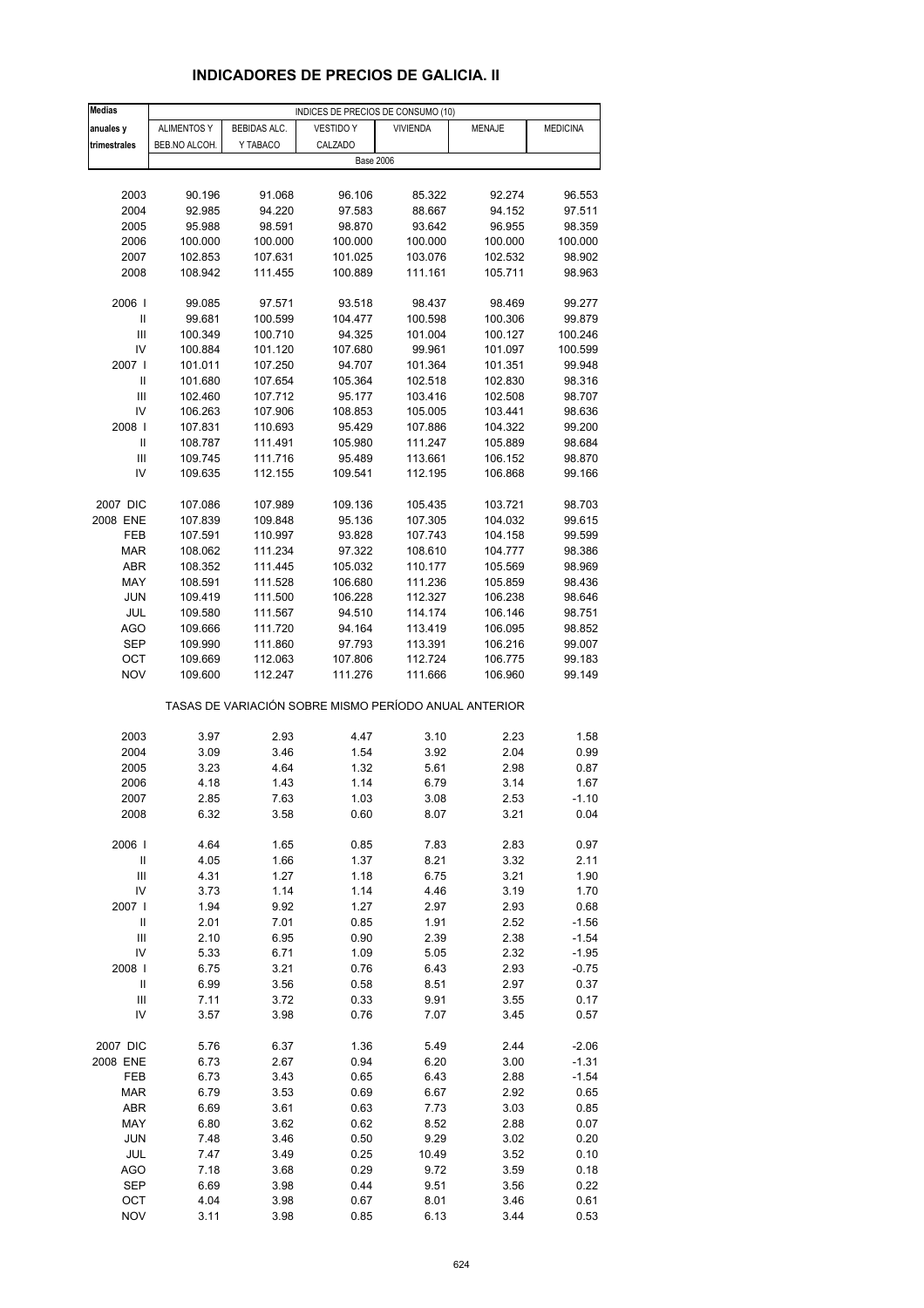| Medias                             |            |               | INDICES DE PRECIOS DE CONSUMO (10)                    |           |               |              |
|------------------------------------|------------|---------------|-------------------------------------------------------|-----------|---------------|--------------|
| anuales y                          | TRANSPORTE | COMUNICA -    | OCIO <sub>Y</sub>                                     | ENSEÑANZA | HOTELES,      | <b>OTROS</b> |
| trimestrales                       |            | <b>CIONES</b> | <b>CULTURA</b>                                        |           | CAFÉS Y REST. |              |
|                                    |            |               |                                                       |           |               |              |
|                                    |            |               | <b>Base 2006</b>                                      |           |               |              |
|                                    |            |               |                                                       |           |               |              |
| 2003                               | 85.967     | 104.594       | 98.989                                                | 88.745    | 88.311        | 91.860       |
| 2004                               | 90.324     | 103.305       | 99.289                                                | 92.191    | 92.050        | 94.409       |
| 2005                               | 95.801     | 101.503       | 99.241                                                | 96.040    | 95.836        | 96.875       |
| 2006                               | 100.000    | 100.000       | 100.000                                               | 100.000   | 100.000       | 100.000      |
| 2007                               | 102.093    | 100.055       | 99.494                                                | 103.851   | 105.259       | 102.479      |
| 2008                               | 108.875    | 100.068       | 99.125                                                | 107.964   | 110.580       | 105.614      |
|                                    |            |               |                                                       |           |               |              |
| 2006                               | 98.685     | 100.838       | 99.612                                                | 99.022    | 98.027        | 99.107       |
| $\ensuremath{\mathsf{II}}$         | 101.372    | 100.103       | 99.692                                                | 99.118    | 99.604        | 100.061      |
| $\ensuremath{\mathsf{III}}\xspace$ | 101.673    | 99.754        | 100.953                                               | 99.391    | 101.066       | 100.354      |
|                                    |            |               |                                                       |           |               |              |
| IV                                 | 98.271     | 99.305        | 99.744                                                | 102.468   | 101.303       | 100.478      |
| 2007                               | 98.936     | 99.795        | 99.430                                                | 102.734   | 102.989       | 101.844      |
| $\ensuremath{\mathsf{II}}$         | 102.265    | 100.323       | 99.921                                                | 102.906   | 104.675       | 102.504      |
| Ш                                  | 102.835    | 100.182       | 99.768                                                | 103.456   | 106.917       | 102.596      |
| IV                                 | 104.335    | 99.920        | 98.858                                                | 106.306   | 106.454       | 102.972      |
| 2008                               | 106.246    | 100.118       | 98.953                                                | 107.106   | 108.416       | 104.606      |
| Ш                                  | 110.891    | 100.114       | 98.891                                                | 107.134   | 110.109       | 105.708      |
| Ш                                  | 111.892    | 100.022       | 99.938                                                | 107.545   | 112.662       | 106.027      |
| IV                                 | 105.268    | 99.992        | 98.513                                                | 111.124   | 111.410       | 106.366      |
|                                    |            |               |                                                       |           |               |              |
| 2007 DIC                           | 105.375    | 99.780        | 99.320                                                | 106.477   | 106.664       | 103.127      |
| 2008 ENE                           | 105.332    | 100.179       | 98.046                                                | 107.095   | 107.637       | 104.007      |
| FEB                                | 105.774    | 100.061       | 98.865                                                | 107.111   | 108.131       | 104.752      |
| <b>MAR</b>                         | 107.631    | 100.115       | 99.948                                                | 107.111   | 109.479       | 105.060      |
|                                    |            |               |                                                       | 107.111   | 109.746       |              |
| ABR                                | 108.326    | 100.095       | 98.707                                                |           |               | 105.536      |
| MAY                                | 111.125    | 100.117       | 99.068                                                | 107.111   | 110.090       | 105.548      |
| <b>JUN</b>                         | 113.223    | 100.129       | 98.897                                                | 107.179   | 110.490       | 106.041      |
| JUL                                | 114.070    | 100.086       | 99.520                                                | 107.232   | 112.232       | 105.819      |
| <b>AGO</b>                         | 111.256    | 99.978        | 100.693                                               | 107.232   | 113.653       | 105.960      |
| <b>SEP</b>                         | 110.349    | 100.003       | 99.602                                                | 108.171   | 112.101       | 106.302      |
| OCT                                | 107.522    | 100.050       | 98.952                                                | 110.878   | 111.566       | 106.325      |
| <b>NOV</b>                         | 103.013    | 99.933        | 98.073                                                | 111.369   | 111.253       | 106.406      |
|                                    |            |               |                                                       |           |               |              |
|                                    |            |               | TASAS DE VARIACIÓN SOBRE MISMO PERÍODO ANUAL ANTERIOR |           |               |              |
|                                    |            |               |                                                       |           |               |              |
| 2003                               | 1.89       | $-2.76$       | 0.78                                                  | 4.81      | 4.01          | 2.70         |
| 2004                               | 5.07       | $-1.23$       | 0.30                                                  | 3.88      | 4.23          | 2.77         |
| 2005                               | 6.06       | $-1.74$       | $-0.05$                                               | 4.17      | 4.11          | 2.61         |
| 2006                               | 4.38       | $-1.48$       | 0.76                                                  | 4.12      | 4.34          | 3.23         |
| 2007                               | 2.09       | 0.05          | $-0.51$                                               | 3.85      | 5.26          | 2.48         |
|                                    |            |               |                                                       | 4.20      |               |              |
| 2008                               | 6.96       | $-0.01$       | $-0.39$                                               |           | 5.18          | 3.12         |
|                                    |            |               |                                                       |           |               |              |
| 2006                               | 6.89       | $-1.54$       | 0.60                                                  | 4.13      | 3.90          | 2.95         |
| Ш                                  | 6.96       | $-1.41$       | 1.33                                                  | 4.13      | 4.51          | 3.25         |
| Ш                                  | 3.51       | $-1.40$       | 1.29                                                  | 4.05      | 4.50          | 3.49         |
| IV                                 | 0.39       | $-1.57$       | $-0.16$                                               | 4.19      | 4.46          | 3.21         |
| 2007                               | 0.25       | $-1.03$       | $-0.18$                                               | 3.75      | 5.06          | 2.76         |
| $\, \parallel$                     | 0.88       | 0.22          | 0.23                                                  | 3.82      | 5.09          | 2.44         |
| $\ensuremath{\mathsf{III}}\xspace$ | 1.14       | 0.43          | $-1.17$                                               | 4.09      | 5.79          | 2.23         |
| IV                                 | 6.17       | 0.62          | $-0.89$                                               | 3.75      | 5.08          | 2.48         |
| 2008                               | 7.39       | 0.32          | $-0.48$                                               | 4.25      | 5.27          | 2.71         |
| $\ensuremath{\mathsf{II}}$         | 8.44       | $-0.21$       | $-1.03$                                               | 4.11      | 5.19          | 3.13         |
| Ш                                  | 8.81       | $-0.16$       | 0.17                                                  | 3.95      | 5.37          | 3.34         |
| IV                                 | 1.40       | 0.00          | $-0.12$                                               | 4.62      | 4.76          | 3.37         |
|                                    |            |               |                                                       |           |               |              |
|                                    |            |               |                                                       |           |               |              |
| 2007 DIC                           | 7.05       | 0.75          | $-0.95$                                               | 3.80      | 4.98          | 2.49         |
| 2008 ENE                           | 7.26       | 0.63          | $-0.90$                                               | 4.28      | 5.21          | 2.40         |
| FEB                                | 7.34       | 0.84          | $-0.46$                                               | 4.30      | 4.76          | 2.97         |
| <b>MAR</b>                         | 7.56       | $-0.49$       | $-0.08$                                               | 4.19      | 5.84          | 2.76         |
| ABR                                | 6.77       | $-0.31$       | $-1.65$                                               | 4.09      | 4.92          | 3.06         |
| MAY                                | 8.45       | 0.05          | $-1.29$                                               | 4.09      | 5.42          | 2.99         |
| <b>JUN</b>                         | 10.07      | $-0.37$       | $-0.14$                                               | 4.15      | 5.24          | 3.34         |
| JUL                                | 10.70      | $-0.19$       | 0.01                                                  | 3.99      | 5.23          | 3.34         |
| <b>AGO</b>                         | 8.51       | $-0.16$       | 0.10                                                  | 3.95      | 5.55          | 3.23         |
| SEP                                | 7.22       | $-0.13$       | 0.40                                                  | 3.91      | 5.34          | 3.46         |

#### **INDICADORES DE PRECIOS DE GALICIA. III**

 OCT 4.29 0.01 -0.02 4.64 4.84 3.45 NOV -1.45 -0.01 -0.21 4.59 4.68 3.30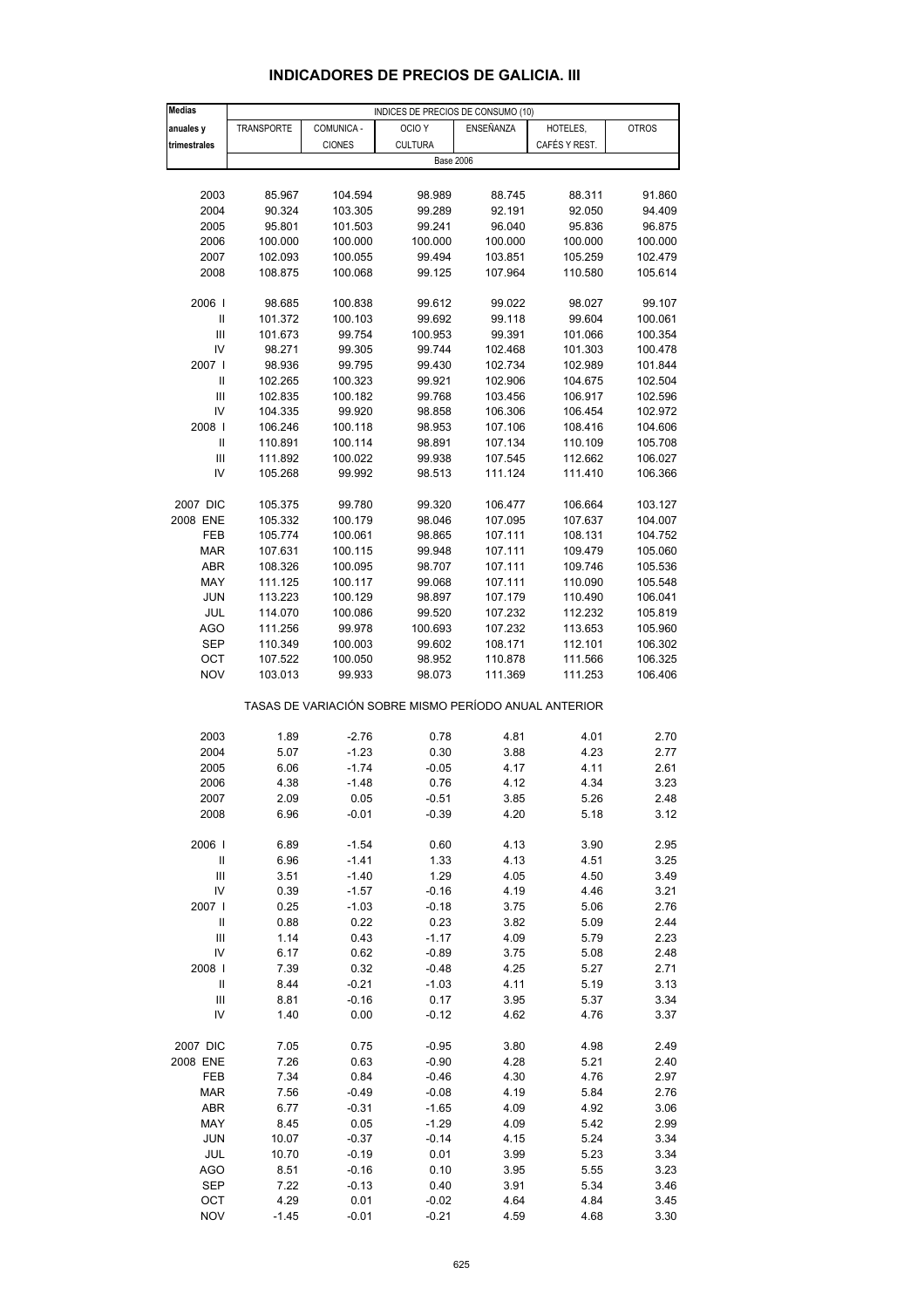| <b>Medias</b>                                         | COSTE SALARIAL           |                          |                |                              |              | <b>SALARIOS</b>                              |        |         |               |  |  |
|-------------------------------------------------------|--------------------------|--------------------------|----------------|------------------------------|--------------|----------------------------------------------|--------|---------|---------------|--|--|
| anuales y                                             | POR TRABAJADOR Y MES     |                          |                | POR HORA EFECTIVA DE TRABAJO |              | INCREMENTO SALARIAL PACTADO EN CONVENIO (12) |        |         |               |  |  |
| trimestrales                                          | <b>TOTAL</b>             | <b>ORDINARIO</b>         | <b>TOTAL</b>   | <b>ORDINARIO</b>             | <b>TOTAL</b> | AGRIC.                                       | CONST. | INDUST. | SERV.         |  |  |
|                                                       |                          | €                        |                |                              |              |                                              | $\%$   |         |               |  |  |
|                                                       |                          |                          |                |                              |              |                                              |        |         |               |  |  |
|                                                       |                          |                          |                |                              |              |                                              |        |         |               |  |  |
| 2003                                                  | 1.271.54                 | 1.112.80                 | 9.11           | 7.97                         | 3.88         | 2.94                                         | 4.85   | 3.87    | 3.33          |  |  |
| 2004                                                  | 1.290.09                 | 1.124.28                 | 9.30           | 8.10                         | 3.96         | 4.04                                         | 4.77   | 4.07    | 3.38          |  |  |
| 2005                                                  | 1.318.12                 | 1.140.96                 | 9.56           | 8.27                         | 4.38         | 3.98                                         | 4.71   | 4.49    | 4.08          |  |  |
| 2006                                                  | 1.378.20                 | 1.201.58                 | 10.15          | 8.84                         | 4.04         | 3.30                                         | 3.72   | 4.51    | 3.90          |  |  |
| 2007                                                  | 1.436.47                 | 1.249.91                 | 10.54          | 9.16                         | 4.95         | 4.54                                         | 6.28   | 4.73    | 4.47          |  |  |
| 2008                                                  | 1.432.44                 | 1.298.86                 | 10.29          | 9.33                         | 3.67         | 2.99                                         | 4.59   | 3.78    | 3.19          |  |  |
|                                                       |                          |                          |                |                              |              |                                              |        |         |               |  |  |
| 2006 l                                                | 1.313.78                 | 1.196.13                 | 9.12           | 8.30                         | 3.22         | 2.61                                         | 3.12   | 3.06    | 3.60          |  |  |
| $\ensuremath{\mathsf{II}}$                            | 1.335.84                 | 1.192.16                 | 9.68           | 8.64                         | 3.27         | 2.61                                         | 3.12   | 3.22    | 3.58          |  |  |
| $\mathbf{III}$                                        | 1.366.23                 | 1.211.45                 | 10.57          | 9.37                         | 3.78         | 2.61                                         | 3.12   | 4.60    | 3.66          |  |  |
| IV                                                    | 1.496.93                 | 1.206.58                 | 11.21          | 9.04                         | 3.78         | 2.79                                         | 3.17   | 4.55    | 3.69          |  |  |
| 2007 l                                                | 1.362.99                 | 1.234.09                 | 9.60           | 8.69                         | 3.30         | 2.49                                         | 2.90   | 3.52    | 3.16          |  |  |
| $\mathsf{I}$                                          |                          |                          |                |                              |              |                                              |        |         |               |  |  |
|                                                       | 1.382.72                 | 1.232.62                 | 10.07          | 8.98                         | 3.31         | 2.99                                         | 2.90   | 3.49    | 3.19          |  |  |
| Ш                                                     | 1.424.65                 | 1.261.33                 | 10.80          | 9.56                         | 3.26         | 2.99                                         | 2.90   | 3.41    | 3.19          |  |  |
| IV                                                    | 1.575.51                 | 1.271.59                 | 11.68          | 9.42                         | 3.32         | 2.99                                         | 3.47   | 3.58    | 3.16          |  |  |
| 2008                                                  | 1.410.40                 | 1.290.92                 | 10.27          | 9.40                         | 3.71         | 2.99                                         | 4.59   | 3.75    | 3.21          |  |  |
| Ш                                                     | 1.454.47                 | 1.306.79                 | 10.31          | 9.26                         | 4.12         | 2.69                                         | 4.73   | 4.04    | 3.81          |  |  |
| $\mathbf{III}$                                        | $\overline{\phantom{a}}$ | $\overline{\phantom{a}}$ | $\blacksquare$ | $\Box$                       | 3.67         | 2.99                                         | 4.59   | 3.78    | 3.19          |  |  |
| IV                                                    | L,                       | L,                       |                | ä,                           | 3.67         | 2.99                                         | 4.59   | 3.78    | 3.19          |  |  |
|                                                       |                          |                          |                |                              |              |                                              |        |         |               |  |  |
| 2007 DIC                                              |                          |                          |                | ٠                            | 3.32         | 2.99                                         | 3.47   | 3.58    | 3.16          |  |  |
| 2008 ENE                                              |                          |                          |                | ÷                            | 3.67         | 2.99                                         | 4.79   | 3.58    | 3.19          |  |  |
| <b>FEB</b>                                            |                          |                          |                | ÷,                           | 3.69         | 2.99                                         | 4.79   | 3.64    | 3.20          |  |  |
| <b>MAR</b>                                            |                          | ٠                        | ä,             | $\overline{\phantom{a}}$     | 3.71         | 2.99                                         | 4.59   | 3.75    | 3.21          |  |  |
| <b>ABR</b>                                            |                          |                          |                | L,                           | 3.67         | 2.99                                         |        | 3.79    |               |  |  |
|                                                       |                          |                          |                |                              |              |                                              | 4.59   |         | 3.17          |  |  |
| MAY                                                   |                          |                          |                | ÷,                           | 3.67         | 2.99                                         | 4.59   | 3.79    | 3.17          |  |  |
| <b>JUN</b>                                            |                          | ٠                        | ä,             | $\overline{\phantom{a}}$     | 4.12         | 2.69                                         | 4.73   | 4.04    | 3.81          |  |  |
| JUL                                                   |                          |                          |                |                              | 3.67         | 2.99                                         | 4.59   | 3.78    | 3.19          |  |  |
| <b>AGO</b>                                            |                          |                          |                | ä,                           | 4.10         | 2.69                                         | 4.73   | 4.03    | 3.78          |  |  |
| <b>SEP</b>                                            |                          |                          |                | ÷,                           | 3.67         | 2.99                                         | 4.59   | 3.78    | 3.19          |  |  |
| OCT                                                   |                          |                          |                |                              | 4.17         | 2.69                                         | 4.73   | 4.09    | 3.93          |  |  |
| <b>NOV</b>                                            |                          |                          |                | ÷,                           | 3.67         | 2.99                                         | 4.59   | 3.78    | 3.19          |  |  |
| TASAS DE VARIACIÓN SOBRE MISMO PERÍODO ANUAL ANTERIOR |                          |                          |                |                              |              |                                              |        |         |               |  |  |
|                                                       |                          |                          |                |                              |              |                                              |        |         |               |  |  |
| 2003                                                  | 2.37                     | 1.90                     | 3.08           | 2.67                         |              |                                              |        |         |               |  |  |
| 2004                                                  | 1.46                     | 1.03                     | 2.06           | 1.54                         |              |                                              |        |         |               |  |  |
| 2005                                                  | 2.17                     | 1.48                     | 2.82           | 2.10                         |              |                                              |        |         | ÷,            |  |  |
| 2006                                                  |                          |                          |                | 6.93                         |              |                                              |        |         |               |  |  |
|                                                       | 4.56                     | 5.31                     | 6.15           |                              |              |                                              |        |         | $\frac{1}{2}$ |  |  |
| 2007                                                  | 4.23                     | 4.02                     | 3.87           | 3.68                         |              |                                              |        |         |               |  |  |
| 2008                                                  | 4.34                     | 5.31                     | 4.63           | 5.60                         |              |                                              |        |         |               |  |  |
|                                                       |                          |                          |                |                              |              |                                              |        |         |               |  |  |
| 2006                                                  | 4.25                     | 5.27                     | 1.11           | 2.09                         |              |                                              |        |         |               |  |  |
| $\rm{II}$                                             | 4.83                     | 4.78                     | 10.25          | 10.20                        |              |                                              |        |         |               |  |  |
| Ш                                                     | 4.80                     | 6.01                     | 6.77           | 8.07                         |              |                                              |        |         |               |  |  |
| IV                                                    | 4.36                     | 5.19                     | 6.46           | 7.36                         |              |                                              |        |         |               |  |  |
| 2007 l                                                | 3.75                     | 3.17                     | 5.26           | 4.70                         |              |                                              |        |         |               |  |  |
| $\ensuremath{\mathsf{II}}$                            | 3.51                     | 3.39                     | 4.03           | 3.94                         |              |                                              |        |         |               |  |  |
| $\ensuremath{\mathsf{III}}\xspace$                    | 4.28                     | 4.12                     | 2.18           | 2.03                         |              |                                              |        |         |               |  |  |
| IV                                                    | 5.25                     | 5.39                     | 4.19           | 4.20                         |              |                                              |        |         |               |  |  |
| 2008                                                  | 3.48                     | 4.61                     | 6.98           | 8.17                         |              |                                              |        |         |               |  |  |
| $\, \parallel$                                        | 5.19                     | 6.02                     | 2.38           | 3.12                         |              |                                              |        |         |               |  |  |
| $\ensuremath{\mathsf{III}}\xspace$                    | $\overline{\phantom{a}}$ |                          |                |                              |              |                                              |        |         |               |  |  |
| IV                                                    |                          |                          |                |                              |              |                                              |        |         |               |  |  |
|                                                       |                          |                          |                |                              |              |                                              |        |         |               |  |  |
|                                                       |                          |                          |                |                              |              |                                              |        |         |               |  |  |
| 2007 DIC                                              |                          |                          |                |                              |              |                                              |        |         |               |  |  |
| 2008 ENE                                              |                          |                          |                |                              |              |                                              |        |         |               |  |  |
| FEB                                                   |                          |                          |                |                              |              |                                              |        |         |               |  |  |
| <b>MAR</b>                                            |                          |                          |                |                              |              |                                              |        |         |               |  |  |
| <b>ABR</b>                                            |                          |                          |                |                              |              |                                              |        |         |               |  |  |
| MAY                                                   |                          |                          |                |                              |              |                                              |        |         |               |  |  |
| <b>JUN</b>                                            |                          |                          |                |                              |              |                                              |        |         |               |  |  |
| JUL                                                   |                          |                          |                |                              |              |                                              |        |         |               |  |  |
| <b>AGO</b>                                            |                          |                          |                |                              |              |                                              |        |         |               |  |  |
| <b>SEP</b>                                            |                          |                          |                |                              |              |                                              |        |         |               |  |  |
| OCT                                                   |                          |                          |                |                              |              |                                              |        |         |               |  |  |
| <b>NOV</b>                                            |                          |                          |                |                              |              |                                              |        |         |               |  |  |
|                                                       |                          |                          |                |                              |              |                                              |        |         |               |  |  |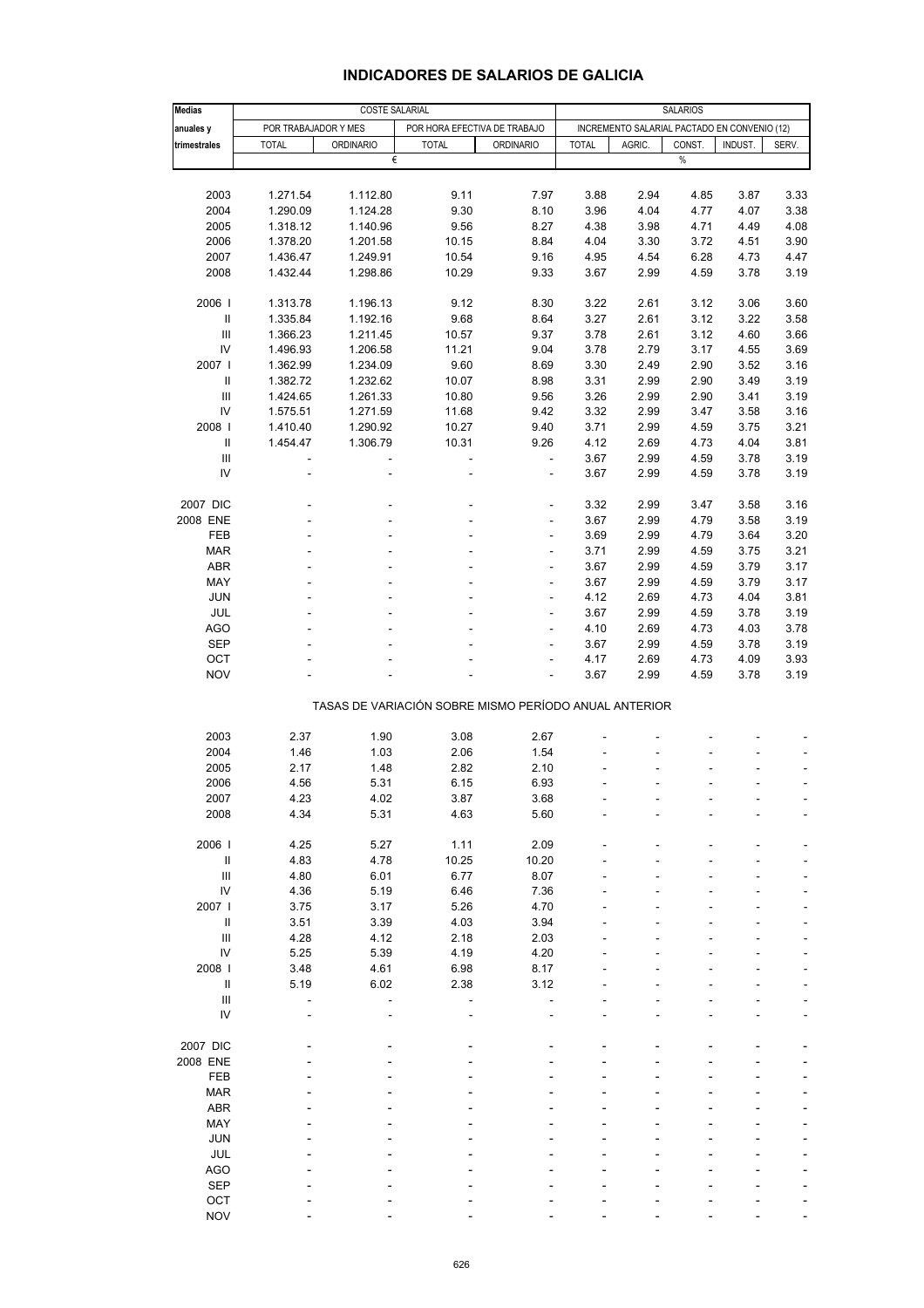| <b>Medias</b>                                         |                          | CRÉDITOS Y DEPÓSITOS DEL SISTEMA BANCARIO | HIPOTECAS INMOBILIARIAS |          |                           |                |  |  |
|-------------------------------------------------------|--------------------------|-------------------------------------------|-------------------------|----------|---------------------------|----------------|--|--|
| anuales y                                             | <b>CRÉDITOS</b>          |                                           | <b>DEPÓSITOS</b>        |          | FINCAS RÚSTICAS Y URBANAS |                |  |  |
| trimestrales                                          | S.PÚBLICO<br>S.PRIVADO   |                                           | S.PRIVADO<br>S.PÚBLICO  |          | NÚMERO                    | <b>IMPORTE</b> |  |  |
|                                                       | Millones de €            |                                           |                         |          | Unidades                  | Miles de $\in$ |  |  |
|                                                       |                          |                                           |                         |          |                           |                |  |  |
| 2003                                                  | 28.925.01                | 1.358.90                                  | 30.177.81               | 1.273.51 | 4.596                     | 390.874        |  |  |
| 2004                                                  | 33.404.53                | 1.249.40                                  | 32.415.47               | 1.465.30 | 5.454                     | 522.751        |  |  |
| 2005                                                  | 40.825.10                | 1.214.42                                  | 33.262.86               | 1.696.73 | 5.378                     | 628.324        |  |  |
| 2006                                                  | 50.738.64                | 1.217.21                                  | 36.143.66               | 2.203.41 | 5.427                     | 747.122        |  |  |
| 2007                                                  | 60.528.85                | 1.300.19                                  | 41.387.39               | 2.595.15 | 5.620                     | 880.238        |  |  |
| 2008                                                  | 66.984.12                | 1.227.08                                  | 45.774.27               | 2.928.25 | 5.131                     | 662.371        |  |  |
|                                                       |                          |                                           |                         |          |                           |                |  |  |
| 2005 IV                                               | 44.349.70                | 1.198.53                                  | 33.677.49               | 1.962.12 | 5.409                     | 682.066        |  |  |
| 2006                                                  | 46.523.21                | 1.187.41                                  | 34.324.37               | 1.936.96 | 5.664                     | 713.759        |  |  |
| $\mathbf{I}$                                          | 49.812.39                | 1.194.27                                  | 35.713.77               | 1.978.13 | 5.730                     | 772.027        |  |  |
| Ш                                                     | 52.138.76                | 1.222.48                                  | 36.454.63               | 2.359.92 | 5.222                     | 744.626        |  |  |
| IV                                                    | 54.480.20                | 1.264.69                                  | 38.081.88               | 2.538.62 | 5.092                     | 758.075        |  |  |
| 2007 l                                                | 57.646.08                | 1.291.70                                  | 39.272.91               | 2.082.91 | 6.157                     | 908.179        |  |  |
| $\mathbf{I}$                                          | 59.585.42                | 1.264.61                                  | 41.001.44               | 2.229.40 | 5.644                     | 943.197        |  |  |
| Ш                                                     | 60.720.60                | 1.253.02                                  | 42.359.68               | 3.044.68 | 5.388                     | 869.244        |  |  |
| IV                                                    | 64.163.30                | 1.391.44                                  | 42.915.53               | 3.023.61 | 5.292                     | 800.331        |  |  |
| 2008                                                  | 65.127.63                | 1.225.38                                  | 44.786.82               | 2.744.46 | 5.462                     | 722.126        |  |  |
| Ш                                                     | 67.798.04                | 1.237.71                                  | 45.549.05               | 2.658.80 | 5.333                     | 695.394        |  |  |
| Ш                                                     | 68.026.68                | 1.218.16                                  | 46.986.96               | 3.381.49 | 4.597                     | 569.592        |  |  |
|                                                       |                          |                                           |                         |          |                           |                |  |  |
| 2007 OCT                                              |                          |                                           |                         | -        | 5.173                     | 771.071        |  |  |
| <b>NOV</b>                                            |                          |                                           |                         |          | 5.612                     | 930.642        |  |  |
| <b>DIC</b>                                            | ÷                        | ÷                                         | ÷                       | ÷,       | 5.090                     | 699.280        |  |  |
| 2008 ENE                                              | ÷,                       | ÷,                                        | ä,                      | ÷        | 6.416                     | 865.644        |  |  |
| FEB                                                   |                          |                                           | ä,                      | ÷        | 5.352                     | 721.270        |  |  |
| <b>MAR</b>                                            | $\overline{\phantom{a}}$ | ÷,                                        | ÷,                      | ÷        | 4.618                     | 579.463        |  |  |
| <b>ABR</b>                                            | ÷,                       |                                           | ä,                      | ä,       | 5.914                     | 761.766        |  |  |
| MAY                                                   |                          |                                           |                         |          | 4.939                     | 723.627        |  |  |
| <b>JUN</b>                                            | $\overline{\phantom{a}}$ | ÷,                                        | ÷,                      | ÷        | 5.147                     | 600.789        |  |  |
| JUL                                                   | ÷,                       |                                           | ä,                      | ä,       | 4.148                     | 598.715        |  |  |
| AGO                                                   |                          |                                           |                         |          | 5.092                     | 547.397        |  |  |
| <b>SEP</b>                                            | ä,                       |                                           |                         |          | 4.551                     | 562.664        |  |  |
|                                                       |                          |                                           |                         |          |                           |                |  |  |
| TASAS DE VARIACIÓN SOBRE MISMO PERÍODO ANUAL ANTERIOR |                          |                                           |                         |          |                           |                |  |  |
|                                                       |                          |                                           |                         |          |                           |                |  |  |
| 2003                                                  | 11.04                    | 6.84                                      | 7.33                    | 8.43     | 17.12                     | 30.11          |  |  |
| 2004                                                  | 15.49                    | $-8.06$                                   | 7.41                    | 15.06    | 18.66                     | 33.74          |  |  |
| 2005                                                  | 22.21                    | $-2.80$                                   | 2.61                    | 15.79    | $-1.38$                   | 20.20          |  |  |
| 2006                                                  | 24.28                    | 0.23                                      | 8.66                    | 29.86    | 0.90                      | 18.91          |  |  |
| 2007                                                  | 19.30                    | 6.82                                      | 14.51                   | 17.78    | 3.57                      | 17.82          |  |  |
| 2008                                                  | 12.92                    | $-3.36$                                   | 11.98                   | 19.41    | $-10.46$                  | -26.96         |  |  |
|                                                       |                          |                                           |                         |          |                           |                |  |  |
| 2005 IV                                               | 26.00                    | $-3.04$                                   | 1.15                    | 35.30    | 4.12                      | 39.28          |  |  |
| 2006                                                  | 26.57                    | $-5.70$                                   | $-0.01$                 | 29.14    | 3.28                      | 19.63          |  |  |
| Ш                                                     | 24.12                    | $-1.46$                                   | 10.63                   | 21.76    | 3.19                      | 24.69          |  |  |
| Ш                                                     | 23.96                    | 2.90                                      | 11.26                   | 38.79    | 3.05                      | 21.00          |  |  |
| IV                                                    | 22.84                    | 5.52                                      | 13.08                   | 29.38    | $-5.87$                   | 11.14          |  |  |
| 2007 l                                                | 23.91                    | 8.78                                      | 14.42                   | 7.53     | 8.72                      | 27.24          |  |  |
| $\ensuremath{\mathsf{II}}$                            | 19.62                    | 5.89                                      | 14.81                   | 12.70    | $-1.50$                   | 22.17          |  |  |
| $\mathbf{III}$                                        | 16.46                    | 2.50                                      | 16.20                   | 29.02    | 3.18                      | 16.74          |  |  |
| IV                                                    | 17.77                    | 10.02                                     | 12.69                   | 19.10    | 3.93                      | 5.57           |  |  |
| 2008                                                  | 12.98                    | $-5.13$                                   | 14.04                   | 31.76    | $-11.29$                  | $-20.49$       |  |  |
| $\sf II$                                              | 13.78                    | $-2.13$                                   | 11.09                   | 19.26    | $-5.50$                   | $-26.27$       |  |  |
| $\ensuremath{\mathsf{III}}\xspace$                    | 12.03                    | $-2.78$                                   | 10.92                   | 11.06    | $-14.69$                  | $-34.47$       |  |  |
|                                                       |                          |                                           |                         |          |                           |                |  |  |
| 2007 OCT                                              |                          |                                           |                         |          | $-5.58$                   | 1.69           |  |  |
| <b>NOV</b>                                            |                          |                                           |                         |          | 1.45                      | 4.22           |  |  |
| <b>DIC</b>                                            |                          |                                           |                         |          | 19.37                     | 12.25          |  |  |
| 2008 ENE                                              |                          |                                           |                         |          | $-0.51$                   | $-11.64$       |  |  |
| FEB                                                   |                          |                                           |                         |          | $-12.73$                  | $-19.87$       |  |  |
| <b>MAR</b>                                            |                          |                                           |                         |          | $-21.60$                  | $-31.40$       |  |  |
| ABR                                                   |                          |                                           |                         |          | 25.70                     | 3.69           |  |  |
| MAY                                                   |                          |                                           |                         |          | $-21.13$                  | $-32.94$       |  |  |
| <b>JUN</b>                                            |                          |                                           |                         |          | $-13.71$                  | $-40.86$       |  |  |
| JUL                                                   |                          |                                           |                         |          | $-23.45$                  | -40.15         |  |  |
| AGO                                                   |                          |                                           |                         |          | 1.80                      | $-26.18$       |  |  |
| <b>SEP</b>                                            |                          |                                           |                         |          | $-20.77$                  | $-35.01$       |  |  |